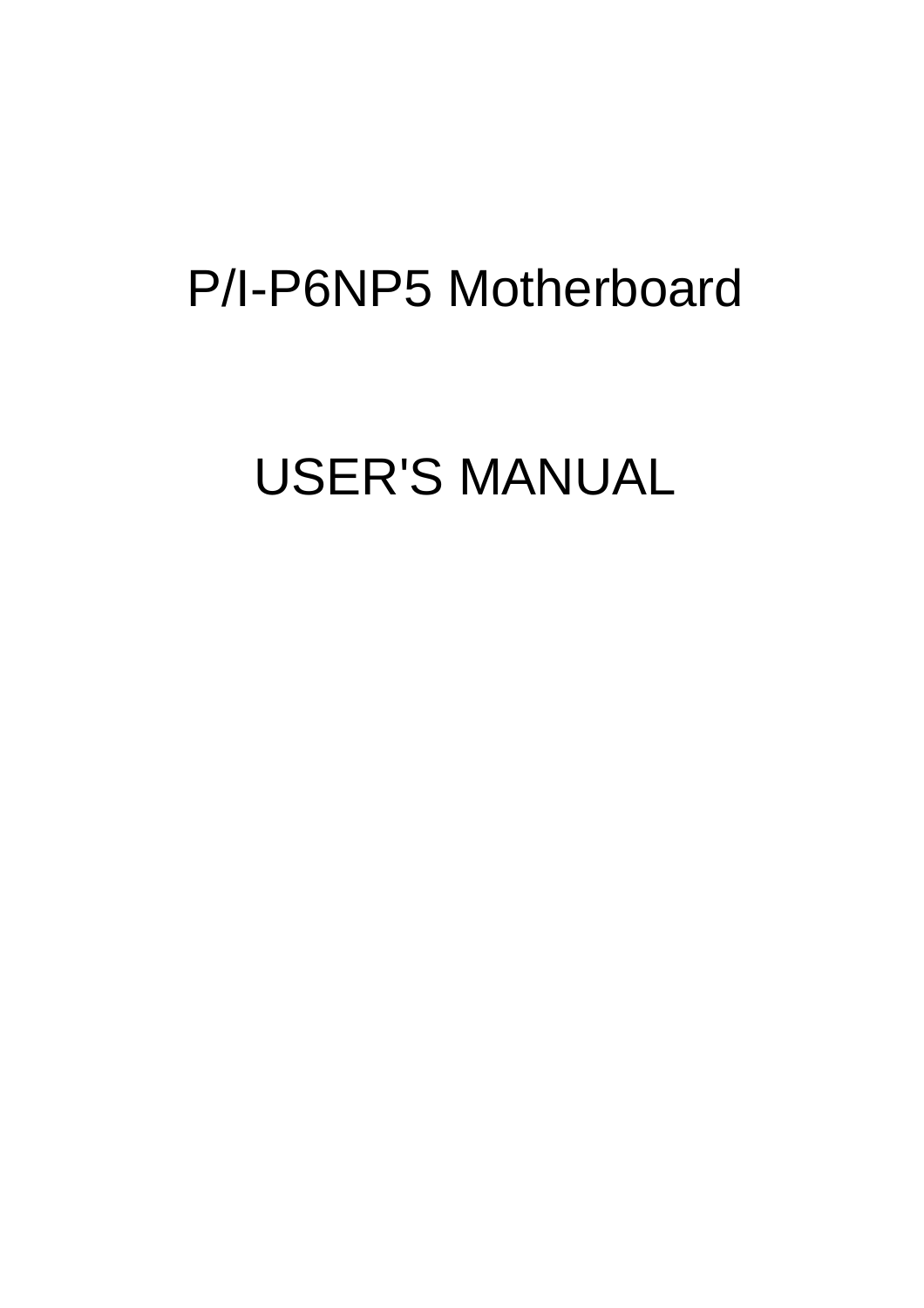# USER'S NOTICE

No part of this product, including the product and software may be reproduced, transmitted, transcribed, stored in a retrieval system, or translated into any language in any form by any means without the express written permission of ASUSTeK COMPUTER INC. (hereinafter referred to as ASUS) except documentation kept by the purchaser for backup purposes.

ASUS provides this manual "as is" without warranty of any kind, either express or implied, including but not limited to the implied warranties or conditions of merchantability or fitness for a particular purpose. In no event shall ASUS be liable for any loss or profits, loss of business, loss of use or data, interruption of business, or for indirect, special, incidental, or consequential damages of any kind, even if ASUS has been advised of the possibility of such damages arising from any defect or error in this manual or product. ASUS may revise this manual from time to time without notice. For updated BIOS, drivers, or product release information you may visit ASUSTeK's home page at: http://www.asus.com.tw/

Products mentioned in this manual are mentioned for identification purposes only. Product names appearing in this manual may or may not be registered trademarks or copyrights of their respective companies.

The product name and revision number are both printed on the motherboard itself. Manual revisions are released for each design represented by the digit before the period and for additions or corrections represented by the digit after the period. The BIOS version noted below represents the current release during this manual revision.

© Copyright 1996 ASUSTeK Computer Inc. All rights reserved.

| Product Name: P/I-P6NP5 |
|-------------------------|
| Product Revision: 1.3   |
| Manual Revision: 2.1    |
| $\#401A0-0105$ or later |
| October 1996            |
|                         |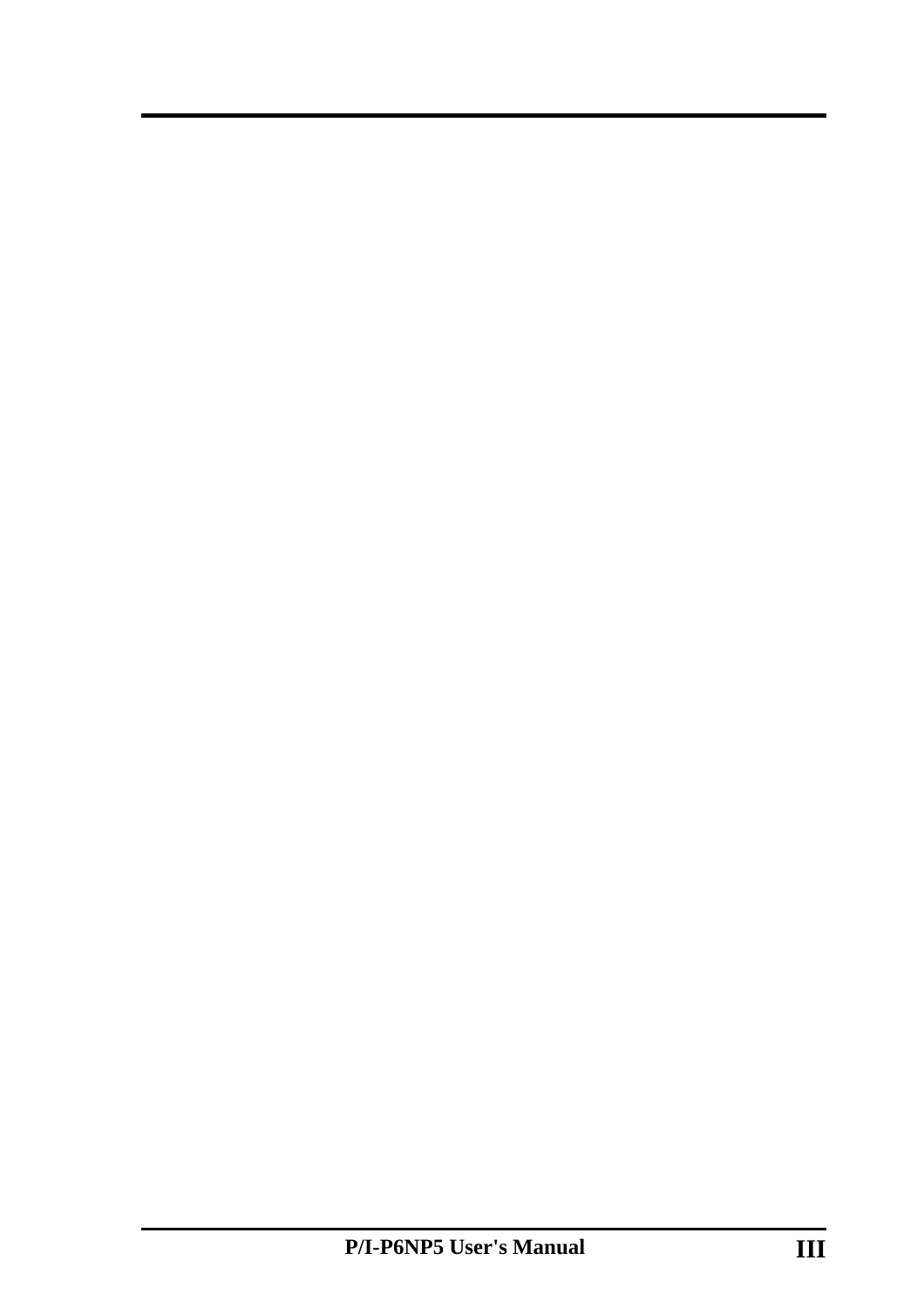# **CONTENTS**

| DRAM Memory Installation Procedures:  13                                                                                       |
|--------------------------------------------------------------------------------------------------------------------------------|
|                                                                                                                                |
| Expansion Card Installation Procedure:  16<br>Assigning IRQs for Expansion Cards 16<br>Assigning DMA Channels for ISA Cards 17 |
|                                                                                                                                |
|                                                                                                                                |
|                                                                                                                                |
|                                                                                                                                |
|                                                                                                                                |
|                                                                                                                                |
|                                                                                                                                |
|                                                                                                                                |
|                                                                                                                                |
|                                                                                                                                |
|                                                                                                                                |
|                                                                                                                                |
|                                                                                                                                |
|                                                                                                                                |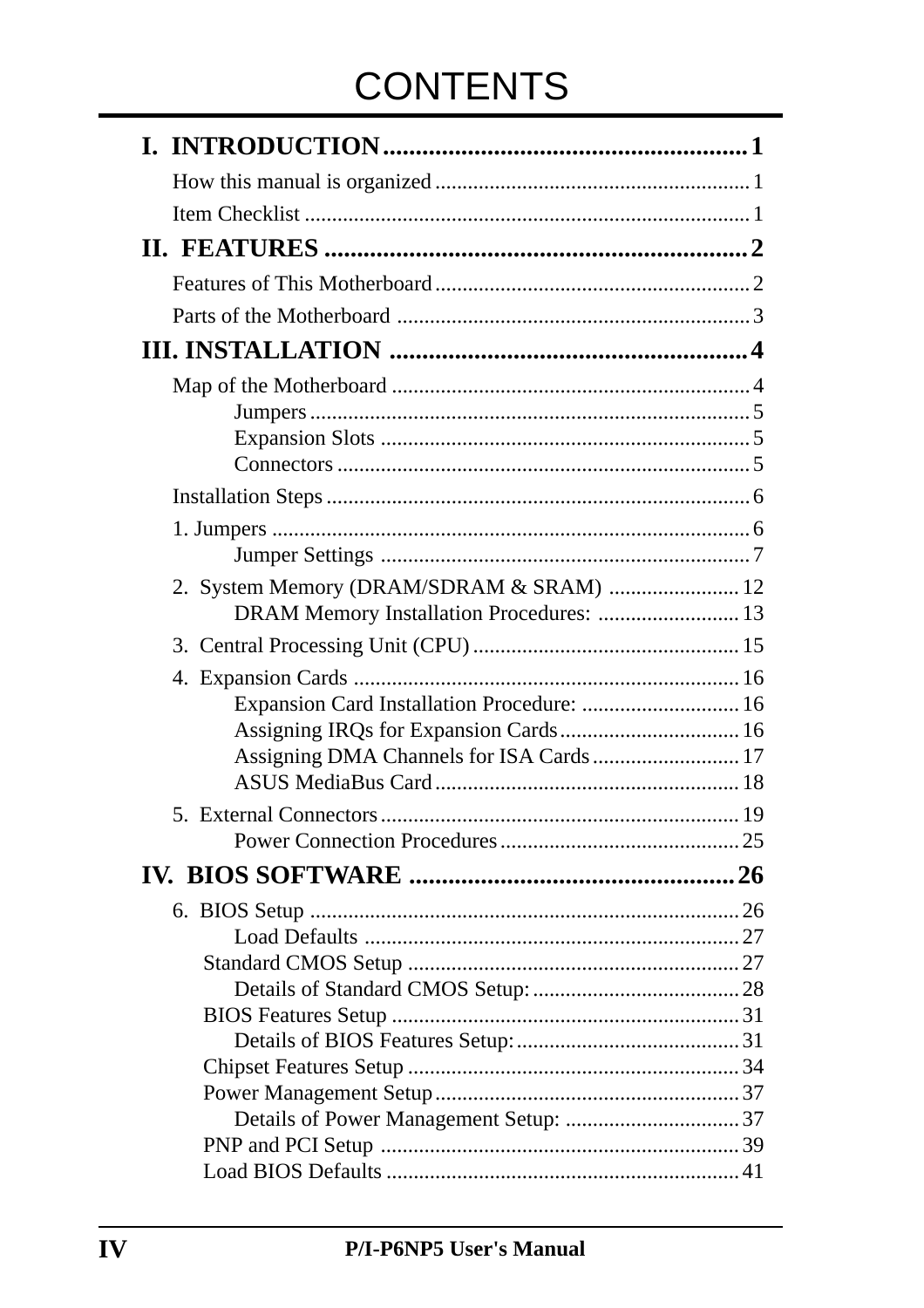| Supervisor Password and User Password  42     |  |
|-----------------------------------------------|--|
|                                               |  |
|                                               |  |
|                                               |  |
|                                               |  |
| The Flash Memory Writer Utility Screen:  46   |  |
|                                               |  |
|                                               |  |
|                                               |  |
|                                               |  |
|                                               |  |
|                                               |  |
|                                               |  |
|                                               |  |
|                                               |  |
|                                               |  |
|                                               |  |
|                                               |  |
|                                               |  |
|                                               |  |
|                                               |  |
|                                               |  |
|                                               |  |
|                                               |  |
| VIII. DOS 3.1 & Windows 3.1x Audio Software   |  |
| (with optional I-A16C Audio Card Bundle Only) |  |
|                                               |  |
| IX. Windows 95 Audio Software                 |  |

(with optional I-A16C Audio Card Bundle Only)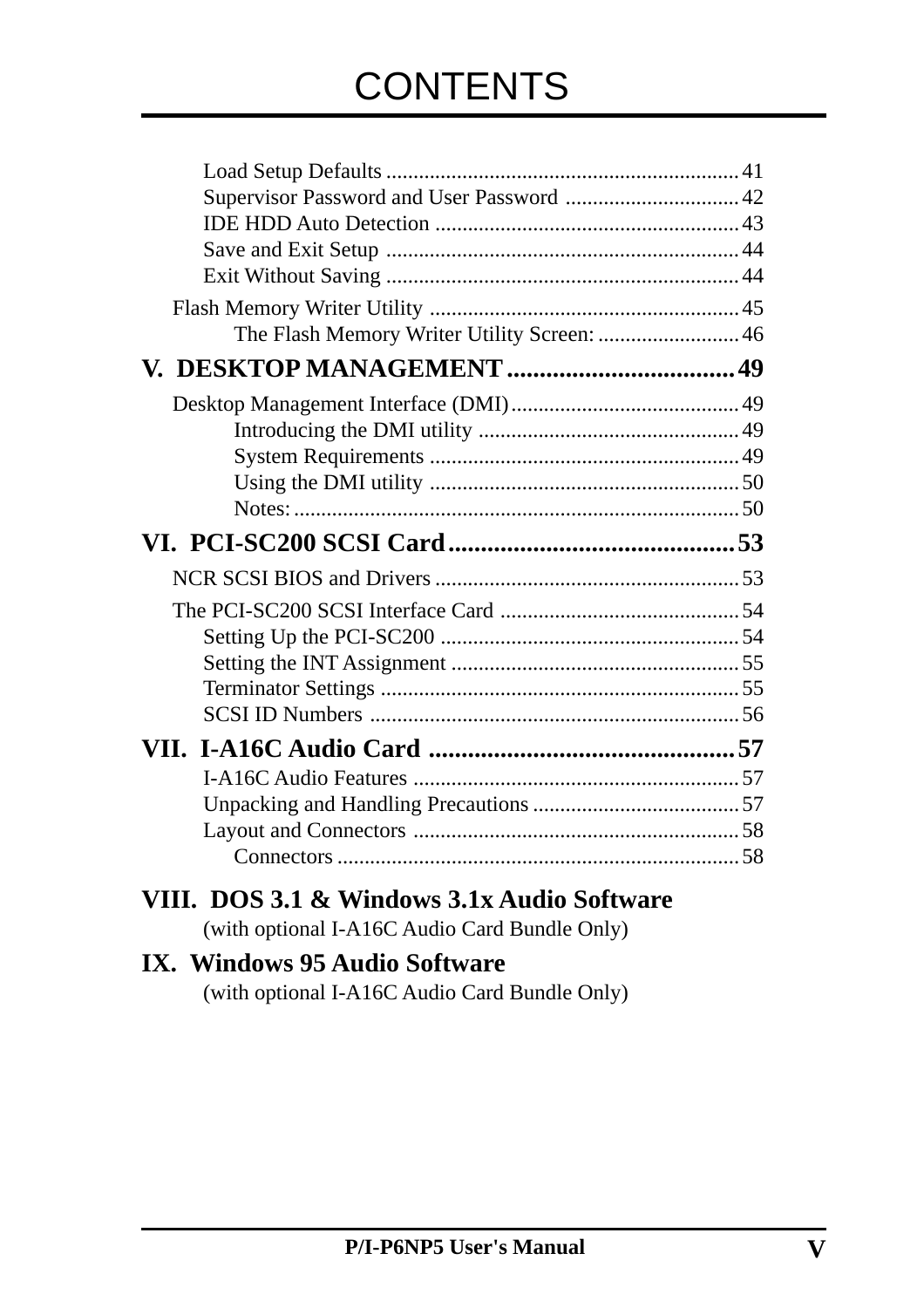### **Federal Communications Commission Statement**

This device complies with FCC Rules Part 15. Operation is subject to the following two conditions:

- This device may not cause harmful interference, and
- This device must accept any interference received, including interference that may cause undesired operation.

This equipment has been tested and found to comply with the limits for a Class B digital device, pursuant to Part 15 of the FCC Rules. These limits are designed to provide reasonable protection against harmful interference in a residential installation. This equipment generates, uses and can radiate radio frequency energy and, if not installed and used in accordance with manufacturer's instructions, may cause harmful interference to radio communications. However, there is no guarantee that interference will not occur in a particular installation. If this equipment does cause harmful interference to radio or television reception, which can be determined by turning the equipment off and on, the user is encouraged to try to correct the interference by one or more of the following measures:

- Re-orient or relocate the receiving antenna.
- Increase the separation between the equipment and receiver.
- Connect the equipment to an outlet on a circuit different from that to which the receiver is connected.
- Consult the dealer or an experienced radio/TV technician for help.

**WARNING:** The use of shielded cables for connection of the monitor to the graphics card is required to assure compliance with FCC regulations. Changes or modifications to this unit not expressly approved by the party responsible for compliance could void the user's authority to operate this equipment.

#### **Canadian Department of Communications Statement**

This digital apparatus does not exceed the Class B limits for radio noise emissions from digital apparatus set out in the Radio Interference Regulations of the Canadian Department of Communications.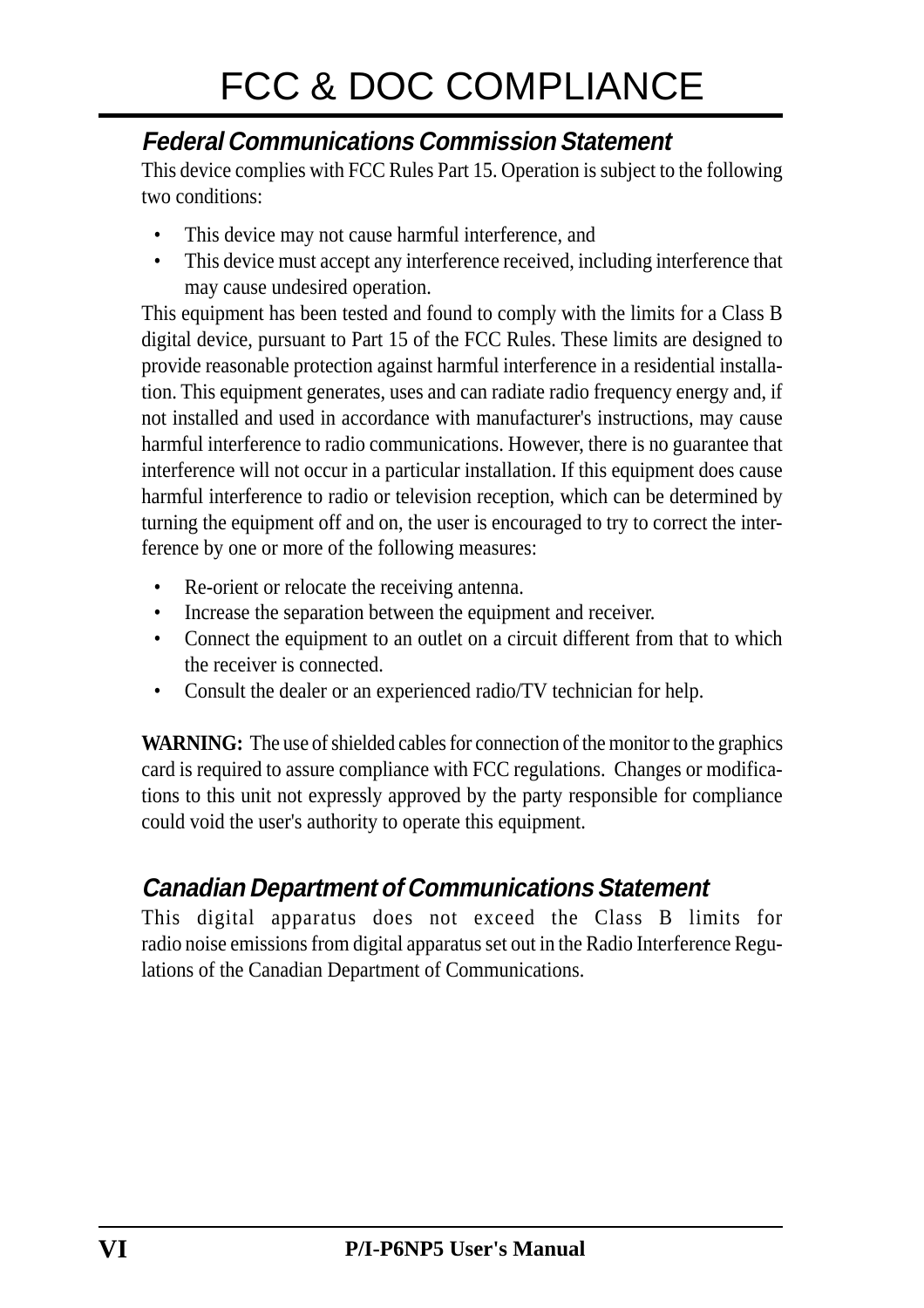### How this manual is organized

This manual is divided into the following sections:

- **I. Introduction:** Manual information and checklist
- **II. Features:** Information and specifications
- **III. Installation:** Instructions on setting up the motherboard
- **IV. BIOS Setup:** BIOS software setup information
- **V. DMI Utility:** BIOS supported Desktop Management Interface
- **VI. PCI-SC200:** Installation of an optional SCSI card
- **VII. I-A16C:** Installation of an optional Audio card
- **VIII. DOS/Win3.1x:** Audio Software Manual (with I-A16C bundle)
- **IX. Windows 95:** Audio Software Manual (with I-A16C bundle)

### Item Checklist

Please check that your package is complete. If you discover damaged or missing items, please contact your retailer.

- √ The P/I-P6NP5 motherboard
- √ 2 serial port ribbon cables attached to a mounting bracket
- $\overrightarrow{v}$  1 parallel ribbon cable with mounting bracket
- $\overline{w}$  1 IDE ribbon cable
- $\overrightarrow{v}$  1 floppy ribbon cable
- $\overline{\mathbb{Q}}$  Support software as follows (1 diskette or 1 CD with I-A16C bundle)
	- BMIDEOS2.EXE BUS Master IDE Driver for OS/2 system
	- BMIDE\_95.EXE BUS Master IDE Driver for Windows 95 system
	- BMIDE\_NT.EXE BUS Master IDE Driver for Windows NT system
	- BMREADME.TXT BUS Master IDE Driver notes
	- DMI.EXE Desktop Management Interface (DMI) Configuration Utility
	- FILELST Text file on the contents of the product support software
	- PFLASH.EXE Flash Memory Writer utility to update motherboard BIOS
	- README.TXT Readme file for instructions on use of the support software
	- NA6Ixxxx.AWD Binary file containing a BIOS version
	- Audio drivers and utilities (included with I-A16C CD bundle only)
- $\overline{v}$  This user's manual (audio sections included with I-A16C bundle)
- $\Box$ Optional PS/2 mouse cable with mounting bracket
- Optional infrared module  $\Box$
- $\Box$ Optional PCI-SC200 Fast-SCSI card
- $\Box$ Optional I-A16C Audio Card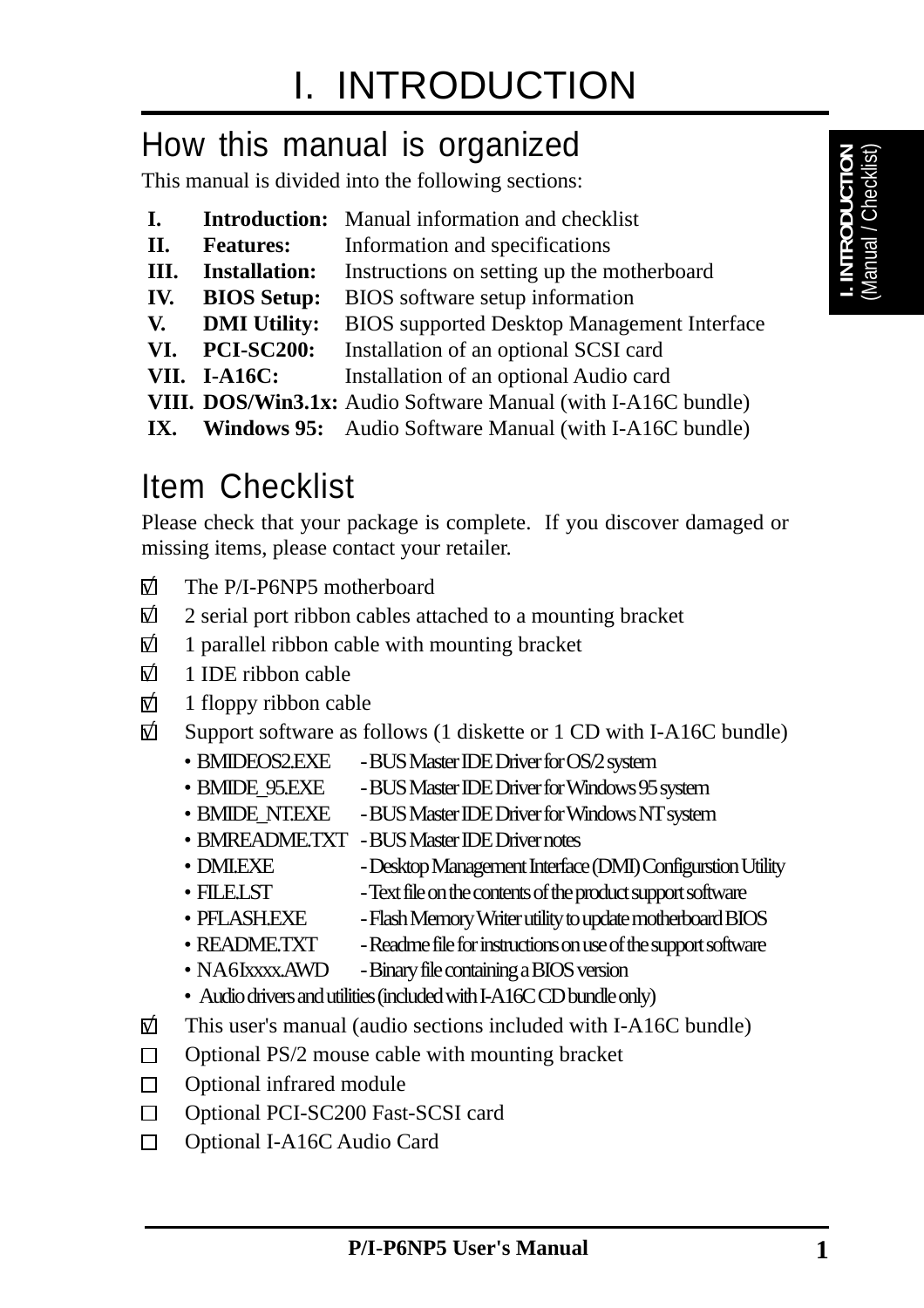### Features of This Motherboard

The P/I-P6NP5 is carefully designed for the demanding PC user who wants a great many features in a small package. This motherboard:

- **Easy Installation:** Is equipped with BIOS that supports auto detection of hard drives and Plug and Play to make setup of hard drives and expansion cards virtually automatic.
- **Multi-Speed Support:** Supports one 150-200MHz Pentium Pro CPU on a ZIF Socket 8.
- **Intel Chipset:** Features Intel's 440FX PCIset with I/O subsystems.
- **Error Checking and Correcting (ECC):** Using Intel's 440FX PCIset together with parity DRAM modules can detect multi-bit memory errors and correct 1-bit memory errors.
- **Desktop Management Interface (DMI):** Supports DMI through BIOS which allows hardware to communicate within a standard protocol creating a higher level of compatibility.
- **Internal L2 Cache Support:** Supports Intel CPU's built-in 256KB/ 512KB (depending on CPU) Level 2 cache so that no external SRAM chips are needed.
- **Versatile DRAM Memory Support:** Supports four 72-pin SIMMs of 4MB, 8MB, 16MB, 32MB, 64MB to form a memory size between 8MB to 256MB. Supports both Fast Page Mode (FPM), Extended Data Output (EDO) SIMMs, and Burst Extended Data Output (BEDO).
- **ISA and PCI Expansion Slots:** Provides three 16-bit ISA slots, four 32-bit PCI slots, and one PCI/MediaBus 2.0 which allows the use of either a standard PCI card or the ASUS MediaBus Card.
- **ASUS MediaBus Rev 2.0:** Features an expansion slot extension shared with PCI Slot 5 for an optional high-performance expansion card which includes two functions in one easy-to-install card. **(For revision compatibility information, please refer to page 18.)**
- **Super Multi-I/O:** Provides two high-speed UART compatible serial ports and one parallel port with EPP and ECP capabilities. 16 bit I/O fully decoded to meet PC97 standards. UART2 can also be directed from COM2 to the Infrared Module for wireless connections. Two floppy drives of either 5.25" or 3.5" (1.44MB or 2.88MB) are also supported without an external card. **The Japanese "Floppy 3 mode" (3.5" 1.2MB) floppy standard is also supported.**
- **NCR SCSI BIOS:** This motherboard has firmware that supports the optional ASUS PCI-SC200 SCSI controller cards.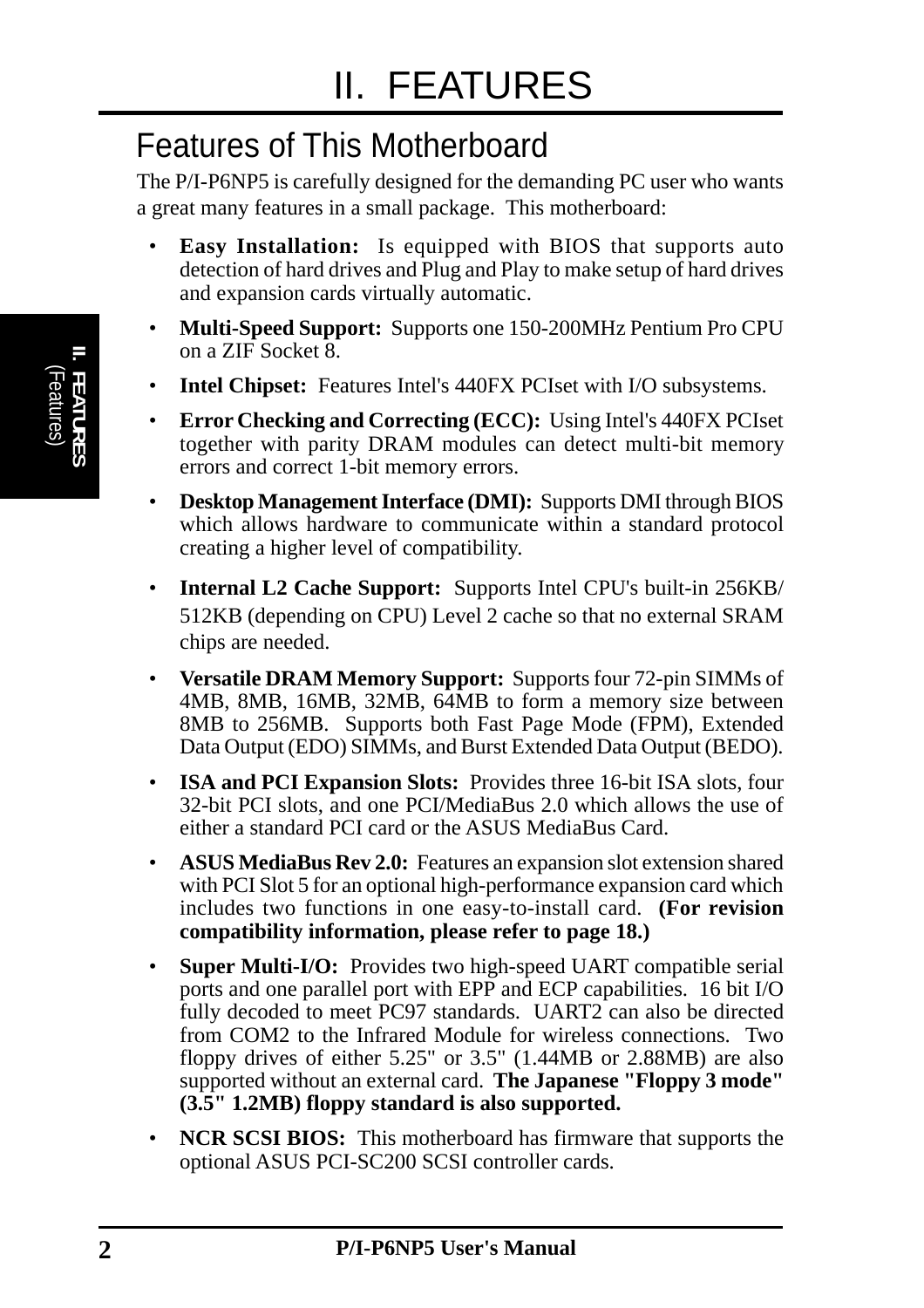- **PCI Bus Master IDE Controller:** Comes with an onboard PCI Bus Master IDE controller with two connectors that supports four IDE devices in two channels, provides faster data transfer rates, and supports Enhanced IDE devices such as Tape Backup and CD-ROM drives. This controller supports PIO Modes 3 and 4 and Bus Master IDE DMA Mode 2. **BIOS supports IDE CD-ROM boot-up.**
- **Optional IrDA and PS/2 Mouse Connector:** This motherboard supports an optional infrared port module for wireless interface and a PS/2 mouse cable set.

Parts of the Motherboard

### Intel's 440FX PCIset CPU ZIF Socket 8 PCI 5 or ASUS MediaBus 2.0 4 PCI Slots Super Multi-I/O Programmable Flash ROM (4) 72-pin SIMM Sockets 3 ISA Slots Self-Powered Real Time Clock Infrared Module Support . PS/2 Mouse Support

**P/I-P6NP5 User's Manual 3**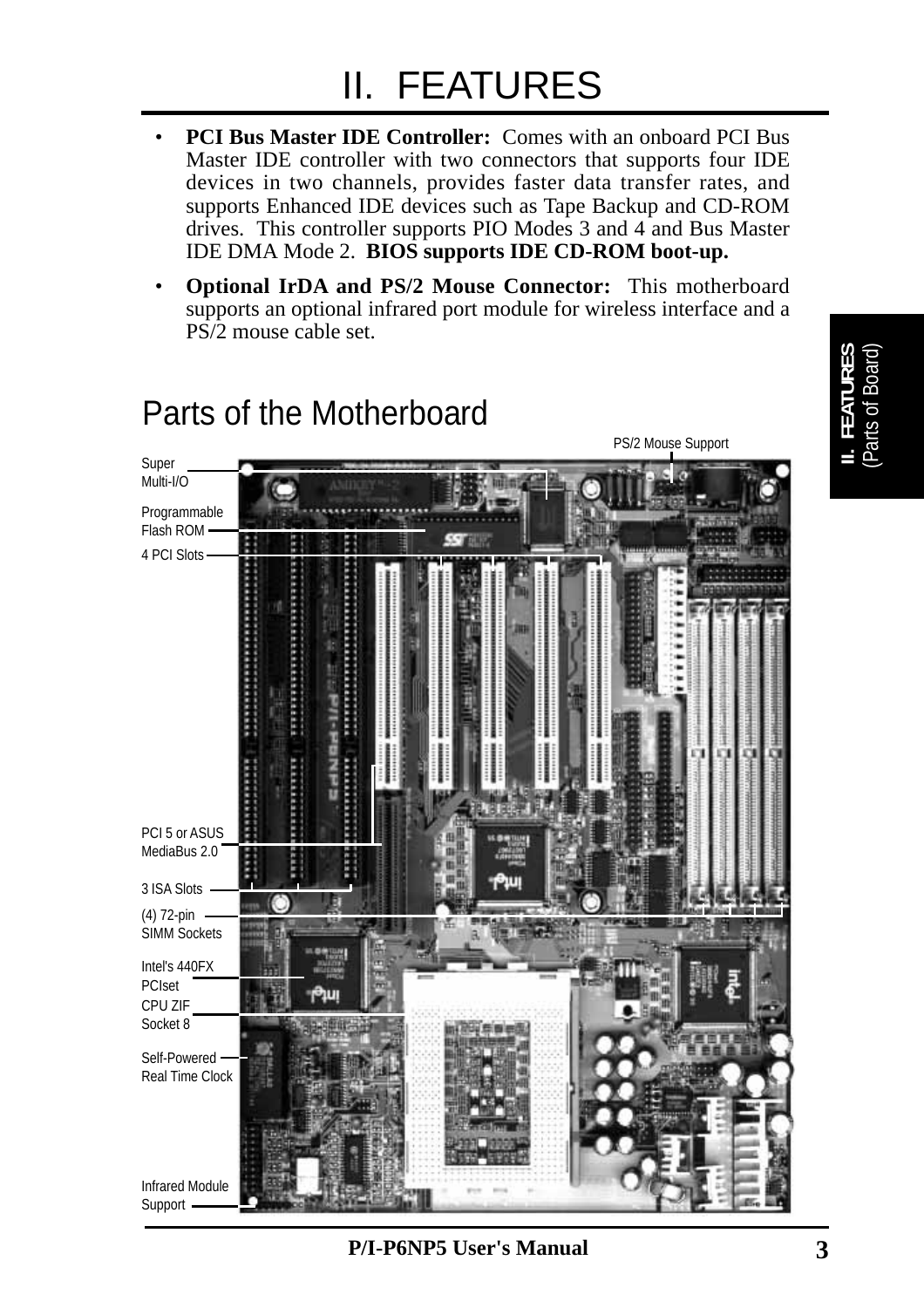### Map of the Motherboard



(Map of Board) **III. INSTALLATION**

III. INSTALLATION<br>(Map of Board)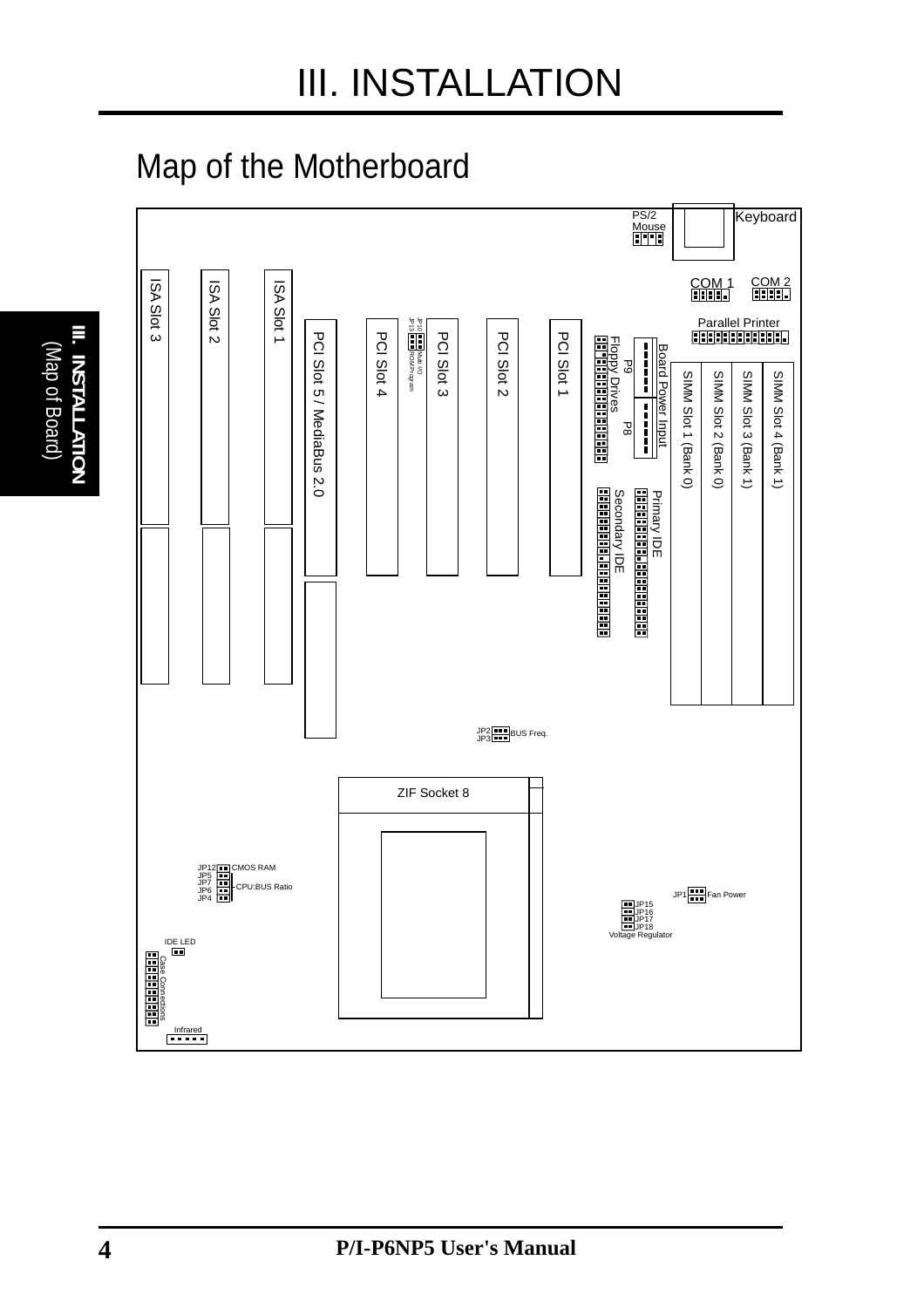# III. INSTALLATION

#### **Jumpers**

- 
- 
- 
- 
- 
- 
- 1) JP10 p. 7 Multi-I/O Selection (Enable/Disable)
- 2) JP13 p. 7 Flash ROM Boot Block Program (Enable/Disable)
- 3) JP12 p. 8 CMOS RAM (Operation/Clear CMOS Data)
- 4) JP15, 16, 17, 18 p. 8 Voltage Regulator Output Selection
- 5) JP2, 3 p. 10 CPU External Clock (BUS) Frequency Selection
- 6) JP4, 5, 6, 7 p. 10 CPU:BUS Frequency Ratio

#### Expansion Slots

- 
- 
- 
- 
- 1) SIMM Slots p. 12 DRAM Memory Expansion slots
- 2) ZIF Socket 8 p. 15 Socket for Central Processing Unit (CPU)
- 3) ISA Slots  $1, 2, 3$  p. 16 16-bit ISA Bus Expansion slots
- 4) PCI Slots 1, 2, 3, 4 p. 16 32-bit PCI Bus Expansion slots
- 5) PCI 5 / MediaBus p. 18 32-bit PCI Bus Slot and MediaBus

#### **Connectors**

- 1) Keyboard p. 19 Keyboard connector (5-pin Female)
- 2) PS/2 Mouse p. 19 PS/2 Mouse connector (6-pin Block)
- 3) Parallel Port p. 20 Parallel Port connector (26-pin Block)
- 4) Serial Port p. 20 Serial Port COM1 & COM2 (10-pin Blocks)
- 5) Floppy Drive p. 21 Floppy Drive connector (34-pin Block)
- 6) Power Input p. 21 Motherboard Power connector (12-pin Block)
- 7) Primary/Second. IDE p. 22 Primary/Secondary IDE connectors (40-pin Blocks)
- 8) Turbo/Power (CON1) p. 22 Turbo LED/Power LED (2-pins)
- 9) SMI Switch (CON1) p. 22 SMI Switch lead (2-pins)
- 10) Reset Switch (CON1) p. 23 Reset Switch lead (2-pins)
- 11) Key Lock (CON1) p. 23 Keyboard Lock Switch lead (5-pins)
- 12) Speaker (CON1) p. 23 Speaker connector (4-pins)
- 
- 13) JP11 p. 23 IDE LED activity light 14) JP1 p. 24 CPU 12V Cooling Fan connector
- 
- 15) IR p. 24 Infrared Port Module connector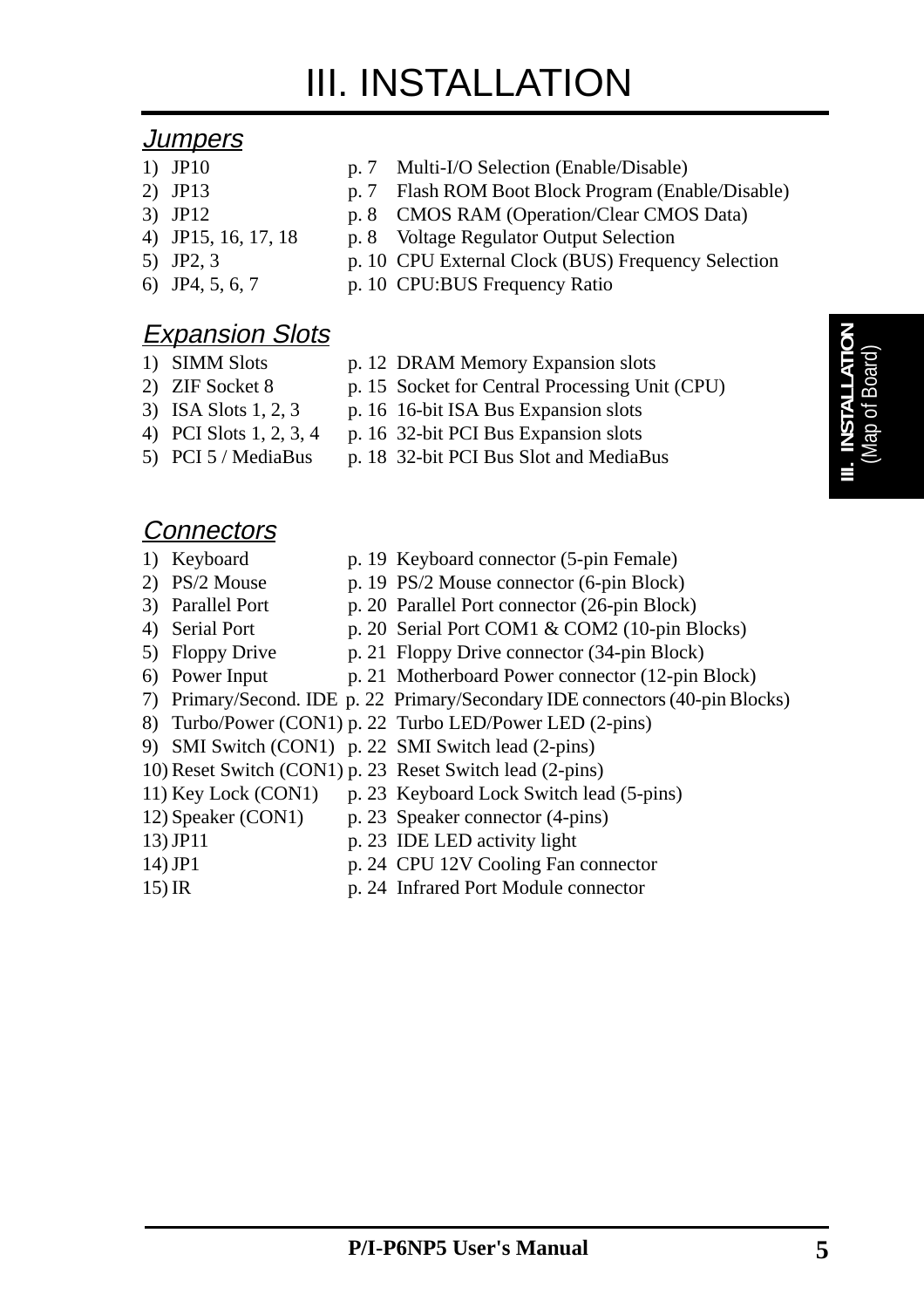### Installation Steps

Before using your computer, you must follow the six steps as follows:

- **1. Set Jumpers on the Motherboard**
- **2. Install DRAM Modules**
- **3. Install the Central Processing Unit (CPU)**
- **4. Install Expansion Cards**
- **5. Connect Ribbon Cables, Cabinet Wires, and Power Supply**
- **6. Setup the BIOS Software**

### 1. Jumpers

Several hardware settings are made through the use of jumper caps to connect jumper pins (JP) on the motherboard. See "Map of the Motherboard" on page 4 for locations of jumpers. The jumper settings will be described numerically such as  $[--1]$ ,  $[1-2]$ ,  $[2-3]$  for no connection, connect pins  $1\&2$ , and connect pins 2&3 respectively. Pin 1 for our motherboards is always on top  $\left\lfloor \frac{p_{n+1}}{p} \right\rfloor$  or on the left  $\left\lfloor \frac{p_{n+1}}{p} \right\rfloor$  when holding the motherboard with the keyboard connector away from yourself. A "1" is written besides pin 1 on jumpers with three pins. The jumpers will also be shown graphically such as  $\bullet \bullet \bullet$  to connect pins  $1\&2$  and  $\bullet \bullet \bullet$  to connect pins 2&3. Jumpers with two pins will be shown as **for** short (On) and  $\boxed{a}$  for open (Off). For manufacturing simplicity, the jumpers may be sharing pins from other groups. Use the diagrams in this manual instead of following the pin layout on the board. Settings with two jumper numbers require that both jumpers be moved together. To connect the pins, simply place a plastic jumper cap over the two pins as diagramed.

**WARNING:** Computer motheboards and components contain very delicate Integrated Circuit (IC) chips. To protect the motherboard and other components against damage from static electricity, you should follow some precautions whenever you work on your computer.

- 1. Unplug your computer when working on the inside.
- 2. Hold components by the edges and try not to touch the IC chips, leads, or circuitry.
- 3. Use a grounded wrist strap before handling computer components.
- 4. Place components on a grounded antistatic pad or on the bag that came with the component whenever the components are separated from the system.

(Jumpers) **III. INSTALLATION**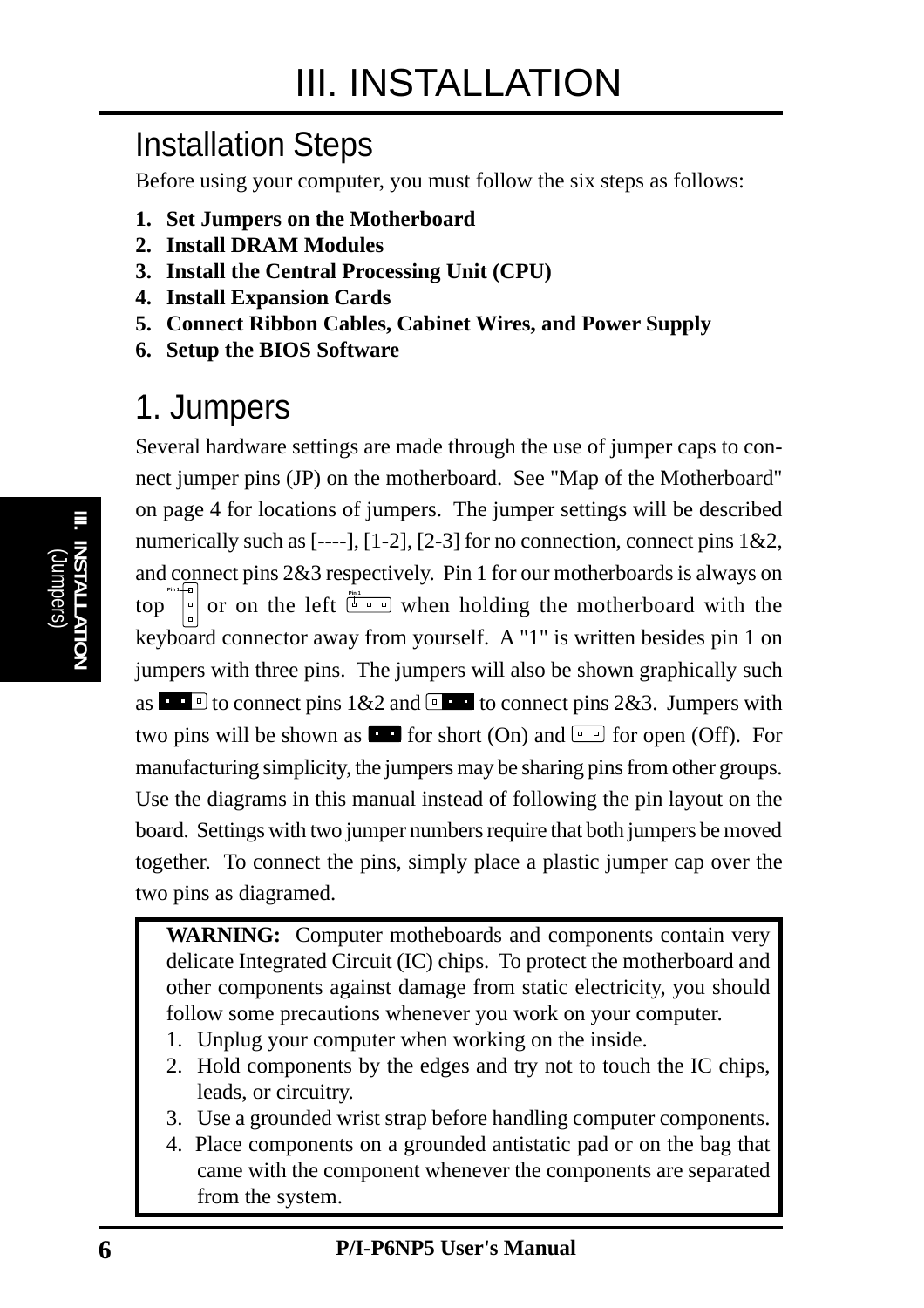### Jumper Settings

#### **1. On-Board Multi-I/O Selection (JP10)**

You can disable the onboard Multi-I/O (floppy, serial, parallel, and IrDA) through BIOS *or entirely* with the following jumper in order to use your own Multi-I/O card.





#### **2. Flash ROM Boot Block Programming (JP13)**

This sets the operation mode of the boot block area of the BIOS Flash ROM to allow programming in the *Enabled* position.



| Enabled  | $[2-3]$ (Default) |
|----------|-------------------|
| Disabled | $[1-2]$           |







Boot Block Programming (Disable / Enable)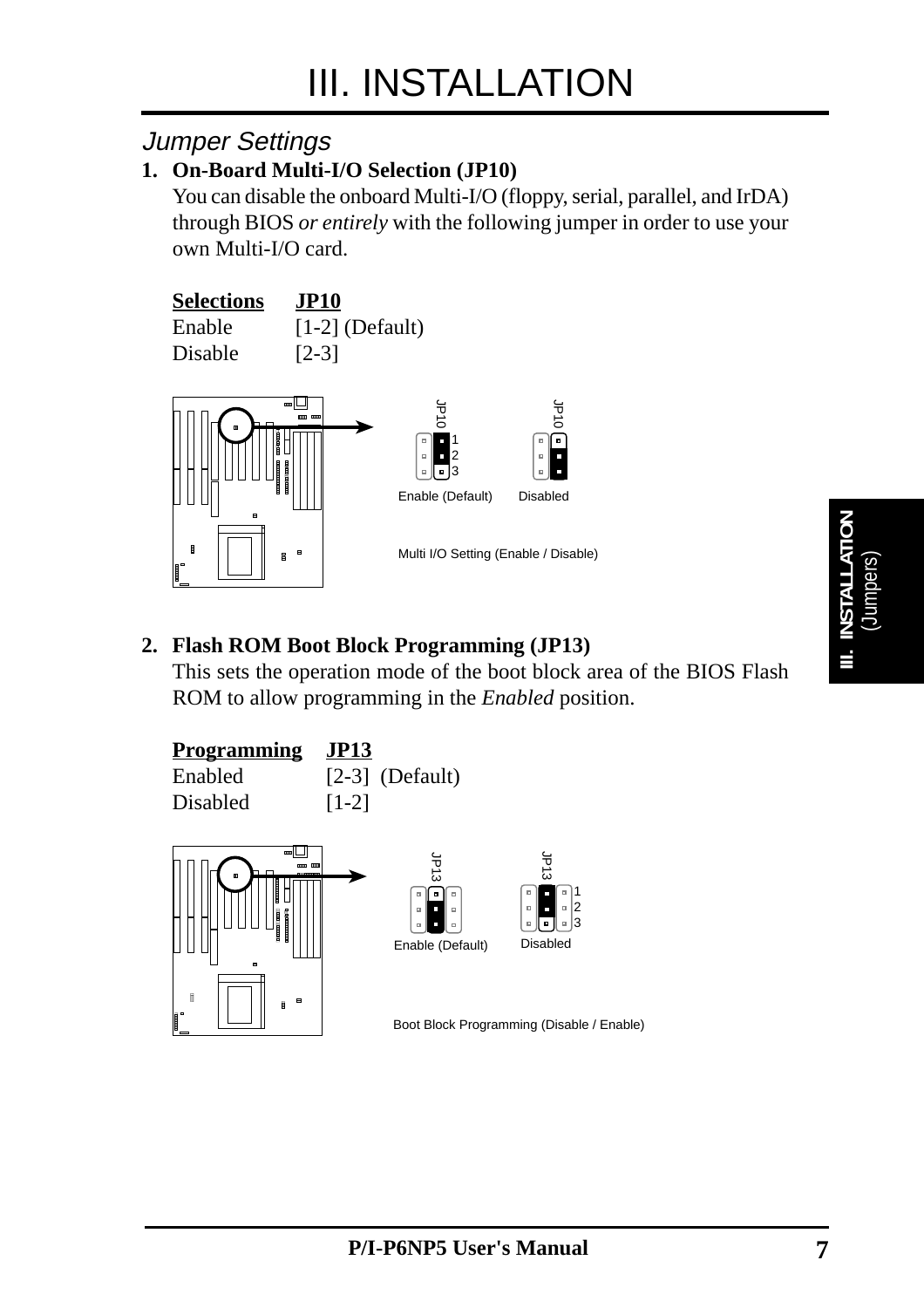#### **3. CMOS RAM (JP12)**

This clears the user-entered information stored in the CMOS RAM of the Real Time Clock such as hard disk information and passwords. To clear the CMOS data: (1) Turn off the PC, (2) Set jumper to "Clear", (3) Power on the PC, (4) Turn off the PC, (5) Set jumper to "Operation", (6) Power on the PC, (7) Hold down <Delete> during bootup and enter BIOS setup to re-enter user preferences.



# (Jumpers) **III. INSTALLATION**

#### **4. Voltage Regulator Output Selection (JP15, 16, 17, 18)**

Pentium Pro Processors may require different voltages. Current processors (marked "Pentium Pro") support VID and will automatically adjust the voltage regulator so that no jumper settings are needed (leave these jumpers open in this case). Older processors without VID support require manual voltage ID setting. Use [S] for Short and [O] or Open.

**Selections 3.5 3.4 3.3 3.2 3.1 3.0 2.9 2.8 2.7 2.6 2.5 2.4 2.3 2.2 2.1 JP15 (VID 0)** [S] [O] [S] [O] [S] [O] [S] [O] [S] [O] [S] [O] [S] [O] [S] **JP16 (VID 1)** [S] [S] [O] [O] [S] [S] [O] [O] [S] [S] [O] [O] [S] [S] [O] **JP17 (VID 2)** [S] [S] [S] [S] [O] [O] [O] [O] [S] [S] [S] [S] [O] [O] [O] **JP18 (VID 3)** [S] [S] [S] [S] [S] [S] [S] [S] [O] [O] [O] [O] [O] [O] [O]





Voltage ID 0, 1, 2, 3 (VID Support or Manual)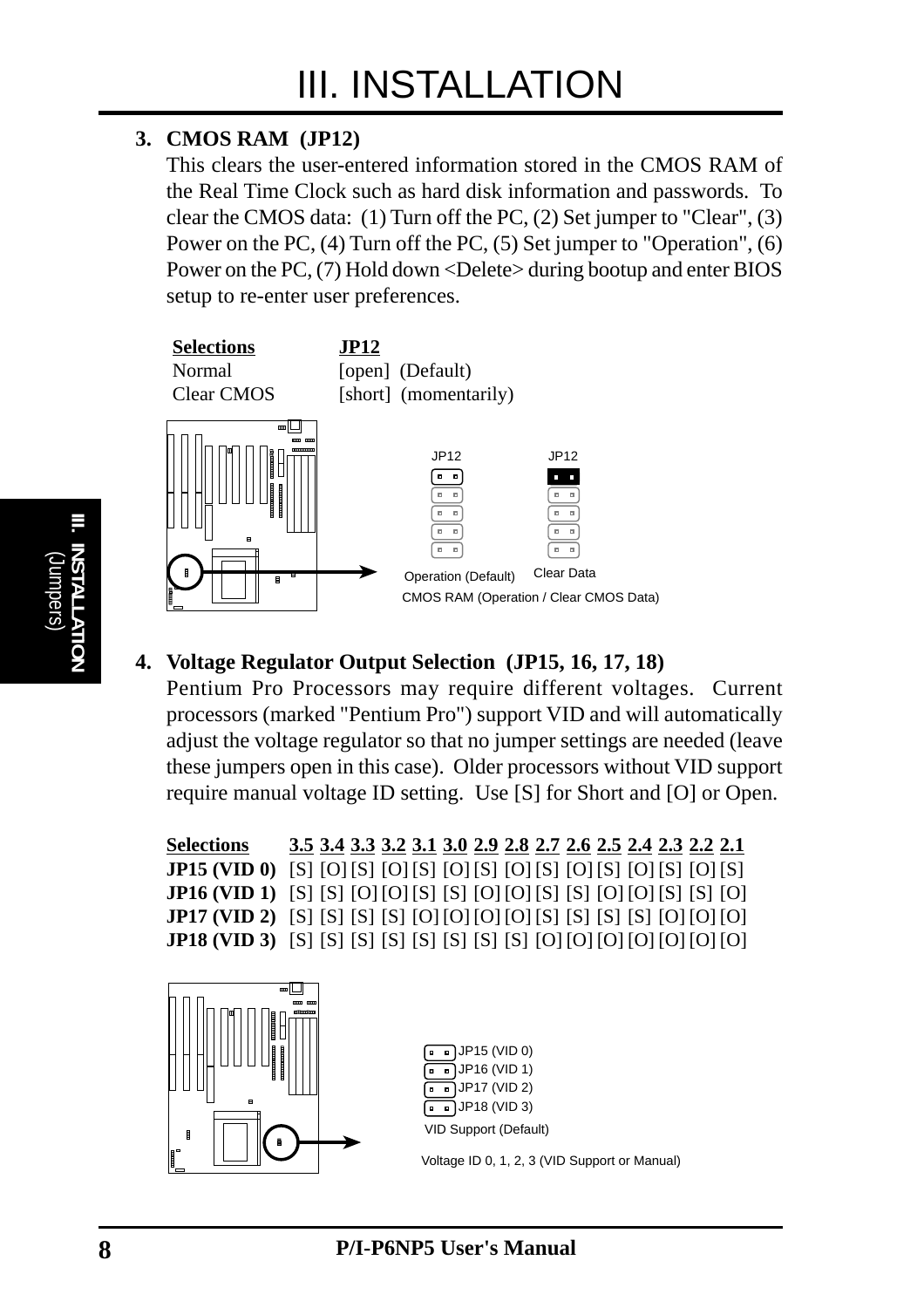# III. INSTALLATION

(This page was intentionally left blank)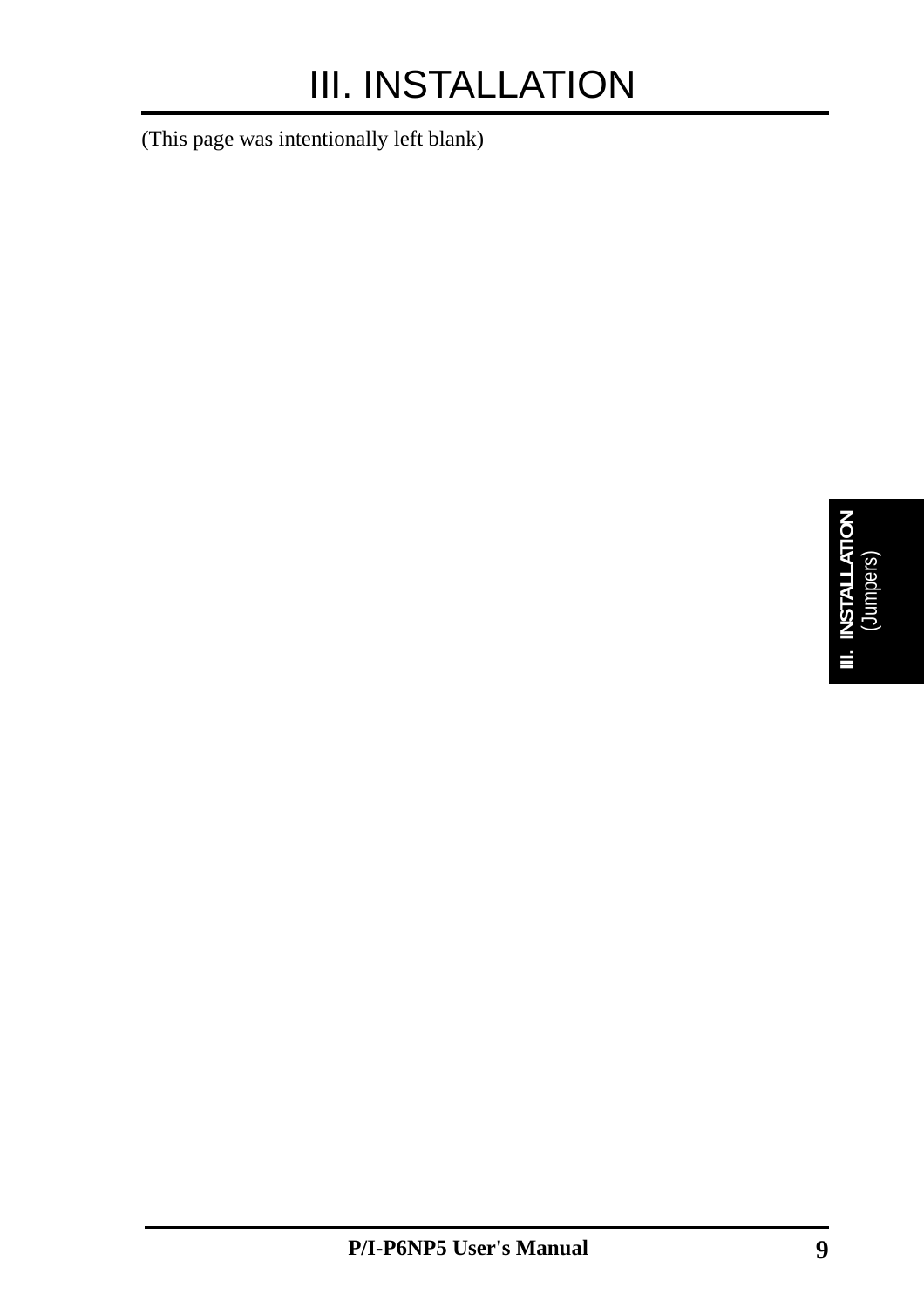#### **5. CPU External (BUS) Frequency Selection (JP2, JP3)**

These jumpers tells the clock generator what frequency to send to the CPU. These allow the selection of the CPU's *External* frequency (or *BUS Clock*). The BUS Clock times the BUS Ratio equals the CPU's *Internal* frequency (the advertised CPU speed).

#### **6. CPU to BUS Frequency Ratio (JP4, 5, 6, 7)**

These jumpers set the frequency ratio between the *Internal* frequency of the CPU and the *External* frequency (called the *BUS Clock*) within the CPU. These must be set together with the above jumpers *CPU External (BUS) Frequency Selection*.



#### *Set the jumpers by the Internal speed of the Intel CPU as follows:*

| — External Freq.:     | $\overline{\mathbf{J}}\mathbf{P}$ | 200     | <b>180</b> | 166         | <u>150</u> |
|-----------------------|-----------------------------------|---------|------------|-------------|------------|
|                       | JP <sub>2</sub>                   | $[1-2]$ | $[2-3]$    | $[1-2]$     | $[2-3]$    |
|                       | JP3                               | $[2-3]$ | $[1-2]$    | $[2-3]$     | $[1-2]$    |
| CPU:BUS Ratio:        | JP <sub>5</sub>                   | [On]    | [On]       | [On]        | [On]       |
|                       | JP7                               | [On]    | [On]       | [Off]       | [Off]      |
|                       | JP <sub>6</sub>                   | [Off]   | [Off]      | [On]        | [On]       |
|                       | JP4                               | [On]    | [On]       | [On]        | [On]       |
| <b>CPU:BUS Ratio:</b> |                                   | 3.0x    | 3.0x       | 2.5x        | 2.5x       |
| — External Freq.:     |                                   | 66MHz   |            | 60MHz 66MHz | 60MHz      |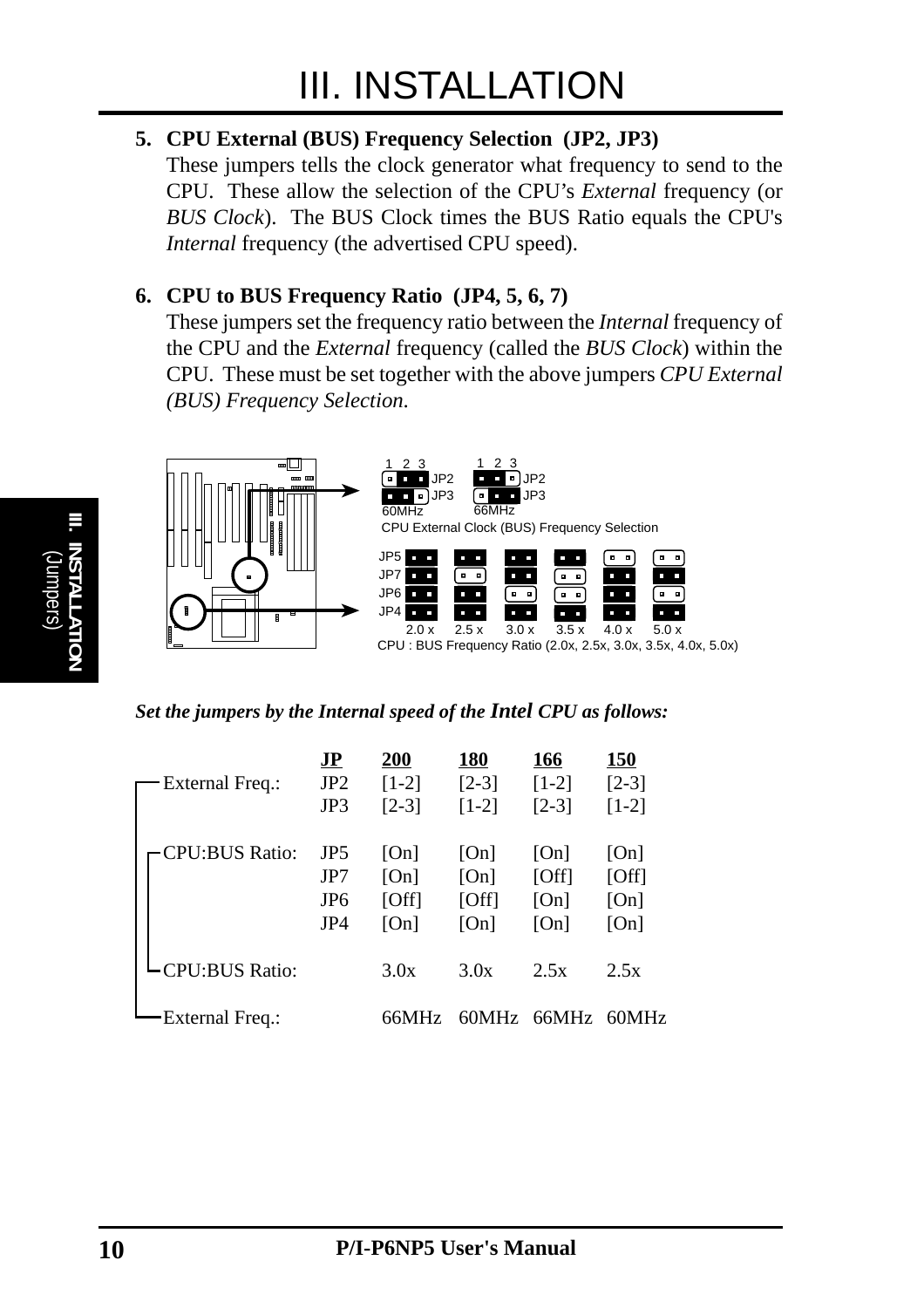# III. INSTALLATION

(This page was intentionally left blank)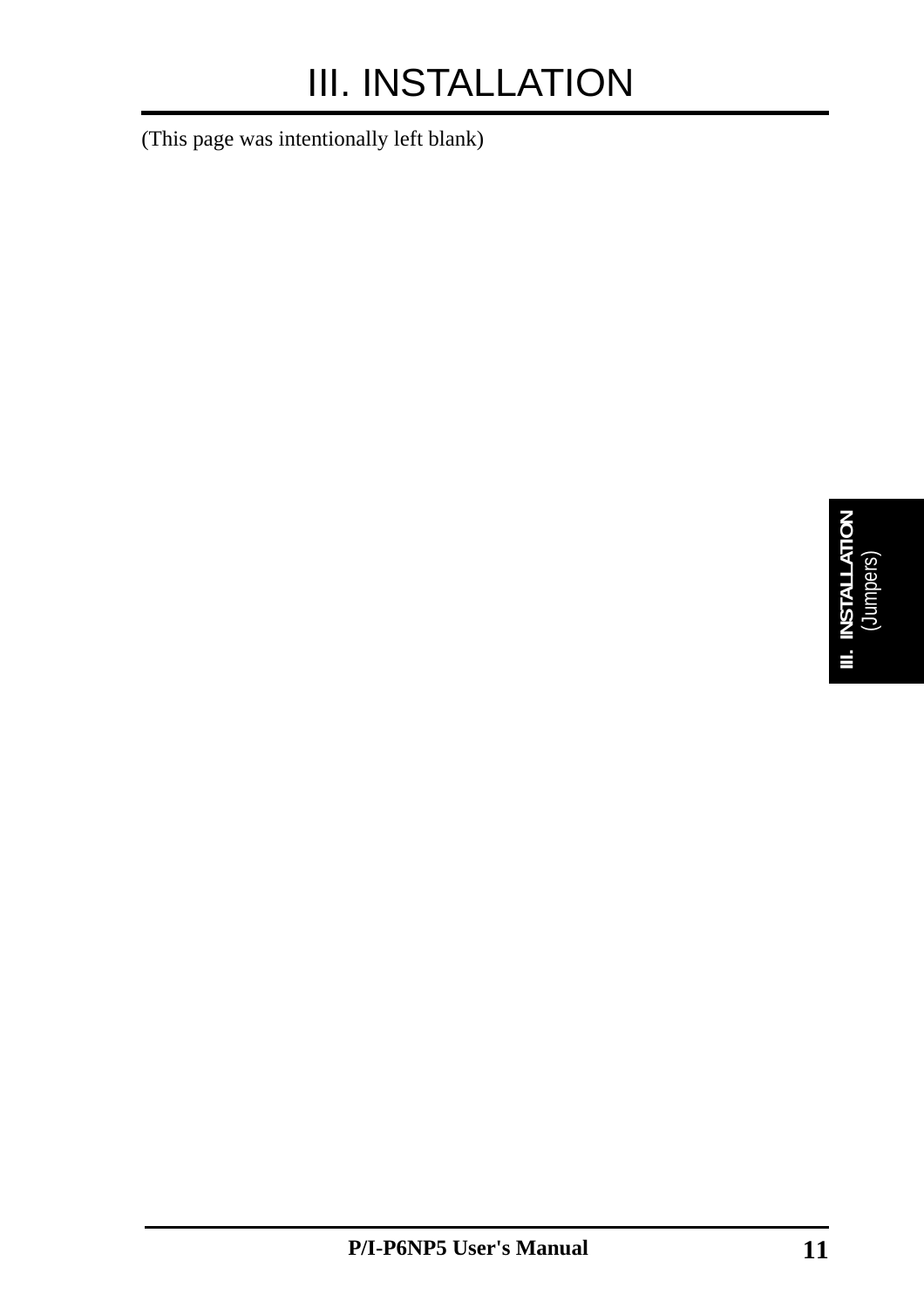### 2. System Memory (DRAM/SDRAM & SRAM)

This motherboard supports four 72-pin SIMMs (Single Inline Memory Modules) of 4MB, 8MB, 16MB, 32MB, 64MB to form a memory size between 8MB to 256MB. The DRAM can be either 60ns or 70ns Fast Page Mode (Asymmetric or Symmetric), Extended Data Output (EDO), or Burst Extended Data Output (BEDO). SIMMs must be installed in pairs so that each bank contains two of the same size memory modules. To support ECC, you must use *true* (opposed to phantom parity generated by TTL chips) 36-bit parity-type SIMM (e.g. 8 chips  $+$  4 parity chips) in pairs for all modules. Mixing 32-bit non-parity SIMM (e.g. 8 chips) and 36-bit SIMM (e.g. 12 chips) will work minus the ECC feature.

| <b>Bank</b>               | <b>Memory Module</b>       |                | <b>Total Memory</b> |
|---------------------------|----------------------------|----------------|---------------------|
| <b>Bank 0</b>             | 4MB, 8MB, 16MB, 32MB, 64MB | $\mathbf{x}^2$ |                     |
| <b>SIMM Slots 1&amp;2</b> | 72-pin FPM, EDO, BEDO SIMM |                |                     |
| <b>Bank 1</b>             | 4MB, 8MB, 16MB, 32MB, 64MB | $\mathbf{x}^2$ |                     |
| <b>SIMM Slots 3&amp;4</b> | 72-pin FPM, EDO, BEDO SIMM |                |                     |
|                           | <b>Total System Memory</b> |                |                     |

*Install memory in any or all of the banks in any combination as follows:*

**IMPORTANT: Each bank must have the same size and type (FPM, EDO, BEDO) of memory installed in pairs. Memory setup is required in BIOS Chipset Setup "Auto Configuration" on page 34.**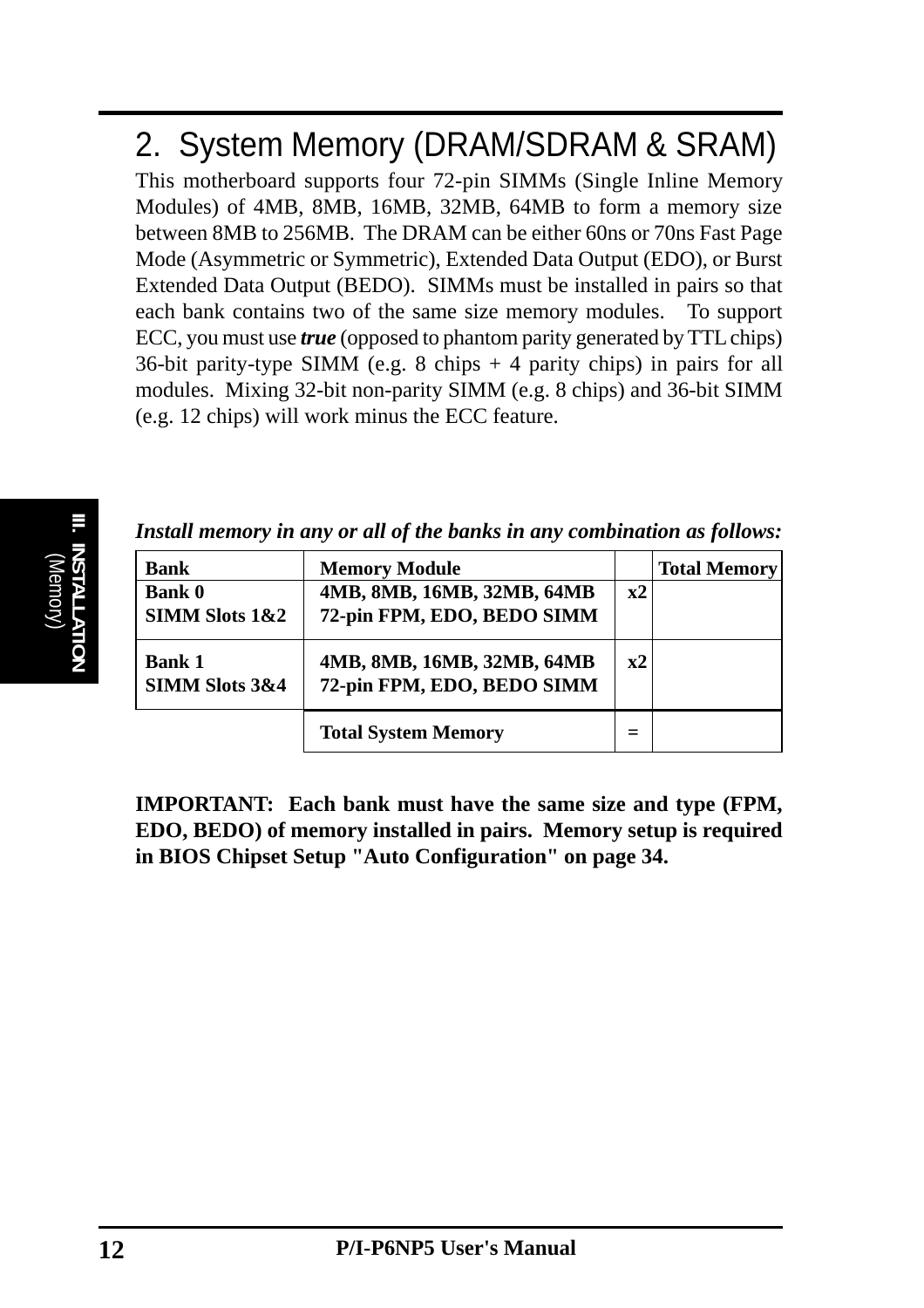### DRAM Memory Installation Procedures:

1. The SIMM memory modules will only fit in one orientation as shown because of a "Plastic Safety Tab" on one end of the SIMM sockets which requires the "Notched End" of the SIMM memory modules.



- 2. Press the memory module firmly into place starting from a 45 degree angle making sure that all the contacts are aligned with the socket.
- 3. With your finger tips, rock the memory module into a vertical position so that it clicks into place.



- 4. The plastic guides should go through the two "Mounting Holes" on the sides and the "Metal Clips" should snap on the other side.
- 5. To release the memory module, squeeze both "Metal Clips" outwards and rock the module out of the "Metal Clips".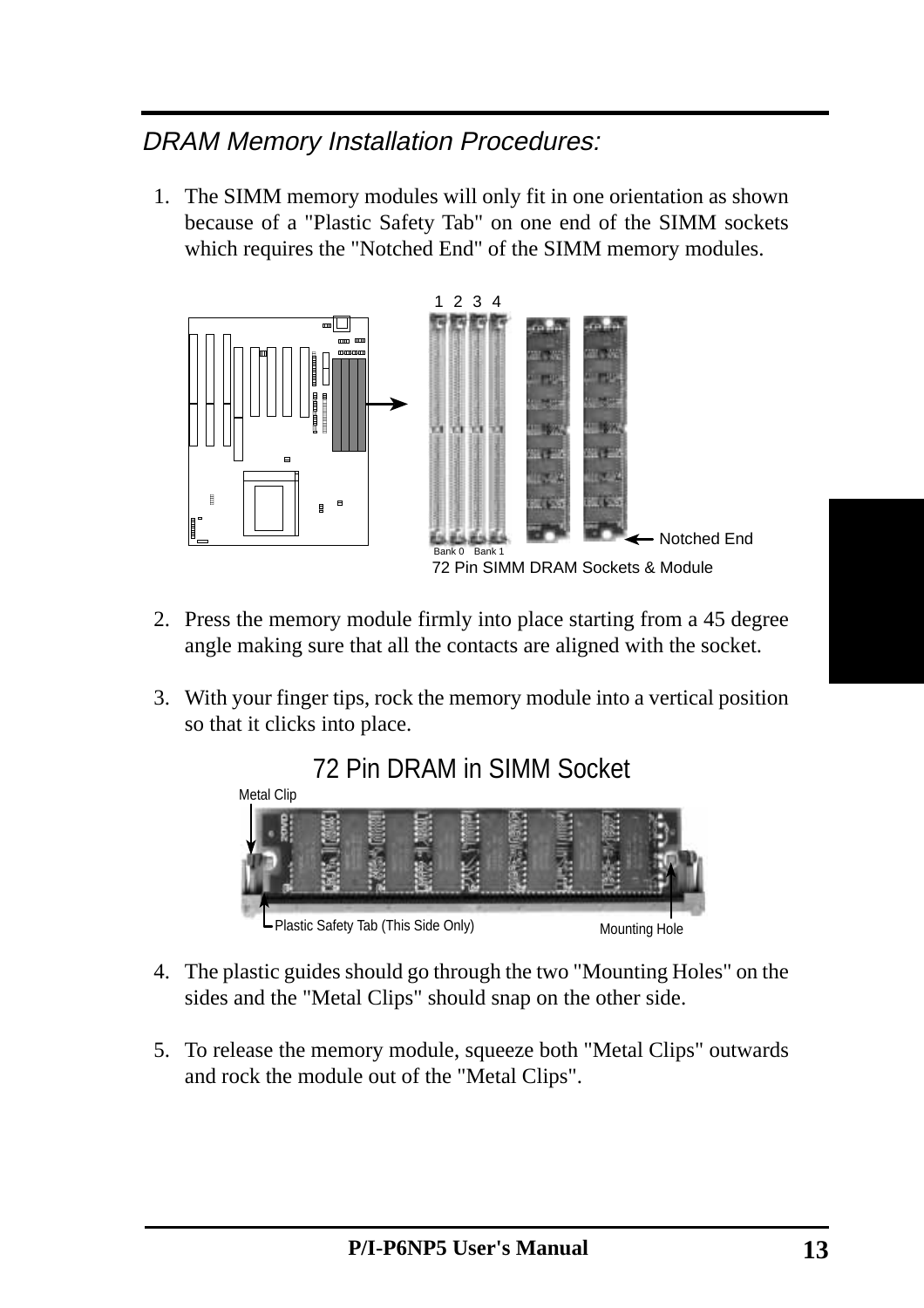# III. INSTALLATION

(This page was intentionally left blank)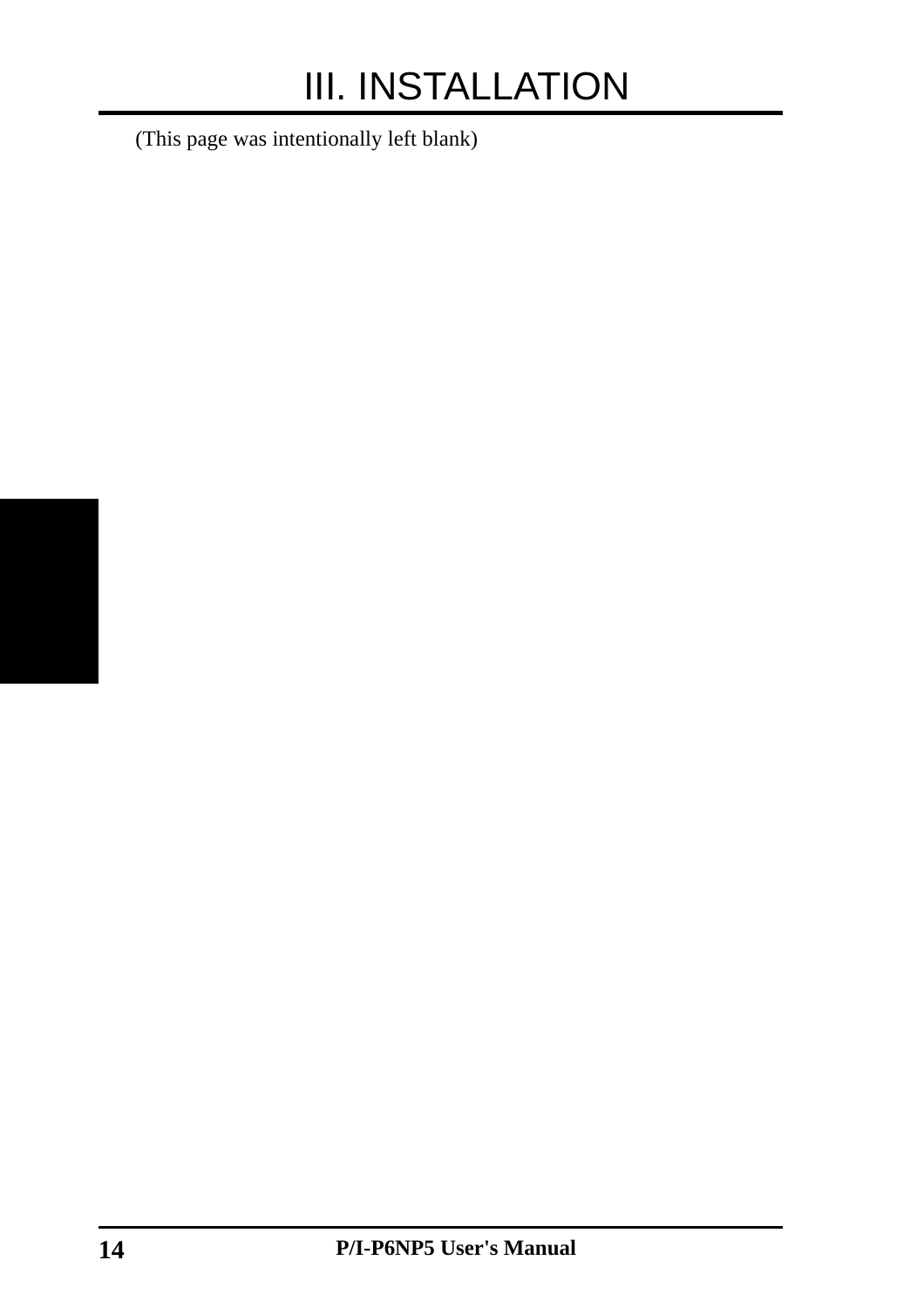### 3. Central Processing Unit (CPU)

The motherboard provides a 387-pin ZIF Socket 8. The CPU that came with the motherboard should have a fan attached to it to prevent overheating. If this is not the case then purchase a fan before you turn on your system. Apply thermal jelly to the CPU top and then install the fan onto the CPU.

**WARNING:** Without a fan, the CPU can overheat and cause damage to both the CPU and the motherboard. (See page 24 "CPU Cooling Fan Connector").

To install a CPU, locate the ZIF socket and open it by first pulling the lever sideways away from the socket's "Lock" then upwards to a 90-degree right angle. Insert the CPU with the correct orientation as shown. Look to see that the pins are more dense on one half compared to the other half. The picture is for reference only, you should have a CPU fan that will cover the face of the CPU. With the added weight of the CPU fan, no force is required to insert the CPU. Once completely inserted, hold down on the fan and close the socket's lever.

**IMPORTANT: You must set the "CPU External Clock (BUS) Frequency Selection" and "CPU to BUS Frequency Ratio" depending on the CPU that you install.**



(CPU) **III. INSTALLATION**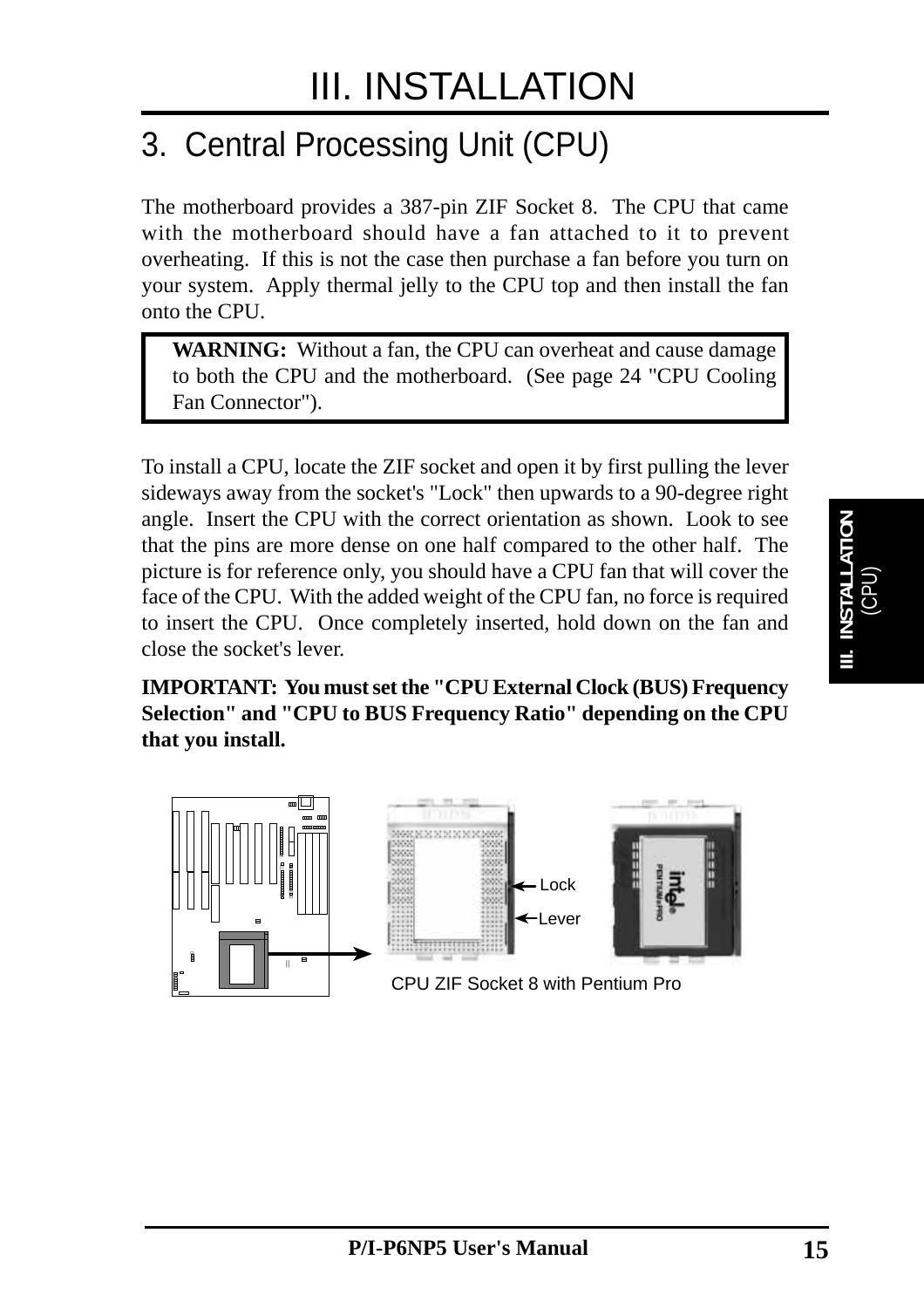### 4. Expansion Cards

First read your expansion card documentation on any hardware and software settings that may be required to setup your specific card.

**NOTE:** PCI Slot 5 has a MediaBus extension 2.0 (see page 18) which allows the installation of a PCI card or a MediaBus card (optional multifunctional card) but not both.

**WARNING:** Make sure that you unplug your power supply when adding or removing expansion cards or other system components. Failure to do so may cause severe damage to both your motherboard and expansion cards.

#### Expansion Card Installation Procedure:

- 1. Read the documentation for your expansion card.
- 2. Set any necessary jumpers on your expansion card.
- 3. Remove your computer's cover.
- 4. Remove the bracket on the slot you intend to use. Keep the bracket for possible future use.
- 5. Carefully align the card's connectors and press firmly.
- 6. Secure the card on the slot with the screw you removed in step 4.
- 7. Replace the computer's cover.
- 8. Setup the BIOS if necessary.
- 9. Install the necessary software drivers for your expansion card.

#### Assigning IRQs for Expansion Cards

**IMPORTANT: PCI Slots 4 & 5 share the same IRQ. If using PCI cards on both slots 4 & 5, make sure that the drivers support "Share IRQ" or that one card does not need an IRQ assignment. Conflicts will arise on PCI Slots 4 & 5 that will make the system unstable.**

Some expansion cards need to use an IRQ to operate. Generally an IRQ must be exclusively assigned to one use. In an standard design there are 16 IRQs available but most of them are already in use by parts of the system which leaves 6 free for expansion cards.

**16 P/I-P6NP5 User's Manual**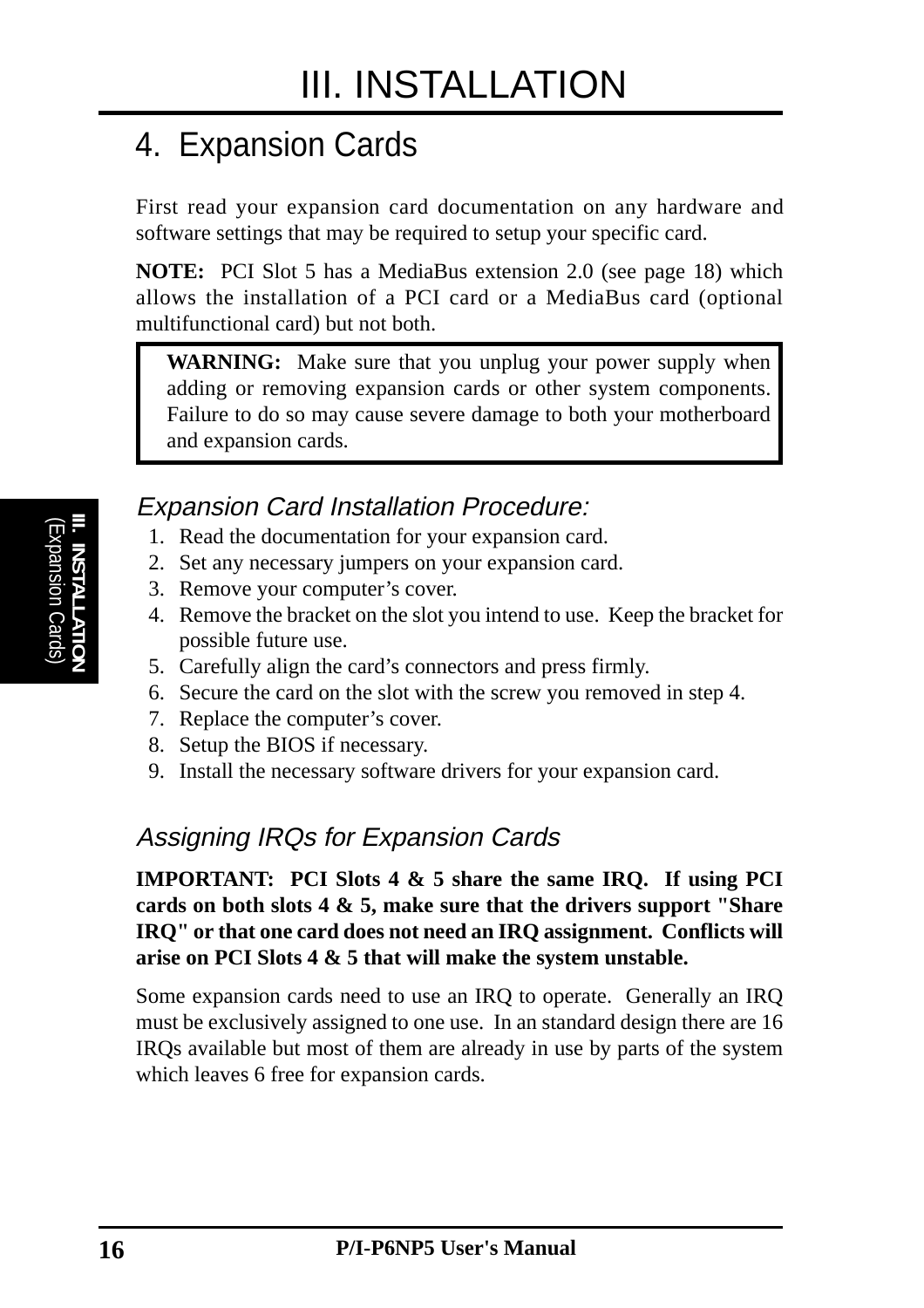# III. INSTALLATION

Both ISA and PCI expansion cards may need to use IRQs. System IRQs are available to cards installed in the ISA expansion bus first, and any remaining IRQs are then used by PCI cards. Currently, there are two types of ISA cards. The original ISA expansion card design, now referred to as "Legacy" ISA cards, requires that you configure the card's jumpers manually and then install it in any available slot on the ISA bus. You may use Microsoft's Diagnostic (MSD.EXE) utility included in the Windows directory to see a map of your used and free IRQs. For Windows 95 users, the "Control Panel" icon in "My Computer," contains a "System" icon which gives you a "Device Manager" tab. Double clicking on a specific device give you "Resources" tab which shows the Interrupt number and address. Make sure that no two devices use the same IRQs or your computer will experience problems when those two devices are in use at the same time.

To simplify this process this motherboard has complied with the Plug and Play (PNP) specification which was developed to allow automatic system configuration whenever a PNP-compliant card is added to the system. For PNP cards, IRQs are assigned automatically from those available.

If the system has both Legacy and PNP ISA cards installed, IRQs are assigned to PNP cards from those not used by Legacy cards. The PCI and PNP configuration of the BIOS setup utility can be used to indicate which IRQs are being used by Legacy cards. For older Legacy cards that does not work with the BIOS, you can contact your vendor for an ISA Configuration Utility.

An IRQ number is automatically assigned to PCI expansion cards after those used by Legacy and PNP ISA cards. In the PCI bus design, the BIOS automatically assigns an IRQ to a PCI slot that has a card in it that requires an IRQ. To install a PCI card, you need to set something called the INT (interrupt) assignment. Since all the PCI slots on this motherboard use an INTA #, be sure that the jumpers on your PCI cards are set to INT A.

#### Assigning DMA Channels for ISA Cards

Some ISA cards, both Legacy and PNP may also need to use a DMA (Direct Memory Access) channel. DMA assignments for this motherboard are handled the same way as the IRQ assignment process described above. You can select a DMA channel in the PCI and PNP configuration section of the BIOS Setup utility.

**IMPORTANT: In the BIOS setup, you should choose "Yes" for those IRQ's and DMA's you wish to reserve for Legacy cards.**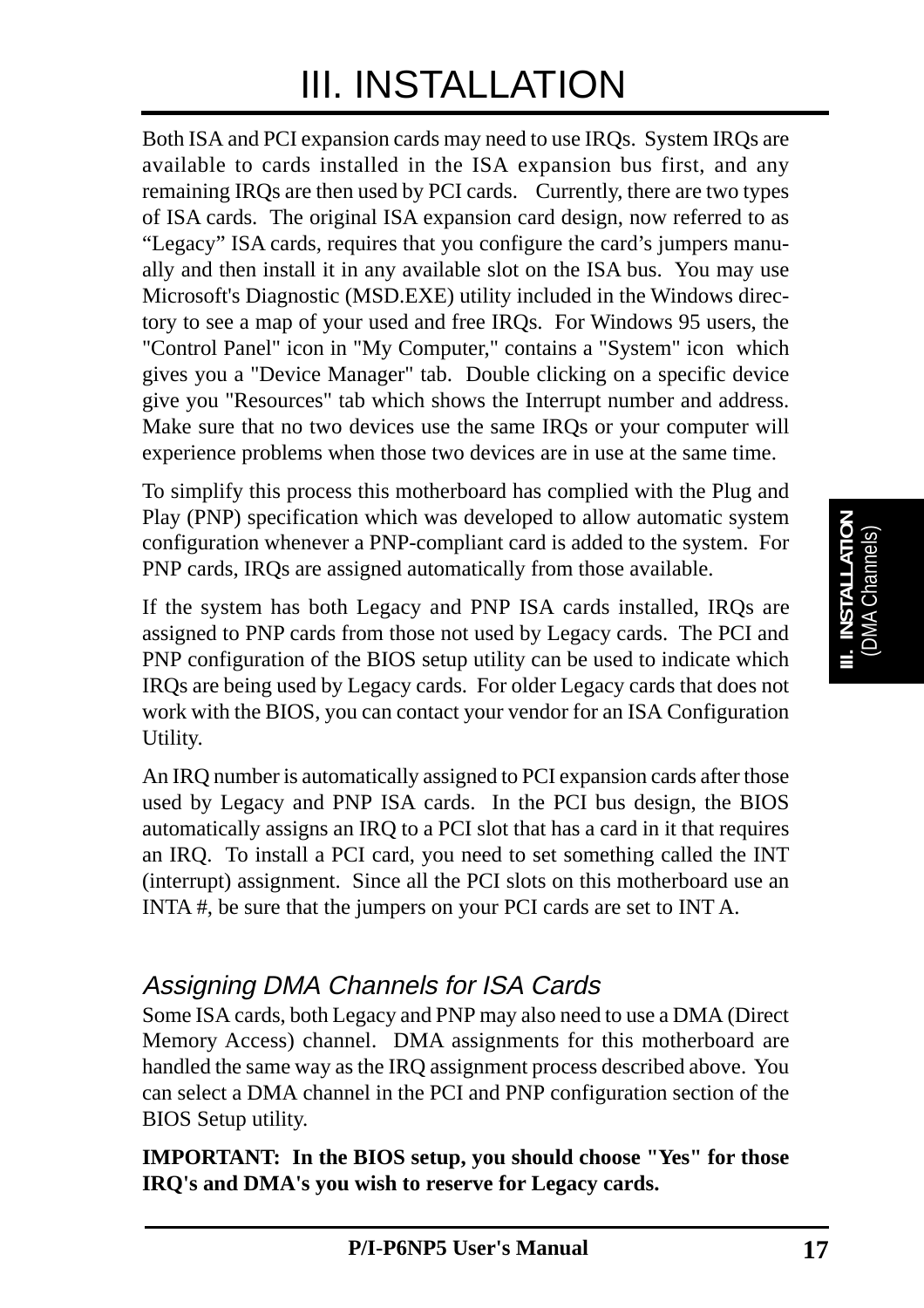### ASUS MediaBus Card

MediaBus allows a cost-efficient solution to a complete multimedia system. The advantages of using one add-on card is to reduce the slot requirements and compatibility problems in order to maximize the Plug and Play advantages. The add-on card inserts into the shared PCI 5 / MediaBus 2.0 Slot.

#### **NOTE: This motherboard uses MediaBus Rev. 2.0. The previous MediaBus cards designed for MediaBus Rev. 1.2 will not fit into the MediaBus Rev 2.0 that is on this motherboard.**

The difference between Rev. 1.2 and Rev. 2.0 is that the later revision has 72 pins instead of 68 pins so it does not have to use any PCI slot signals reserved for PCI cards, therefore the motherboard's PCI Slot 4 can meet standard specifications. The gap between the MediaBus extension and the PCI Slot 4 has been increased from 0.32" to 0.40" in order to prevent Rev. 1.2 MediaBus cards from being installed into the new motherboards and vice versa.

The following are MediaBus cards designed for **MediaBus 2.0** that *can* be used on this motherboard:

| $\cdot$ PCI-AS2940UW | Ultra Fast/Wide SCSI & Audio MediaBus Card |
|----------------------|--------------------------------------------|
| • PCI-AV264CT-N      | PCI Audio & Video MediaBus Card            |

- PCI-AV264VT PCI Audio & Video MediaBus Card
- PCI-AV264GT1 PCI Audio & Video MediaBus Card
- PCI-AV264GT2 PCI Audio & Video MediaBus Card

The following are MediaBus cards designed for **MediaBus 1.2** and therefore *cannot* be used on this motherboard:

| $\cdot$ PCI-AS7870 | Fast/Wide SCSI & Audio MediaBus Card |
|--------------------|--------------------------------------|
| • PCI-AV264CT      | PCI Audio & Video MediaBus Card      |
| $\cdot$ PCI-AV868  | PCI Audio & Video MediaBus Card      |

\* All the above Audio features Creative Technology, Ltd.

- \* All the above Video features ATI, Inc. (AV868 Video features S3, Inc.)
- \* All the above SCSI features Adaptec, Inc.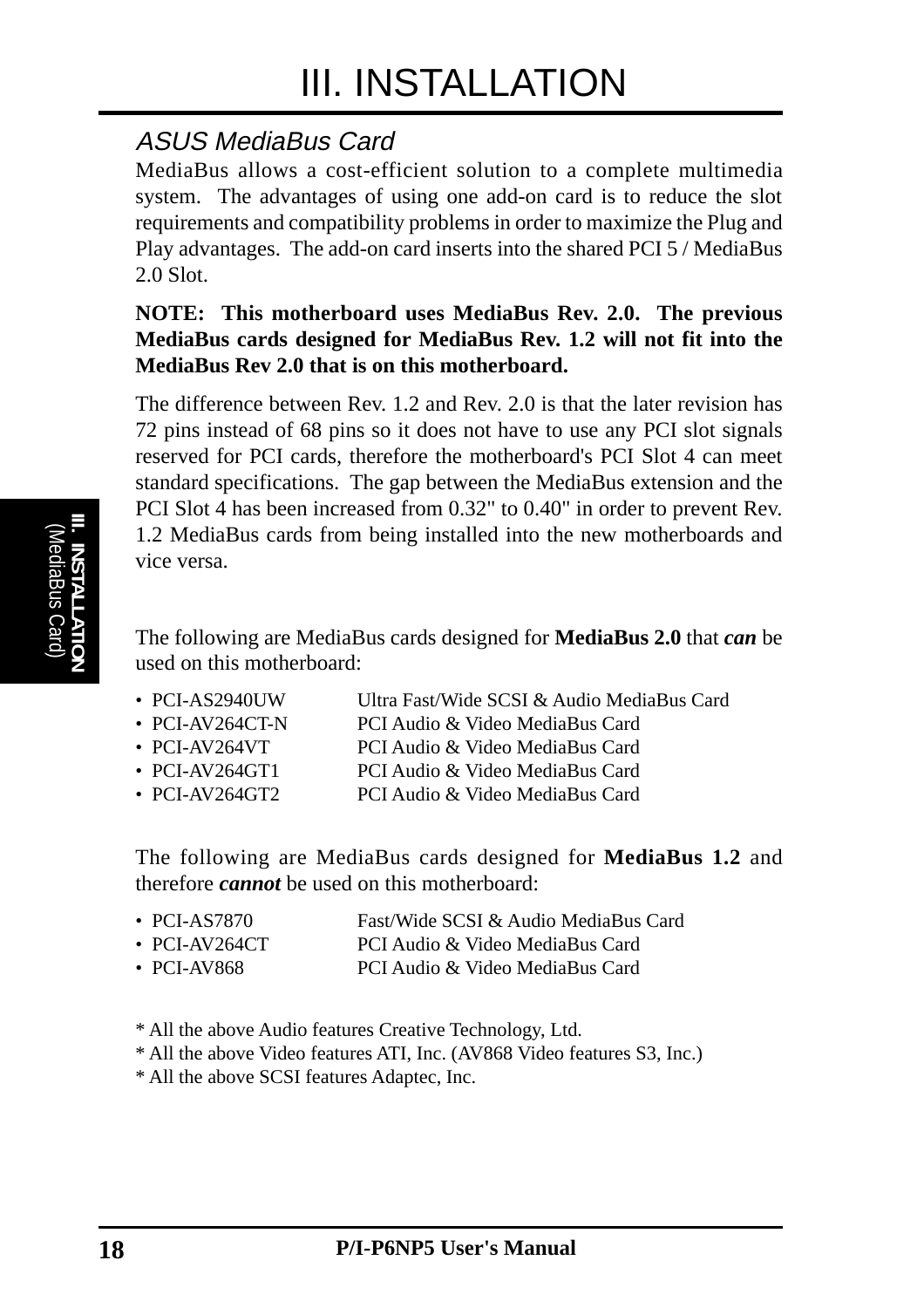### 5. External Connectors

**WARNING:** Some pins are used for connectors or power sources. These are clearly separated from jumpers in "Map of the Motherboard" on page 4. Placing jumper caps over these will cause damage to your motherboard.

**IMPORTANT: Ribbon cables should always be connected with the red stripe on the Pin 1 side of the connector. The four corners of the connectors are labeled on the motherboard. Pin 1 is the side closest to the power connector on hard drives and floppy drives. IDE ribbon cable must be less than 18in. (46cm), with the second drive connector no more than 6in. (15cm) from the first connector.**

#### **1. Keyboard Connector (5-pin female)**

This connection is for a standard IBM-compatible keyboard. May also be known as a 101 enhanced keyboard.





Keyboard Connector (5-pin female)

Connector Plug from Keyboard

#### **2. PS/2 Mouse Connector (6-pin block)**

If you are using a PS/2 mouse, you must purchase an optional PS/2 mouse set which connects to the 6 pin block and mounts to an open slot on your computer's case. The system will direct IRQ12 to the PS/2 mouse if one is detected. If not detected, expansion cards can use IRQ12. See PS/2 Mouse Control in BIOS FEATURES SETUP.

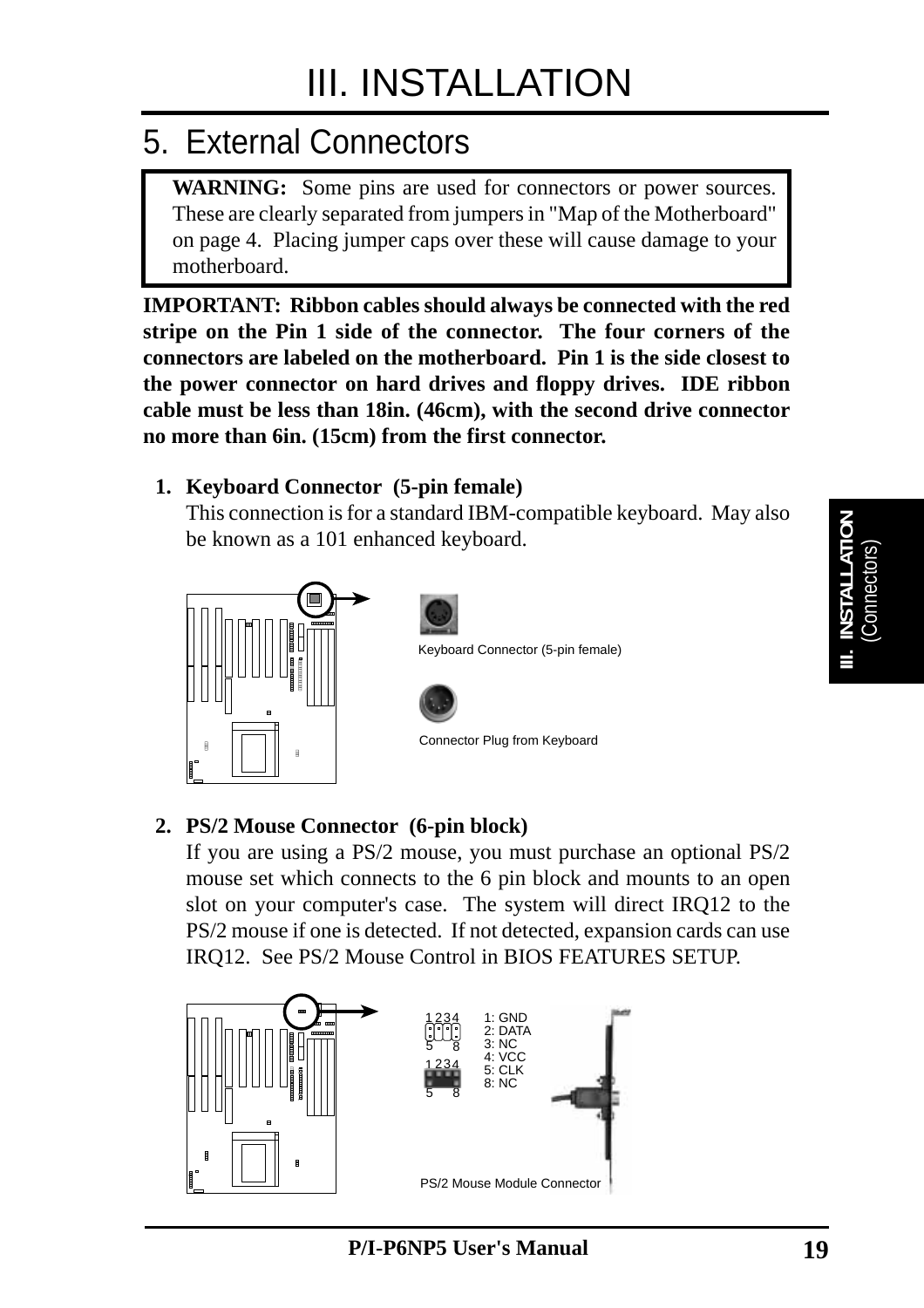#### **3. Parallel Printer Connector (26 Pin Block)**

Connection for the included parallel port ribbon cable with mounting bracket. Connect the ribbon cable to this connection and mount the bracket to the case on an open slot. It will then be available for a parallel printer cable. **Note**: Serial printers must be connected to the serial port. You can enable the parallel port and choose the IRQ through BIOS Setup on page 37 "Onboard Parallel Port." **(Pin 26 is removed to prevent inserting in the wrong orientation when using ribbon cables with pin 26 plugged).**



**ATHRONICATIO** Pin 1

Parallel (Printer) Connector

**4. Serial port COM1 and COM2 connectors (Two 10-pin blocks)**

These connectors support the provided serial port ribbon cables with mounting bracket. Connect the ribbon cables to these connectors and mount the bracket to the case on an open slot. The two serial ports on the mounting bracket will then be used for pointing devices or other serial devices. See page 36 for BIOS configuration of "Onboard Serial Port". **(Pin 10 is removed to prevent inserting in the wrong orientation when using ribbon cables with pin 10 plugged).**



(Connectors) **III. INSTALLATION**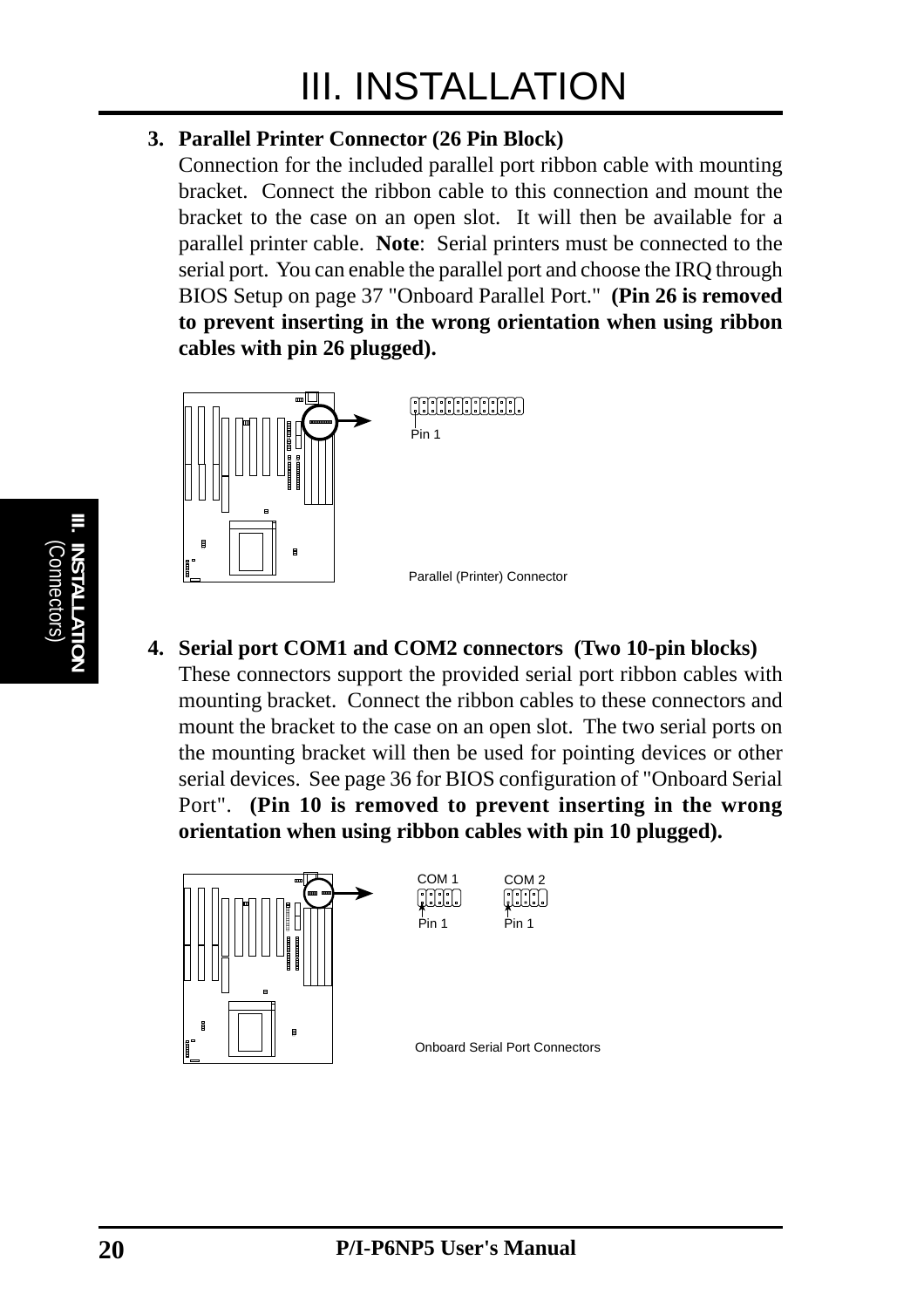#### **5. Floppy drive connector (34-pin block )**

This connector supports the provided floppy drive ribbon cable. After connecting the single end to the board, connect the two plugs on the other end to the floppy drives. **(Pin 5 is removed to prevent inserting in the wrong orientation when using ribbon cables with pin 5 plugged).**



#### **6. Power connector (12-pin block)**

This connector connects to a standard 5 Volt power supply. To connect the leads from the power supply, ensure first that the power supply is not plugged. Most power supplies provide two plugs (P8 and P9), each containing six wires, two of which are black. Orient the connectors so that the black wires are located in the middle.

Using a slight angle, align the plastic guide pins on the lead to their receptacles on the connector. Once aligned, press the lead onto the connector until the lead locks into place.

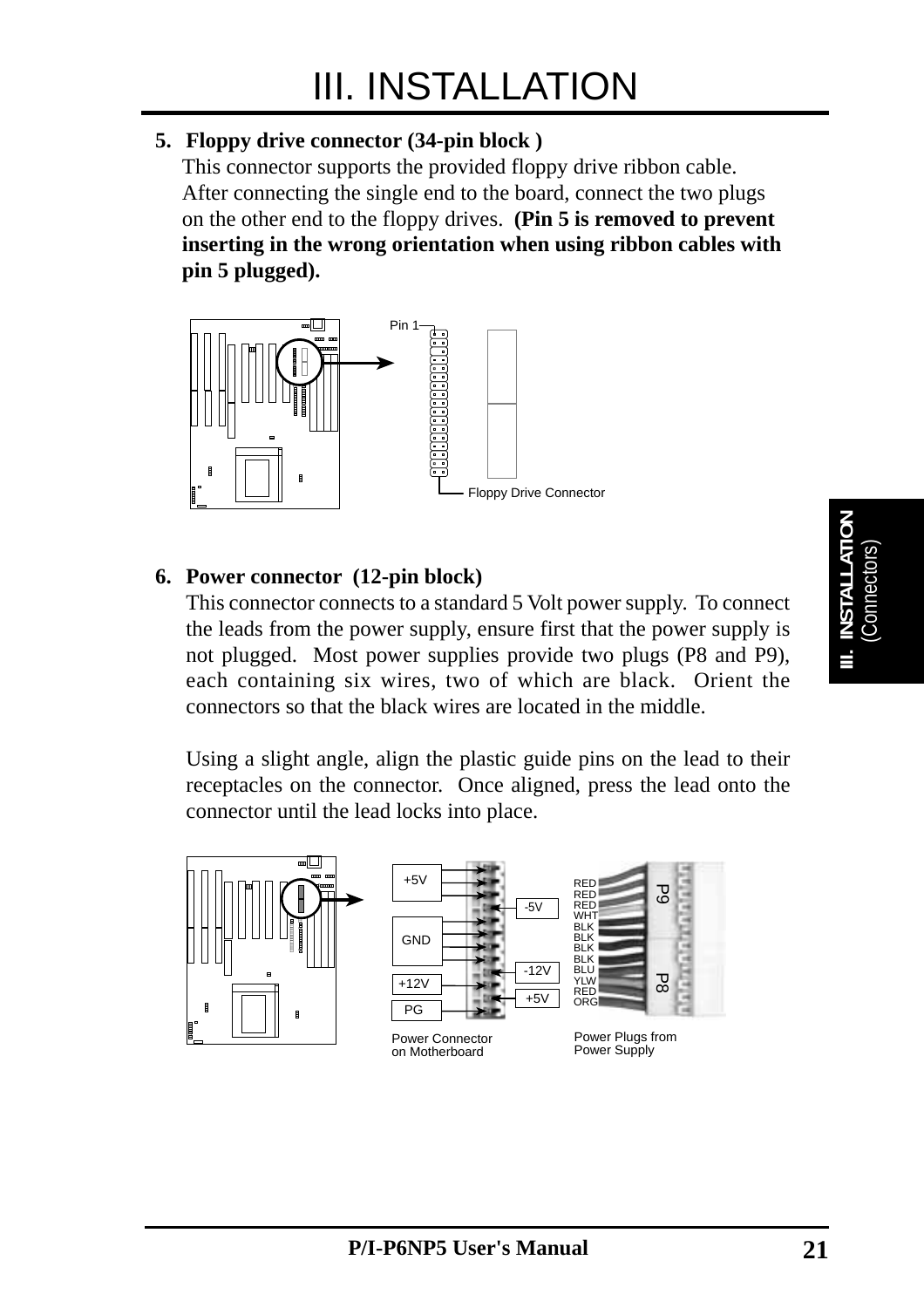#### **7. Primary / Secondary IDE connectors (Two 40-pin Block)**

This connector supports the provided IDE hard disk ribbon cable. After connecting the single end to the board, connect the two plugs at the other end to your hard disk(s). If you install two hard disks, you must configure the second drive to Slave mode by setting its jumpers accordingly. Please refer to the documentation of your hard disk for the jumper settings. You may also configure two hard disks to be both Masters using one ribbon cable on the primary IDE connector and another ribbon cable on the secondary IDE connector. **(Pin 20 is removed to prevent inserting in the wrong orientation when using ribbon cables with pin 20 plugged).**



#### **8. Turbo LED switch (CON1)**

The motherboard's turbo function is always on. The turbo LED connection is labeled here but the LED will remain constantly lit while the system power is on. You may wish to connect the Power LED from the system case to this lead. (See the figure on the next page)

#### **9. SMI suspend switch lead (CON1)**

This allows the user to manually place the system into a suspend mode or "Green" mode where system activity will be instantly decreased to save electricity and expand the life of certain components when the system is not in use. This 2-pin connector (See the figure on the next page) connects to the case-mounted suspend switch. If you do not have a switch for the connector, you may use the "Turbo Switch" since it does not have a function. SMI is activated when it detects a *short to open* moment and therefore leaving it shorted will not cause any problems. May require one or two pushes depending on the position of the switch. Wake-up can be controlled by settings in the BIOS but the keyboard will always allow wake-up (the SMI lead cannot wake-up the system). If you want to use this connector, "Suspend Switch" in the POWER MANAGEMENT SETUP of the BIOS software should be on the default setting of *Enable*.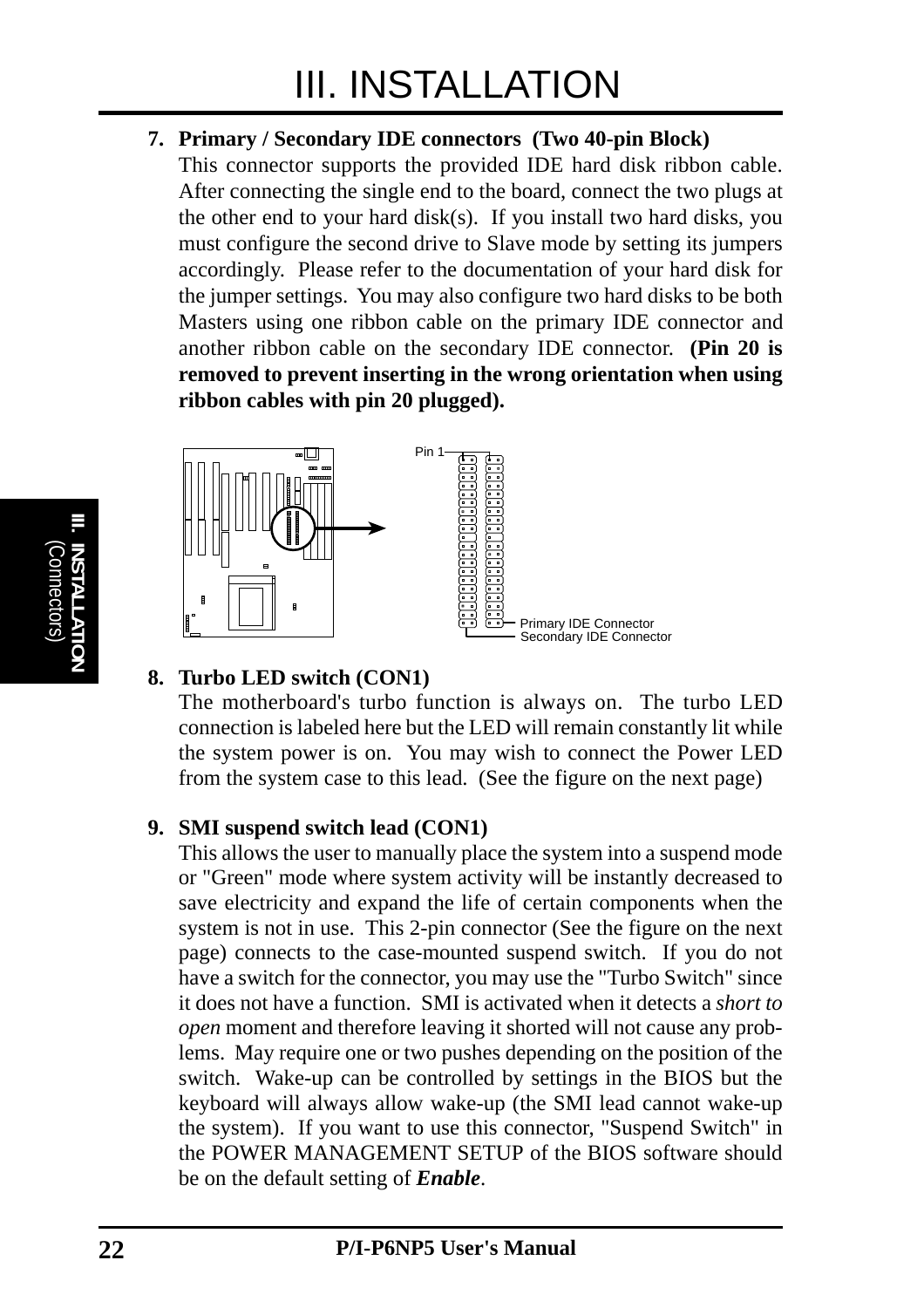#### **10. Reset switch lead (CON1)**

This 2-pin connector connects to the case-mounted reset switch for rebooting your computer without having to turn off your power switch This is a preferred method of rebooting in order to prolong the life of the system's power supply. See the figure below.

#### **11. Keyboard lock switch lead (CON1)**

This 5-pin connector connects to the case-mounted key switch for locking the keyboard for security purposes. See the figure below.

#### **12. Speaker connector (CON1)**

This 4-pin connector connects to the case-mounted speaker.





System Case Connections

#### **13. IDE activity LED (IDE\_LED)**

This connector connects to the hard disk activity indicator light on the system cabinet.

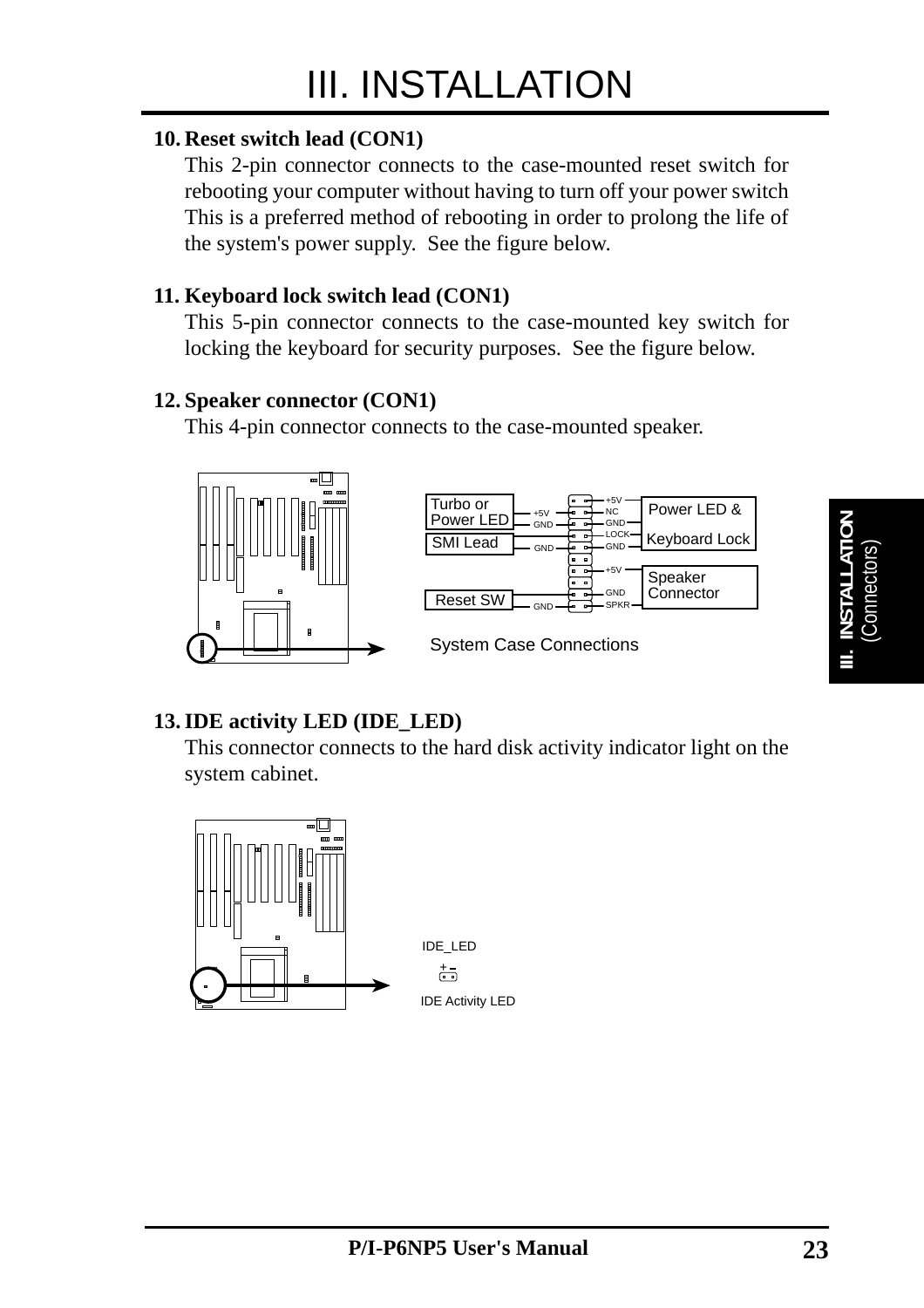#### **14. CPU cooling fan connector (FAN)**

This connector supports a CPU cooling fan of 500mAMP (6WATT) or less. Orientate the fan so that the heat sink fins allow airflow to go across the onboard heat sink(s) instead of the expansion slots. Depending on the fan manufacturer, the wiring and plug may be different. The red wire should be positive, while the black should be ground. Connect the fan's plug to the board taking into consideration the polarity of the this connector.

**WARNING:** The CPU and/or motherboard will overheat if there is no airflow across the CPU and onboard heatsinks. Damage may occur to the motherboard and/or the CPU fan if these pins are incorrectly used.





#### **15. IrDA-compliant infrared module connector (IR)**

This connector supports the optional wireless transmitting and receiving infrared module. This module mounts to a small opening on system cases that support this feature. You must also configure UART 2 Use Infrared in Chipset Features Setup to select whether UART2 is directed for use with COM2 or IrDA. When IrDA is selected in BIOS, COM2 will be disabled. Use the five pins as shown on the Back View and connect a ribbon cable from the module to the motherboard according to the pin definitions.

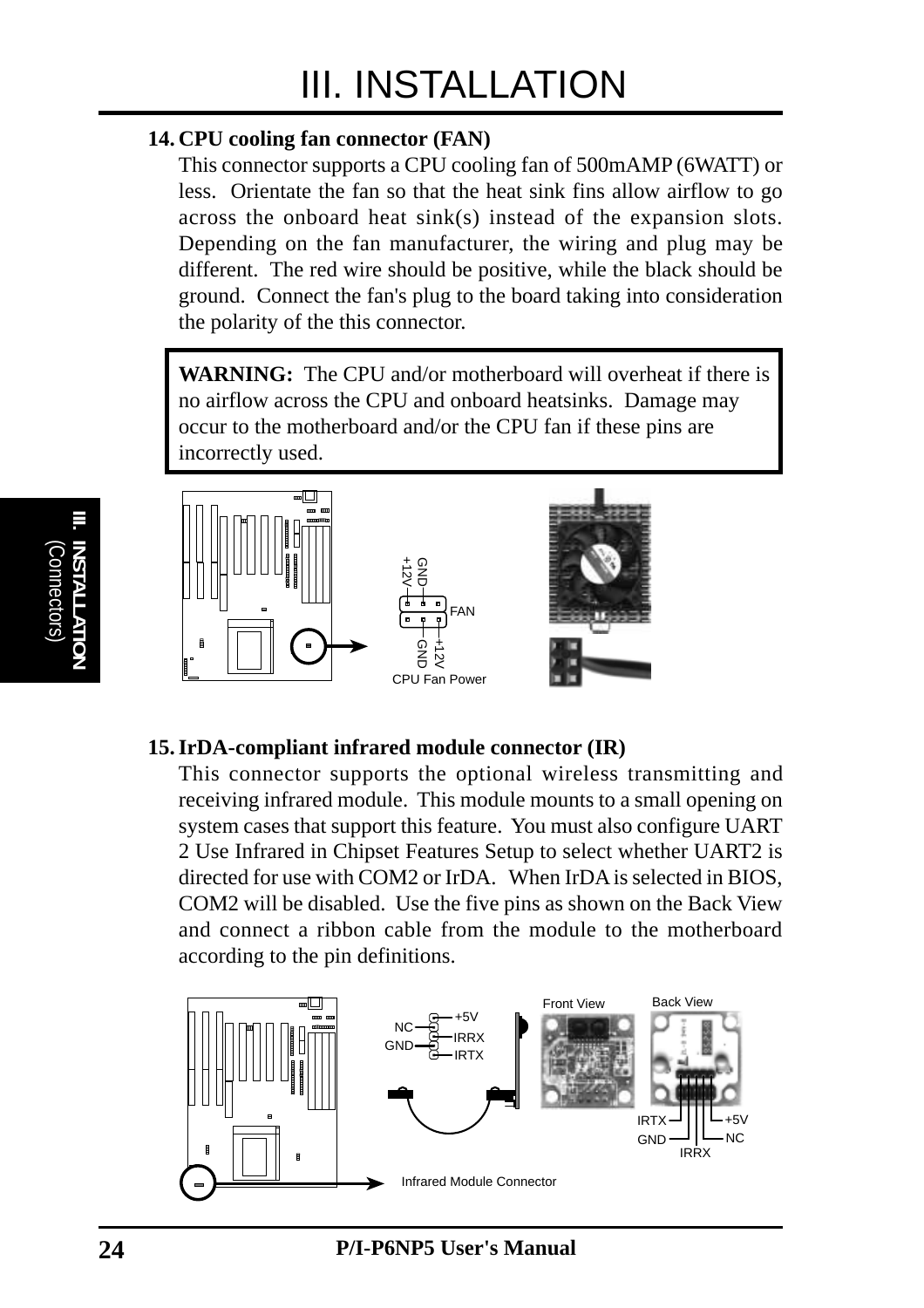### Power Connection Procedures

- 1. After all jumpers and connections are made, close the system case cover.
- 2. Make sure that all switches are in the off position as marked by  $\bigcirc$ .
- 3. Connect the power supply cord into the power supply located on the back of your system case as instructed by your system user's manual.
- 4. Connect all power cords into a power strip that is equipped by a surge protector.
- 5. You may then turn on your devices in the following order:
	- a. Your monitor
	- b. External SCSI devices (starting with the last device on the chain)
	- c. Your system power
- 6. The power LED on the front panel of the system case will light and the monitor LED as well. The system will then run power-on tests. While the tests are running, additional messages will appear on the screen. If you do not see anything within 30 seconds from the time you turn on the power, the system may have failed a power-on test. Recheck your jumper settings and connections or call your authorized dealer for assistance.
- 7. During power-on, hold down the <Delete> key to enter BIOS setup. Follow the next section "BIOS SOFTWARE" for instructions.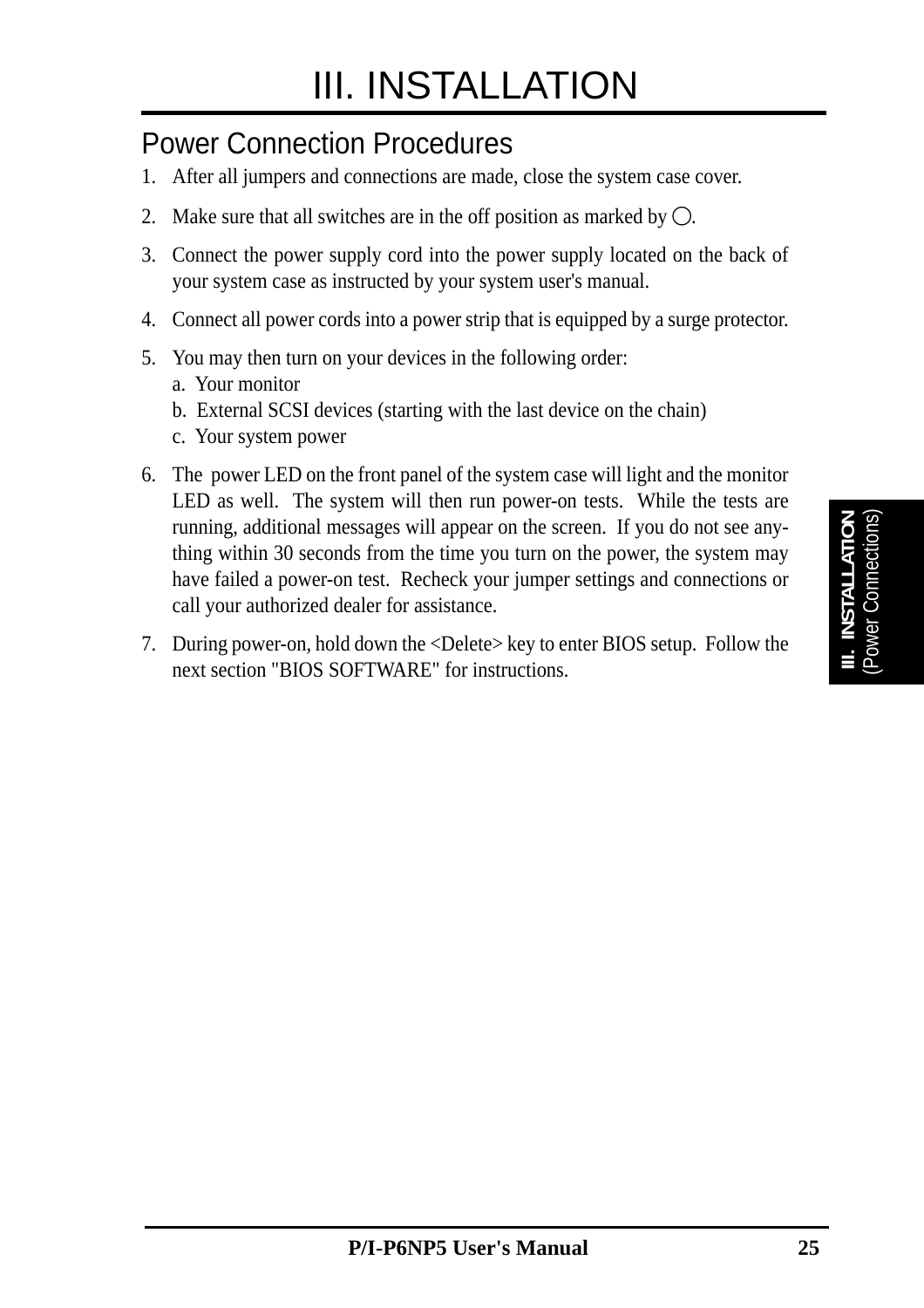# IV. BIOS SOFTWARE

### Support Software

**FILELIST.TXT -** View this file to see the files included in the support software.

**PFLASH.EXE -** This is the Flash Memory Writer utility that updates the BIOS by uploading a new BIOS file to the programmable flash ROM chip on the motherboard. To determine the BIOS version, check the last four numbers of the code displayed on the upper left-hand corner of your screen during bootup. Larger numbers represent a newer BIOS file.

**NOTE:** A binary BIOS file is no longer included with the support software. Save the motherboard's BIOS file to a floppy diskette as soon as your system is operational. See "Flash Memory Writer Utility" below.

### Flash Memory Writer Utility

| <b>ASUSTeK PNP BIOS</b><br>FLASH MEMORY WRITER V1.5<br>Copyright (C) 1995, ASUSTeK COMPUTER Inc. |
|--------------------------------------------------------------------------------------------------|
| Flash Type -- SST 29EE010                                                                        |
| Current BIOS Revision: #401A0-xxxx                                                               |
| Choose one of the following:                                                                     |
| 1. Save Current BIOS To File                                                                     |
| 2. Update BIOS Main Block From File                                                              |
| 3. Advanced Features                                                                             |
| Enter Choice: [1]                                                                                |
| Press ESC To Exit                                                                                |

xxxx denotes the current BIOS version stored in the Flash EPROM

**IMPORTANT: Flash Type may also be "INTEL 28F001BXT." If "unknown" is shown after "Flash type --," then this ROM chip is not programmable or not supported with the PnP BIOS and therefore cannot be programmed by the Flash Memory Writer.**

#### Main Menu

**1. Save Current BIOS to File (Perform as soon as system is operational)**

This option allows you to copy the contents of the Flash memory chip onto a diskette. This gives you a backup copy of the original motherboard BIOS in case you need to re-install it.

**Create a bootable system floppy diskette by typing [FORMAT A:/S] from the DOS environment without creating "AUTOEXEC.BAT" and "CONFIG.SYS" files, then copy PFLASH.EXE to the newly formatted diskette and then save your BIOS to the same diskette.**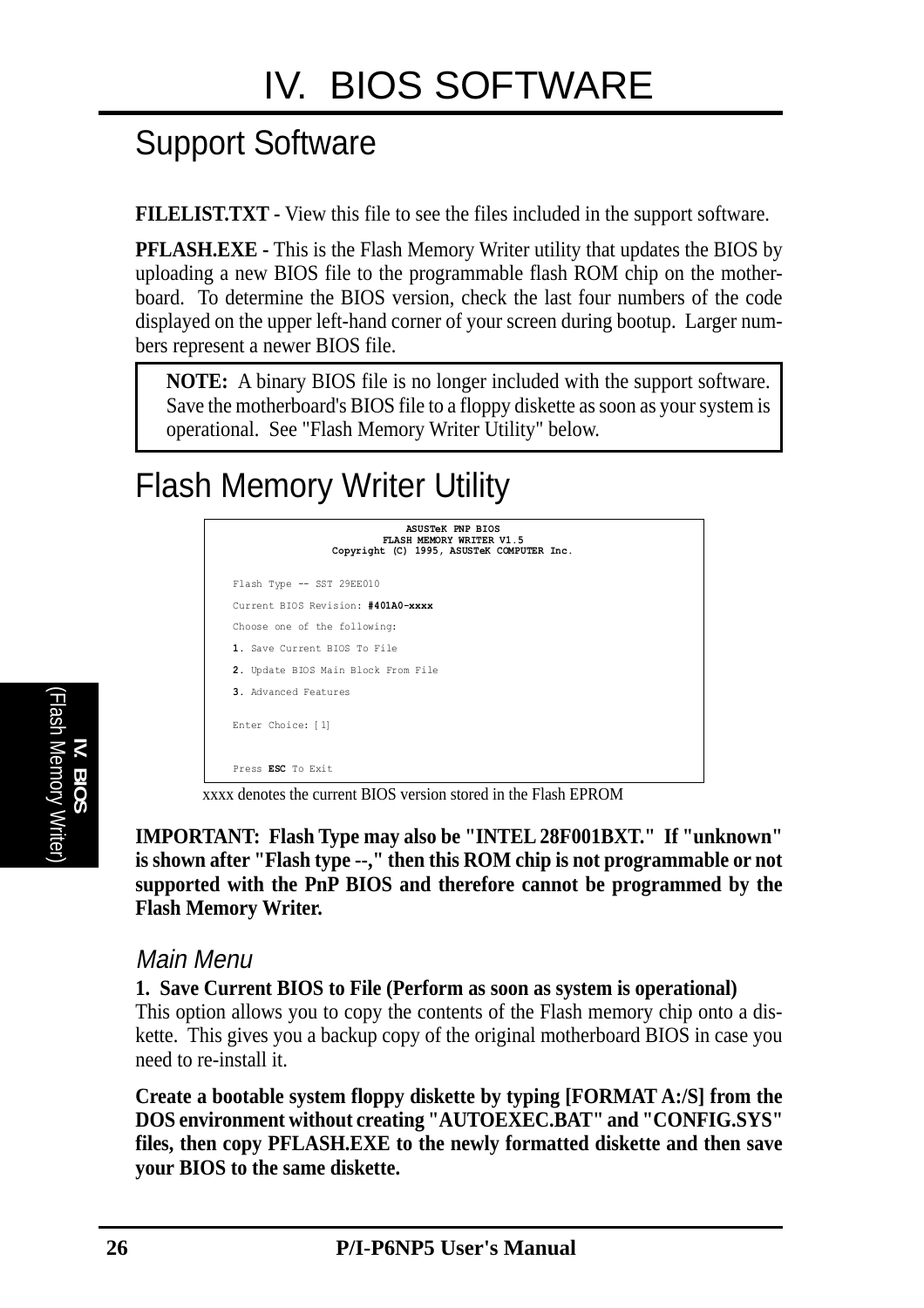#### **2. Update BIOS Main Block from File**

This option updates the BIOS from a file on the disk. This can either be a new file or a backup file created by the "Save Current BIOS to File" option. This will not update the Boot Block if the Boot Block is different. You will be prompted with the following if advanced features if necessary.

```
Boot Block of New BIOS is different from old one !!!
Please Use 'Advanced Feature' to flash whole bios !!!
```
#### **3. Advanced Features**

Selecting this option brings up the Advanced Features screen for clearing the PnP configuration record and updating the motherboard BIOS.

#### Advanced Features Menu

| <b>Advanced Features</b>                                        |
|-----------------------------------------------------------------|
|                                                                 |
| Flash Type -- SST 29EE010<br>Current BIOS Revision: #401A0-xxxx |
| Choose one of the following:                                    |
| 1. Clear PNP ESCD Parameter Block                               |
| 2. Update BIOS Including Boot Block and ESCD                    |
| Enter Choice: [2]                                               |
| Press ESC To Exit                                               |

xxxx denotes the current BIOS version stored in the Flash EPROM

#### **1. Clear PNP ESCD Parameter Block**

This option erases the Plug-and-Play (PnP) configuration record.

#### **2. Update BIOS Including Boot Block and ESCD**

This option updates the Boot Block, the motherboard BIOS and the PnP ESCD Parameter Block from a new BIOS file.

**NOTE:** "Update BIOS Main Block from File" and "Update BIOS Including Boot Block and ESCD" requires that the system is running in real mode. This utility will not operate if the system is under protected mode or virtual mode. You should boot from a system floppy diskette without "AUTOEXEC.BAT" and "CONFIG.SYS" files.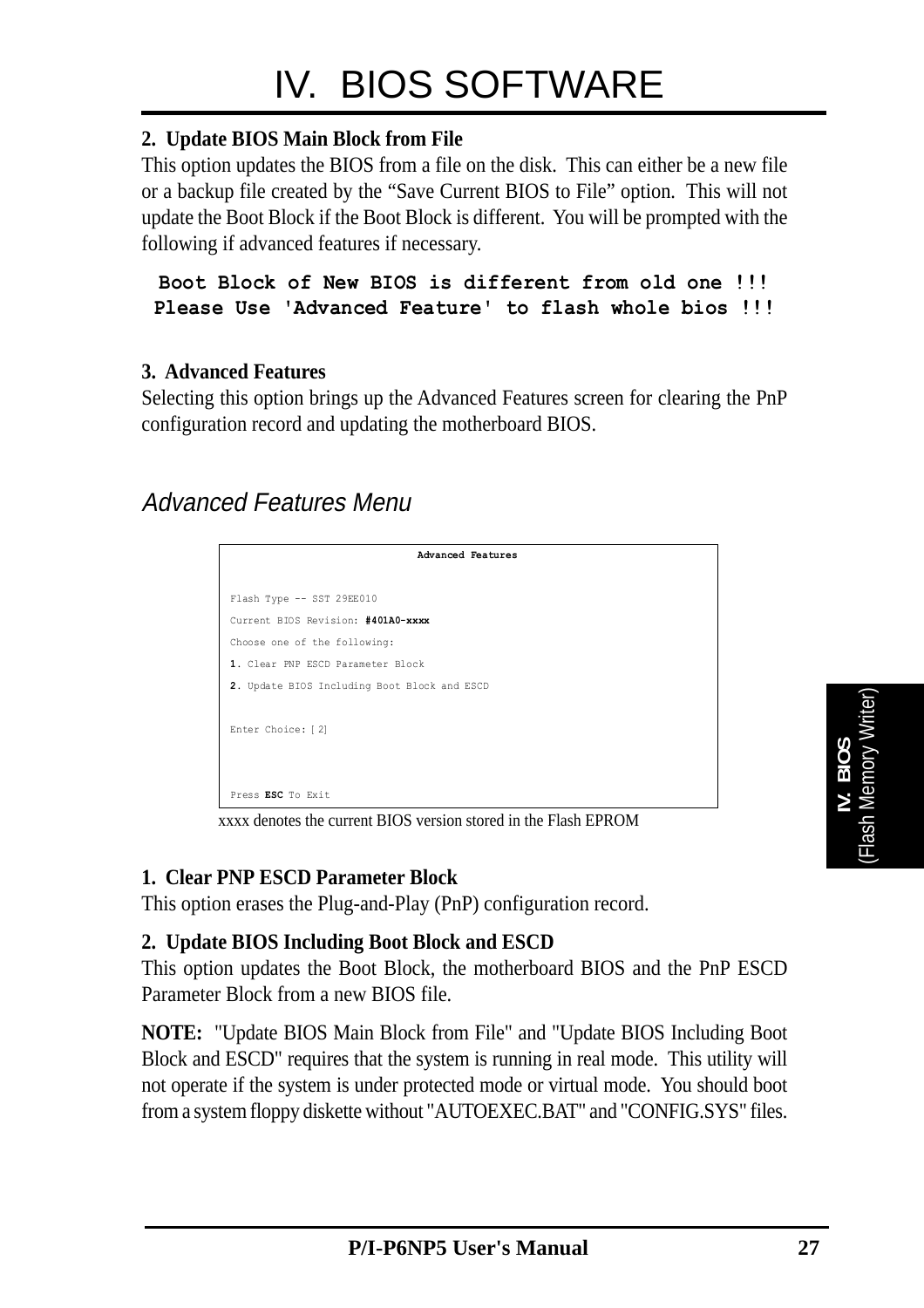### Updating your Motherboard's BIOS

- 1. Download an updated BIOS file from a Bulletin Board Service (BBS) or the internet (WWW) and save to the diskette you created in step 1 of the Main Menu. Visit ASUS WWW at **http://www.asus.com.tw/** or FTP: **ftp.asus.com.tw/ pub/ASUS** or see **ASUS CONTACT INFORMATION** on page II.
- 2. Turn off your computer and open the system cabinet to *Enable* "Boot Block Programming" jumper as shown in section III.
- 2. Boot from the floppy diskette you created in step 1 of the Main Menu.
- 3. At the "A:\" prompt, type: **PFLASH <Enter>**
- 4. Enter "2" from the **Main Menu** or "2" from the **Advanced Features Menu**. You will be prompted with the following if "Advanced Features" is necessary.

#### **Boot Block of New BIOS is different from old one !!! Please Use 'Advanced Feature' to flash whole bios !!!**

5. The program displays a second screen prompting you for the name of the BIOS file. Type in the complete name of the file, including the file name extension, and then press the <Enter> key. The utility then uploads the BIOS file from disk. The following message will appear:

#### **DO NOT TURN OFF THE SYSTEM IF THERE IS A PROBLEM!**

If you encounter problems while downloading the new BIOS, DO NOT turn off your system since this might prevent your system from booting up. Just repeat the process, and if the problem still persists, upload the original BIOS file you saved to disk in step 1 of the Main Menu.

**WARNING:** If the Flash Memory Writer utility was not able to successfully download a complete BIOS file, your system may not be able to boot up. If this happens, your system will require service from your vendor.

- 6. After successfully downloading the new BIOS file, exit the Flash Memory Writer utility and **then turn off your system**. Set the jumper back to its default setting of Programming "*Disabled*."
- 7. Turn on your computer and hold down <delete> to enter BIOS setup. **You must select "Setup Default" to affect the new BIOS, then you may set other items from the Main Menu.**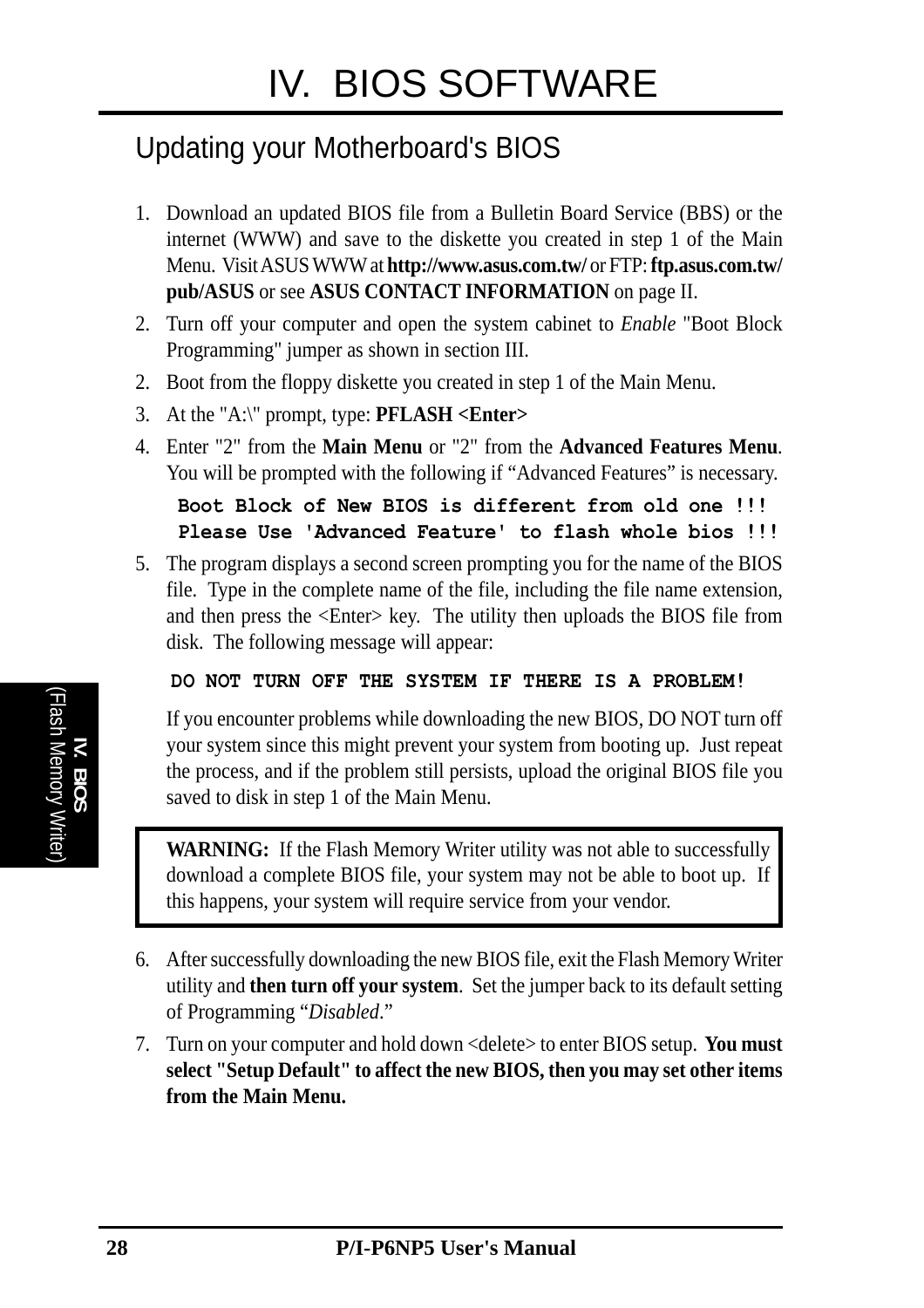### 6. BIOS Setup

The motherboard supports two programmable Flash ROM chips: 5 Volt and 12 Volt. Either of these memory chips can be updated when BIOS upgrades are released. Use the Flash Memory Writer utility to download the new BIOS file into the ROM chip as described in detail in this section.

All computer motherboards provide a Setup utility program for specifying the system configuration and settings. If your motherboard came in a computer system, the proper configuration entries may have already been made. If so, invoke the Setup utility, as described later, and take note of the configuration settings for future reference; in particular, the hard disk specifications.

If you are installing the motherboard, reconfiguring your system or you receive a Run Setup message, you will need to enter new setup information. This section describes how to configure your system using this utility.

The BIOS ROM of the system stores the Setup utility. When you turn on the computer, the system provides you with the opportunity to run this program. This appears during the Power-On Self Test (POST). Press the <Delete> key to call up the Setup utility. If you are a little bit late pressing the mentioned key(s), POST will continue with its test routines, thus preventing you from calling up Setup. If you still need to call Setup, reset the system by simultaneously pressing the  $\langle \text{Ctrl} \rangle$ ,  $\langle \text{Alt} \rangle$ and <Delete> keys, or by pushing the Reset button on the system case. You can also restart by turning the system off and then back on again. But do so only if the first two methods fail.

M PCI/ISA BIOS (PI-P<br>CMOS SETUP UTILITY<br>AWARD SOFTWARE, INC.  $(PI-P6NP5)$ STANDARD CMOS SETUP SUPERVISOR PASSWORD **BIOS FEATURES SETUP** USER PASSWORD CHIPSET FEATURES SETUP IDE HDD AUTO DETECTION POWER MANAGEMENT SETUP SAVE & EXIT SETUP PNP AND PCI SETUP EXIT WITHOUT SAVING LOAD BIOS DEFAULTS LOAD SETUP DEFAULTS Esc : Quit<br>F10 : Save & Exit Setup ↑ ↓ → ← : Select Item<br>(Shift)F2 : Change Color Time, Date, Hard Disk Type...

When you invoke Setup, the CMOS SETUP UTILITY main program screen will appear with the following options:

**IV. BIOS** (BIOS Setup)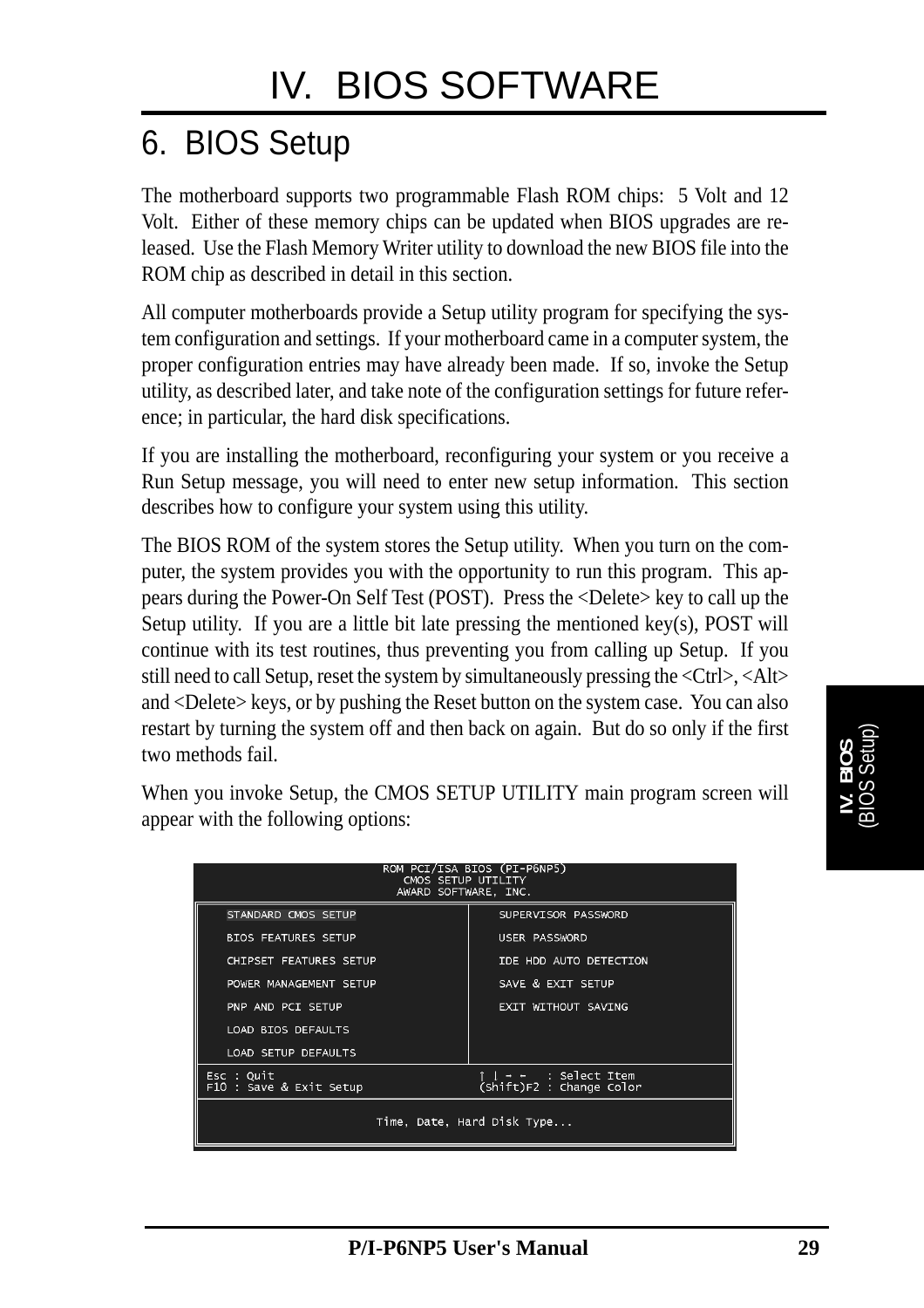#### Load Defaults

The "Load BIOS Defaults" option loads the minimized settings for troubleshooting. "**Load Setup Defaults**", on the other hand, is for loading optimized defaults for regular use. Choosing defaults at this level, will modify all applicable settings.

A section at the bottom of the above screen displays the control keys for this screen. Take note of these keys and their respective uses. Another section just below the control keys section displays information on the currently highlighted item in the list.

### Standard CMOS Setup

This "Standard CMOS Setup" option allows you to record some basic system hardware configuration and set the system clock and error handling. If the motherboard is already installed in a working system, you will not need to select this option anymore. However, if the configuration stored in the CMOS memory on the board gets lost or damaged, or if you change your system hardware configuration, you will need to respecify the configuration values. The configuration values usually get lost or corrupted when the power of the onboard CMOS battery weakens.

| ROM PCI/ISA BIOS (PI-P6NP5)<br>STANDARD CMOS SETUP<br>AWARD SOFTWARE, INC.                                                                |                                                                                                                                                                                                                         |  |  |
|-------------------------------------------------------------------------------------------------------------------------------------------|-------------------------------------------------------------------------------------------------------------------------------------------------------------------------------------------------------------------------|--|--|
| Date $(mm:dd:yy)$ : Fri, Aug $2$ 1996<br><b>Time (hh:mm:ss) :</b> $9 : 21 : 58$                                                           |                                                                                                                                                                                                                         |  |  |
| HARD DISKS<br><b>TYPE</b><br>SIZE                                                                                                         | CYLS HEAD PRECOMP LANDZ SECTOR<br><b>MODE</b>                                                                                                                                                                           |  |  |
| <b>Primary Master :</b> None<br>$\circ$<br>000<br><b>Primary Slave :</b> None<br>Secondary Master : None<br><b>Secondary Slave :</b> None | 0<br>0<br>0<br>0<br>$\begin{matrix} 0 & 0 \\ 0 & 0 \end{matrix}$<br>$\begin{matrix} 0 && 0 \\ 0 && 0 \end{matrix}$<br>$\overline{\phantom{a}}$ $\overline{\phantom{a}}$<br>$\Omega$<br>$\Omega$<br>$\Omega$<br>$\Omega$ |  |  |
| <b>Drive A :</b> 1.44M, 3.5 in.<br>Drive B : None<br>Floppy 3 Mode Support : Disabled<br>Video : EGA/VGA                                  | Base Memory: 640K<br>Extended Memory: 39936K<br>Other Memory: 384K                                                                                                                                                      |  |  |
| Halt On : All, But Disk/Key                                                                                                               | Total Memory: 40960K                                                                                                                                                                                                    |  |  |
| 1 l → ← : Select Item<br>ESC : Quit<br>(Shift)F2 : Change Color<br>: Help<br>F1                                                           | $PU/PD/+/-$ : Modify                                                                                                                                                                                                    |  |  |

The above screen provides you with a list of options. At the bottom of this screen are the control keys for use on this screen. Take note of these keys and their respective uses.

User-configurable fields appear in a different color. If you need information on the selected field, press the <F1> key. The help menu will then appear to provide you with the information you need. The memory display at the lower right-hand side of the screen is read-only and automatically adjusts accordingly.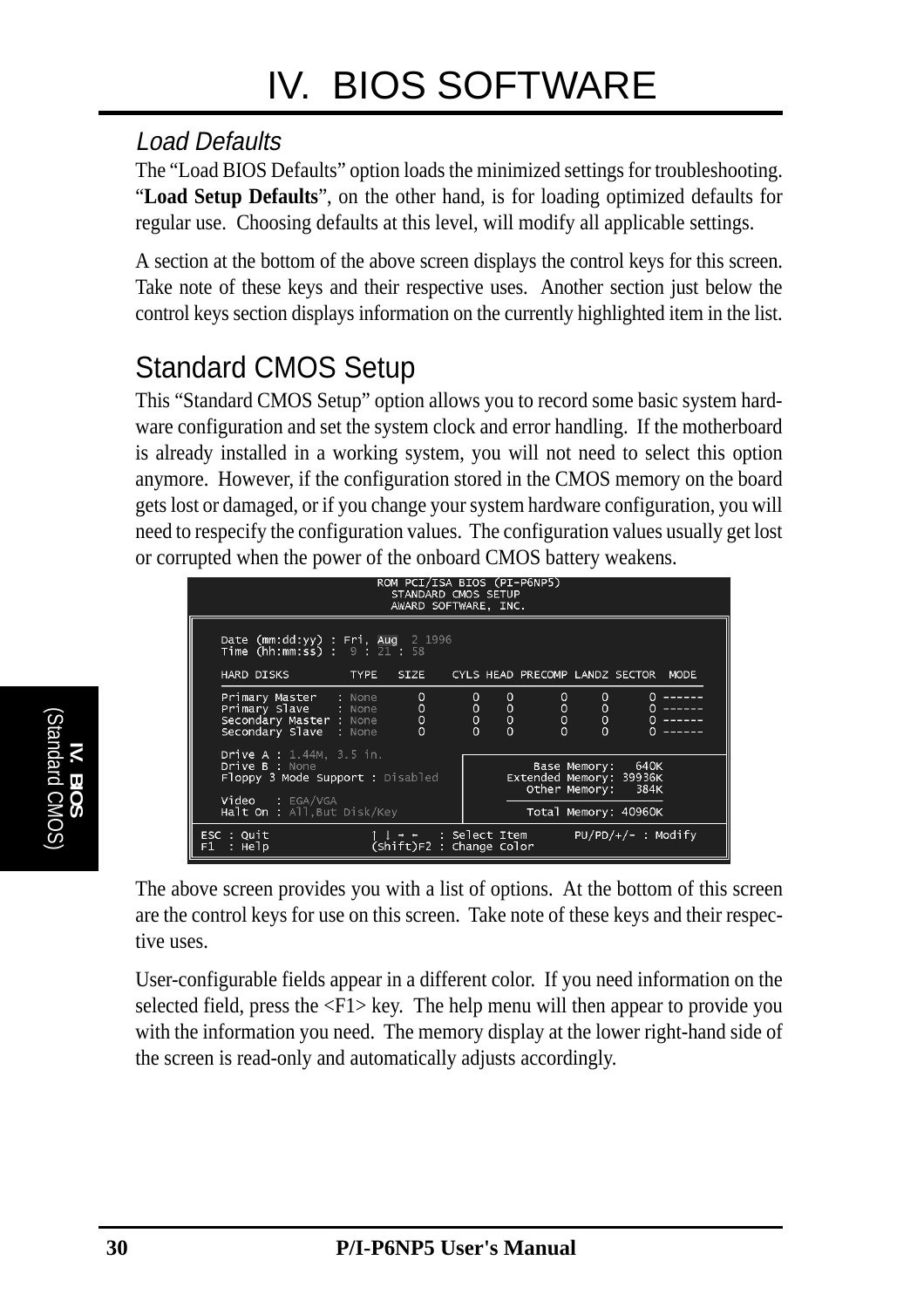#### Details of Standard CMOS Setup:

#### **Date**

To set the date, highlight the "Date" field and then press the page up/page down or +/- keys to set the current date. Follow the month, day and year format. Valid values for month, day and year are:

| Month: | 1 to 12    |
|--------|------------|
| Day:   | 1 to 31    |
| Year:  | up to 2099 |

#### **Time**

To set the time, highlight the "Time" field and then press the page up/page down or +/- keys to set the current time. Follow the hour, minute and second format. Valid values for hour, minute and second are:

| Hour:   | 00 to 23 |
|---------|----------|
| Minute: | 00 to 59 |
| Second: | 00 to 59 |

You can bypass the date and time prompts by creating an AUTOEXEC.BAT file. For information on how to create this file, please refer to the MS-DOS manual.

#### **Hard Disk Drives**

This field records the specifications for all non-SCSI hard disk drives installed in your system. The onboard PCI IDE connectors provide Primary and Secondary channels for connecting up to four IDE hard disks or other IDE devices. Each channel can support up to two hard disks; the first of which is the "master" and the second is the "slave".

Specifications for SCSI hard disks need not to be entered here since they operate using device drivers and are not supported by any the BIOS. If you install the optional PCI-SC200 SCSI controller card into the motherboard (see section VI for instructions). If you install other vendor's SCSI controller card, please refer to their respective documentations on how to install the required SCSI drivers.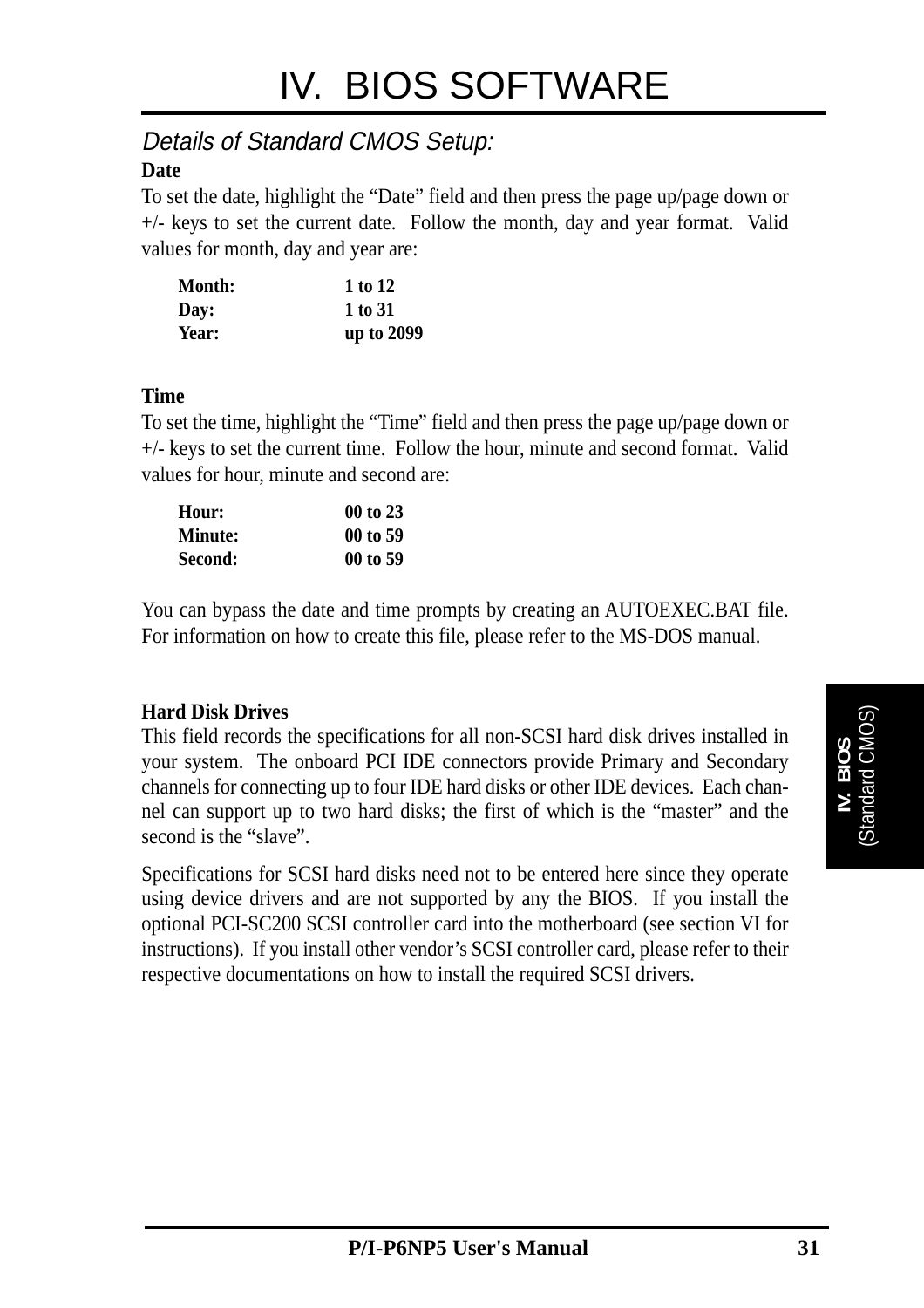#### **For IDE hard disk drive setup, you can:**

- Use the *Auto* setting for detection during bootup.
- Use the IDE HDD AUTO DETECTION in the main menu to automatically enter the drive specifications.
- Enter the specifications yourself manually by using the "User" option.

The entries for specifying the hard disk type include **CYLS** (number of cylinders), **HEAD** (number of read/write heads), **PRECOMP** (write precompensation), **LANDZ** (landing zone), **SECTOR** (number of sectors) and **MODE**. The **SIZE** field automatically adjusts according to the configuration you specify. The documentation that comes with your hard disk should provide you with the information regarding the drive specifications.

The **MODE** entry is for IDE hard disks only, and can be ignored for MFM and ESDI drives. This entry provides three options: *Normal, Large, LBA*, or *Auto* (see below). Set **MODE** to the *Normal* for IDE hard disk drives smaller than 528MB; set it to *LBA* for drives over 528MB that support Logical Block Addressing (LBA) to allow larger IDE hard disks; set it to *Large* for drives over 528MB that do not support LBA. *Large* type of drive can only be used with MS-DOS and is very uncommon. Most IDE drives over 528MB support the *LBA* mode.

#### **Auto detection of hard disks on bootup**

For each field: Primary Master, Primary Slave, Secondary Master, and Secondary Slave, you can select *Auto* under the TYPE and MODE fields. This will enable auto detection of your IDE drives during bootup. This will allow you to change your hard drives (with the power off) and then power on without having to reconfigure your hard drive type. If you use older hard drives which do not support this feature, then you must configure the hard drive in the standard method as described above by the "User" option.

**NOTE:** After the IDE hard disk drive information has been entered into BIOS, new IDE hard disk drives must be partitioned (such as with FDISK) and then formatted before data can be read from and write on. Primary IDE hard disk drives must have its partition set to *active* (also possible with FDISK).

**NOTE:** SETUP Defaults are noted in parenthesis next to each function heading.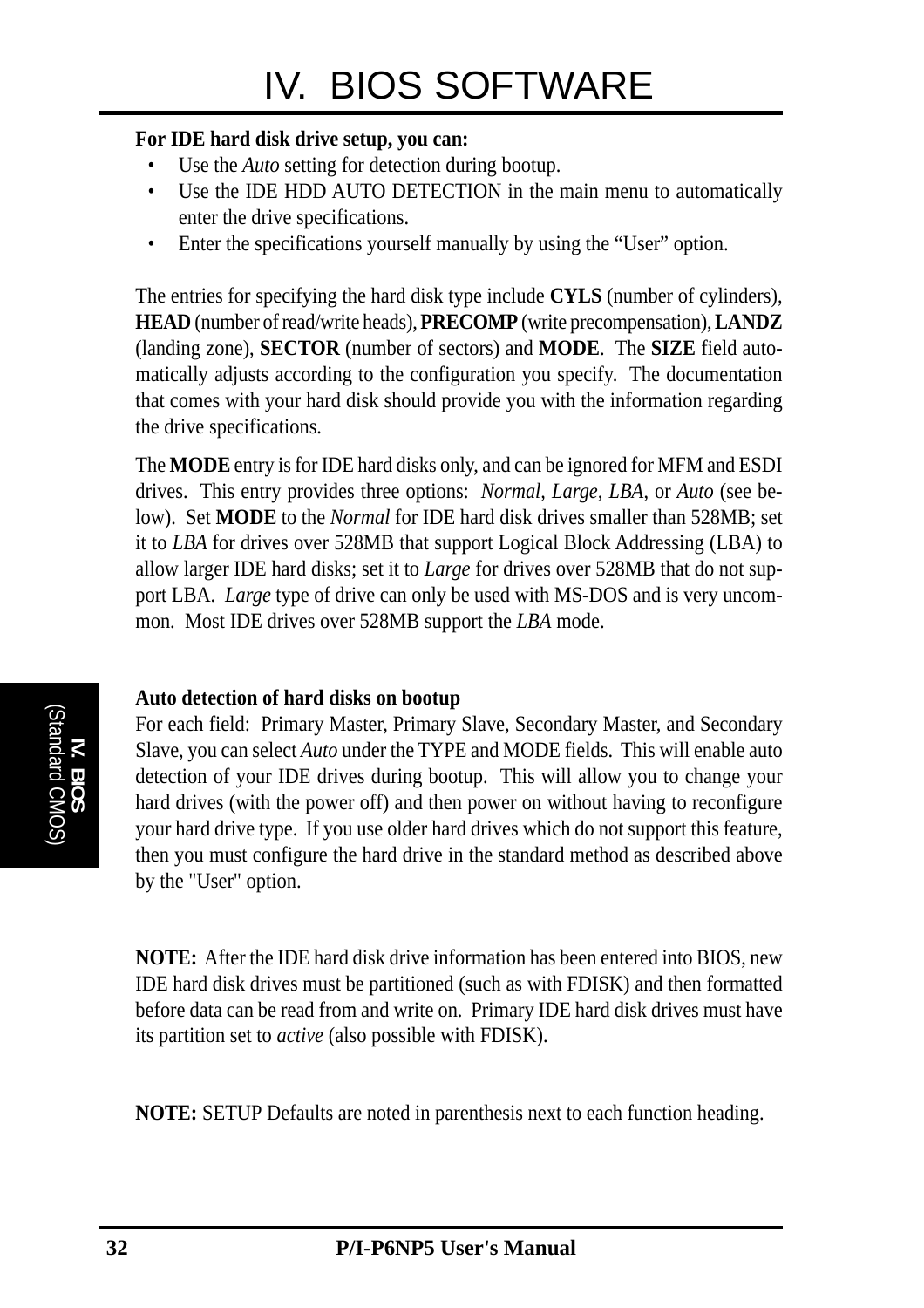# IV. BIOS SOFTWARE

#### **Drive A / Drive B (None)**

These fields record the types of floppy disk drives installed in your system. The available options for drives A and B are: *360KB, 5.25 in.; 1.2MB, 5.25 in.; 720KB, 3.5 in.; 1.44MB, 3.5 in.; 2.88MB, 3.5 in.; None*

To enter the configuration value for a particular drive, highlight its corresponding field and then select the drive type using the left- or right-arrow key.

#### **Floppy 3 Mode Support (Disabled)**

This is the Japanese standard floppy drive. The standard stores 1.2MB in a 3.5" diskette. This is normally disabled but you may choose from either: *Drive A, Drive B, Both, and Disabled*

#### **Video (EGA/VGA)**

Set this field to the type of video display card installed in your system. The options are: *EGA/VGA, Mono (for Hercules or MDA), CGA 40, and CGA 80*

If you are using a VGA or any higher resolution card, choose the "EGA/VGA" option.

#### **Halt On (All Errors)**

This field determines which types of errors will cause the system to halt. Choose from : *All Errors, No Errors, All, But Keyboard, All, But Diskette, and All, But Disk/ Key*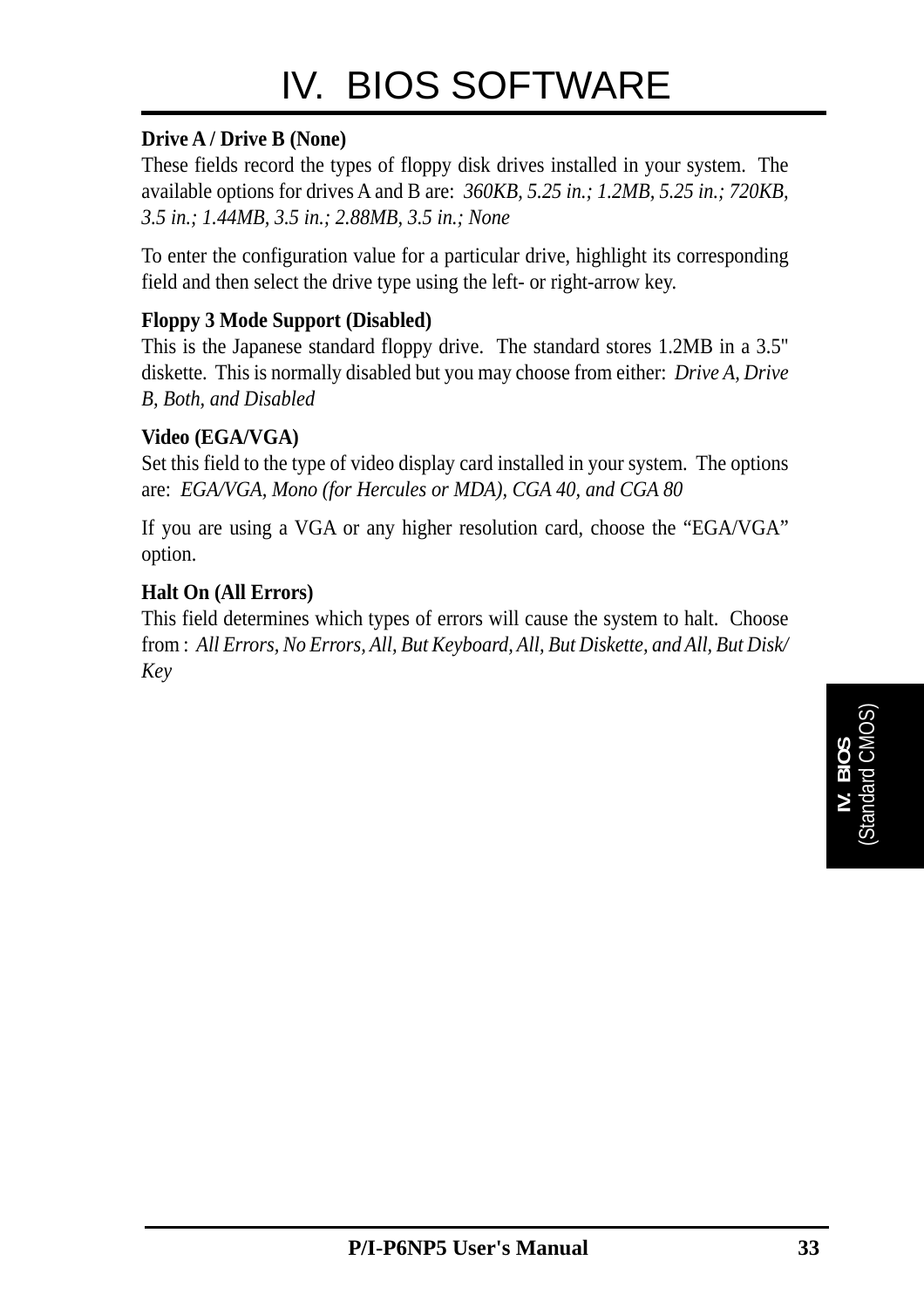### BIOS Features Setup

This "BIOS Features Setup" option consists of configuration entries that allow you to improve your system performance, or let you set up some system features according to your preference. Some entries here are required by the motherboard's design to remain in their default settings.

| ROM PCI/ISA BIOS (PI-P6NP5)<br><b>BIOS FEATURES SETUP</b><br>AWARD SOFTWARE. INC.                                                                                                                                                                                                                                                                                                                                                                                                                                                                                                                                                                                                                         |                                                                                                                                                                                                                                                                                                                                                                   |  |  |
|-----------------------------------------------------------------------------------------------------------------------------------------------------------------------------------------------------------------------------------------------------------------------------------------------------------------------------------------------------------------------------------------------------------------------------------------------------------------------------------------------------------------------------------------------------------------------------------------------------------------------------------------------------------------------------------------------------------|-------------------------------------------------------------------------------------------------------------------------------------------------------------------------------------------------------------------------------------------------------------------------------------------------------------------------------------------------------------------|--|--|
| : Disabled<br><u>Virus Warning III I</u><br>CPU Level 1 Cache<br>: Enabled<br>CPU Level 2 Cache<br>: Enabled<br>BIOS Update and the state of the state of the state of the state of the state of the state of the state of the<br>: Enabled<br>DIOS Opuate<br>CPU Fast String<br>: Enabled<br>Deturbo Mode in the control of the control of the control of the control of the control of the control of the<br>: Disabled :<br>Quick Power On Self Test : Enabled<br>HDD Sequence SCSI/IDE First: IDE<br>: C.A<br>Boot Sequence<br>Swap Floppy Drive<br>: Disabled<br>Boot Up Floppy Seek : Disabled<br>Floppy Disk Access Control : R/W<br>Boot Up NumLock Status : On<br>Boot Up System Speed<br>: High | Security Option –<br>: Sustem<br>PCI/VGA Palette Snoop<br>: Disabled<br>Video BIOS Shadow<br>: Enabled<br>:C8000-CBFFF Shadow<br>: Disabled<br>CC000-CFFFF Shadow<br>: Disabled<br>D0000-D3FFF Shadow<br>: Disabled<br>D4000-D7FFF Shadow<br>: Disabled<br>D8000-DBFFF Shadow<br>: Disabled<br>DC000-DFFFF Shadow<br>: Disabled<br>PS/2 Mouse Control —<br>: Auto |  |  |
| IDE HDD Block Mode Sectors : HDD MAX<br>Tupematic Rate Setting – L<br>: Disabled<br>Typematic Rate (Chars/Sec) : 6<br>Typematic Delay (Msec) : 250<br>$0S/2$ Onboard Memory > 64M<br>: Disabled                                                                                                                                                                                                                                                                                                                                                                                                                                                                                                           | ESC.<br>: Quit → t↓→← : Select Item<br>F1.<br>PU/PD/+/- : Modify<br><u>: Help __</u><br>F5<br>: Old Values (Shift)F2 : Color<br>F6<br>: Load BIOS<br>Defaults<br>F7<br>: Load Setup Defaults                                                                                                                                                                      |  |  |

A section at the lower right of the screen displays the control keys you can use. Take note of these keys and their respective uses. If you need information on a particular entry, highlight it and then press the  $\langle F1 \rangle$  key. A pop-up help menu will appear to provide you with the information you need. <F5> loads the last set values, <F6>&<F7> loads the BIOS default values and Setup default values, respectively.

**NOTE:** SETUP Defaults are noted in parenthesis next to each function heading.

#### Details of BIOS Features Setup **Virus Warning (Disabled)**

This field protects the boot sector and partition table of your hard disk against accidental modifications. Any attempt to write to them will cause the system to halt and display a warning message. If this occurs, you can either allow the operation to continue or use a bootable virus-free floppy disk to reboot and investigate your system. This setting is recommended because conflicts with new operating systems. Installation of new operating systems require that you disable this to prevent write errors.

#### **CPU Level 1 Cache / CPU Level 2 Cache (Enabled)**

These fields allow you to choose from the default of *Enable* or choose *Disable* to turn on or off the CPU's Level 1 and Level 2 built-in cache.

#### **BIOS Update (Enabled)**

This functions as an update loader integrated into the BIOS to supply the Pentium Pro Processor(s) with the required data. The BIOS will load the update on all processors during system bootup in the default position of *Enabled*.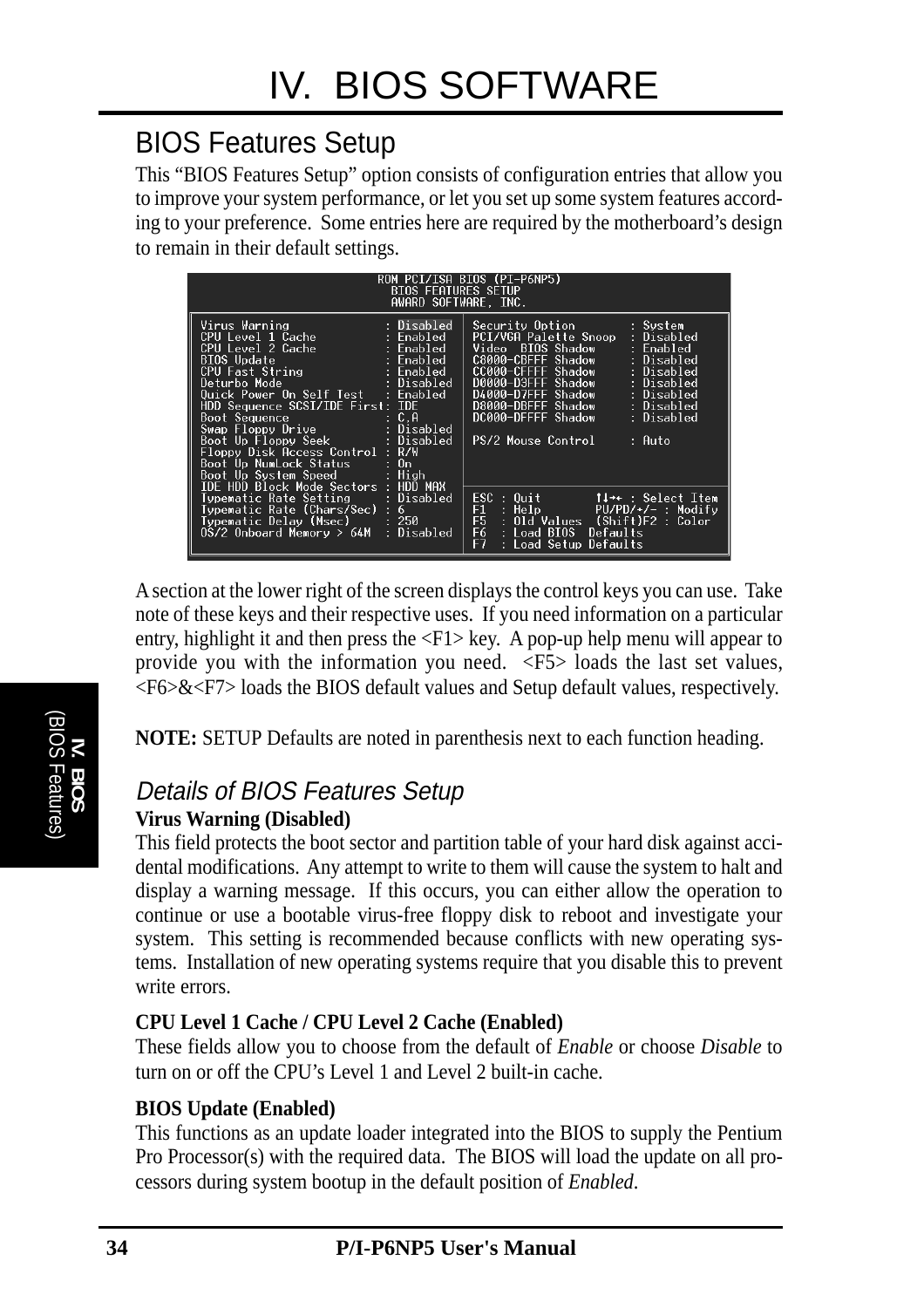#### **CPU Fast String (Enabled)**

Leave on default setting of *Enabled* for best performance.

#### **Deturbo Mode (Disabled)**

When *Enabled*, FLUSH# signal is held asserted to disable caching and the P6 bus pipeline will be stalled. This allows software to run at a reduced-speed. The default is set to *Disabled* to allow maximum processing speed.

#### **Quick Power On Self Test (Enabled)**

This field speeds up the Power-On Self Test (POST) routine by skipping retesting a second, third, and forth time. Setup default setting for this field is *Enabled*. A complete test of the system is done on each test.

#### **HDD Sequence SCSI/IDE First (New Feature!)**

When using both SCSI and IDE hard disk drives, IDE is always the boot disk using drive letter C (default setting of *IDE*). This new feature allows a SCSI hard disk drive to be the boot disk when set to *SCSI*. This allows multiple operating systems to be used on both IDE and SCSI drives or the primary operating system to boot using a SCSI hard disk drive.

#### **Boot Sequence (C,A)**

This field determines where the system looks first for an operating system. Options are *C,CDROM,A*; *CDROM,C,A*; *A,C*; *C,A* The setup default setting is to check first the hard disk and then the floppy drive; that is, *C, A*.

#### **Swap Floppy Drive (Disabled)**

When enabled, the BIOS swaps floppy drive assignments so that Drive A becomes Drive B, and Drive B becomes Drive A under DOS.

#### **Boot Up Floppy Seek (Disabled)**

When enabled, the BIOS will seek the floppy "A" drive one time.

#### **Floppy Disk Access Control (R/W)**

This allows protection of files from the computer system to be copied to floppy drives by allowing the setting of *Read Only* to only allow reads from the floppy but not writes. The setup default *R/W* allows both reads and writes.

#### **Boot Up NumLock Status (On)**

This field enables users to activate the Number Lock function upon system boot.

#### **Boot Up System Speed (High)**

This has no function and should be left on the setup default.

#### **IDE HDD Block Mode Sectors (HDD MAX)**

This field enhances hard disk performance by making multi-sector transfers instead of one sector per transfer. Most IDE drives, except older versions, can utilize this feature. Selections are *HDD MAX, Disabled 2, 4, 8, 16,* and *32*.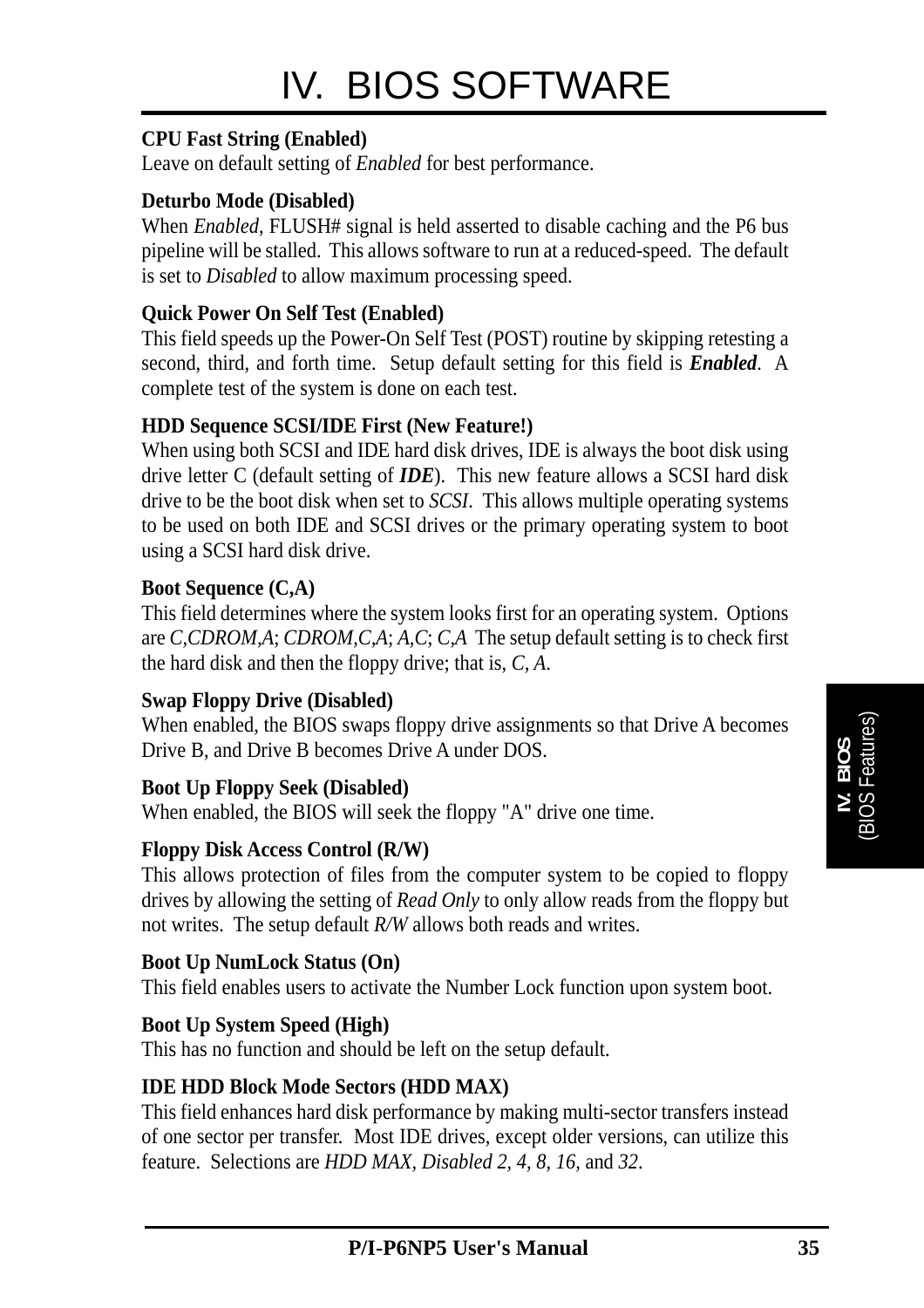#### **Typematic Rate Setting (Disabled)**

When enabled, you can set the two typematic controls listed next. Setup default setting is *Disabled*.

#### **Typematic Rate (Chars/Sec)**

This field controls the speed at which the system registers repeated keystrokes. Options range from 6 to 30 characters per second. Setup default setting is *6;* other settings are *8, 10, 12, 15, 20, 24,* and *30*.

#### **Typematic Delay (Msec) (250ms)**

This field sets the time interval for displaying the first and second characters. Four delay rate options are available: 250ms, 500ms, 750ms and 1000ms.

#### **OS/2 Onboard Memory > 64M (Disabled)**

When using OS/2 operating systems with installed DRAM of greater than 64MB, you need to *Enable* this option otherwise leave this on the setup default of *Disabled*.

......................................................................................................................................

#### **Security Option (System)**

This field determines when the system prompts for the password. The default setting is *System*, where the system prompts for the User Password every time you boot up. The other option is *Setup*, where the system always boots up, and prompts for the Supervisor Password only when the Setup utility is called up. You can specify a password by using the *Supervisor Password* or *User Password* option from the main screen as explained later in this section.

#### **PCI/VGA Palette Snoop (Disabled)**

Some display cards that are nonstandard VGA such as graphics accelerators or MPEG Video Cards may not show colors properly. The setting *Enabled* should correct this problem. Otherwise leave this on the setup default setting of *Disabled*.

#### **Video BIOS Shadow (Enabled)**

This field allows you to change the video BIOS location from ROM to RAM. Relocating to RAM enhances system performance, as information access is faster than the ROM.

#### **C8000-CBFFF to DC000-DFFFF (Disabled)**

These fields are used for shadowing other expansion card ROMs. If you install other expansion cards with ROMs on them, you will need to know which addresses the ROMs use to shadow them specifically. Shadowing a ROM reduces the memory available between 640KB and 1024KB by the amount used for this purpose.

#### **PS/2 Mouse Control (Auto)**

The default of *Auto* allows the system to detect a PS/2 Mouse on bootup. If detected, IRQ12 will be used for the PS/2 Mouse. IRQ12 will be reserved for expansion cards if a PS/2 Mouse is not detected. *Disabled* will reserve IRQ12 for expansion cards and therefore the PS/2 Mouse will not function.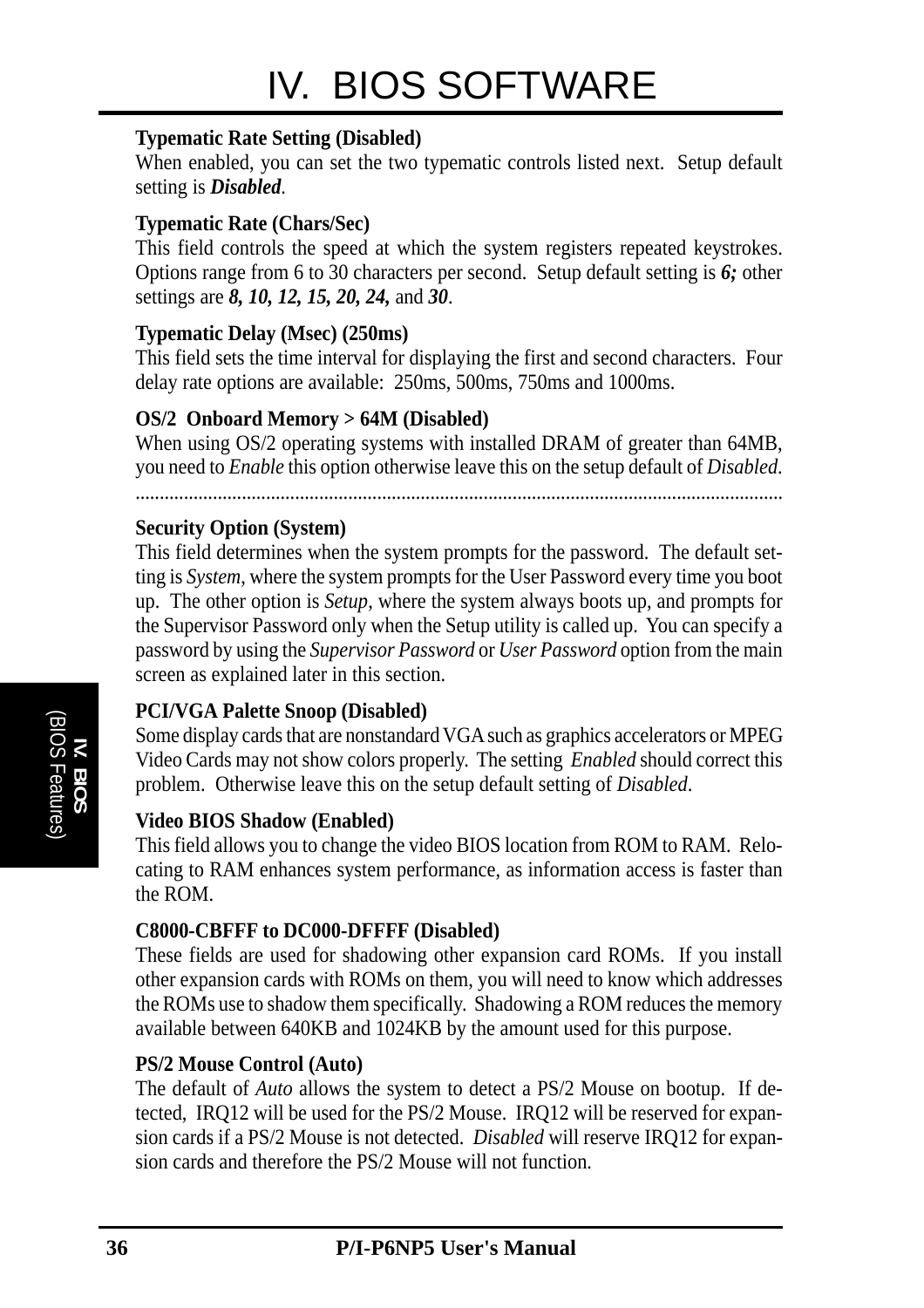### Chipset Features Setup

This "Chipset Features Setup" option controls the configuration of the board's chipset. Control keys for this screen are the same as for the previous screen.

| CHIPSET FEATURES SETUP<br>AWARD SOFTWARE, INC.                                                                                                                                                                                                                                                                                                                                                                                                                                                                                                                                                                                                                                                                                                                                       | ROM PCI/ISA BIOS (PI-P6NP5)                                                                                                                                                                                                                                                                                                                                                                                                                                                                                                                                                                                                                           |
|--------------------------------------------------------------------------------------------------------------------------------------------------------------------------------------------------------------------------------------------------------------------------------------------------------------------------------------------------------------------------------------------------------------------------------------------------------------------------------------------------------------------------------------------------------------------------------------------------------------------------------------------------------------------------------------------------------------------------------------------------------------------------------------|-------------------------------------------------------------------------------------------------------------------------------------------------------------------------------------------------------------------------------------------------------------------------------------------------------------------------------------------------------------------------------------------------------------------------------------------------------------------------------------------------------------------------------------------------------------------------------------------------------------------------------------------------------|
| Auto Configuration :<br><b>60ns DRAM</b><br>DRAM Read Burst (B/E/F) :<br>x2/2/3<br>x2/2/3<br>DRAM Write Burst (B/E/F)<br>$37 -$<br>RAS Precharge<br>37<br>RAS to CAS Delay<br>0 W5<br>MA WAIT STATE<br>DRAM Refresh Type<br><b>HAS CITY</b><br>CPU-to-PCI IDE Posting<br>Enabled:<br>USWC Write Posting<br>Enabled<br>CPU-to-PCI Write Post<br>: Enabled<br>PCI-to-ORAN Pipeline :<br><b>Enabled</b><br>PCI Burst Write Combining: Emabled<br>Control Enabled<br>Read-Around-write<br>16-bit 1/0 Recovery Time<br>$1.1$ SUSCLK<br>8-bit I/O Recovery Time<br><b>L BUSCLK</b><br>Video Memory Cache Mode<br>$2.104 + 0.002$<br>: Disabled<br>Memory Hole At 15M-15M<br>DRAM are 72 bits wide<br>Data Integrity (PAR/ECC) : Dismbled<br>DRAM ECC/PARITY Select<br><b><i>WATTEN</i></b> | <b>Unboard FDC Controller</b><br>Enabled<br>Onboard FDC Switz A & B<br>NU. SWID<br><b>JFBH/IROA</b><br>Onboard Serial Port 1<br>2FBH/IRG3<br>Onboard Serial Port 2<br>Onboard Parallel Port<br>STIM/DIG?<br>Parallel Port Mode<br>ECP+ERP<br>ECP DNA Select<br>UARTZ Use Infrared<br>: Disabled<br>Onboard RCI IDE Enable<br>$:$ Buth<br>IDE O Naster Node<br><b>CTIN</b><br>IDE 0 Slave Node<br>: Auto<br>IDE 1 Master Mode<br>$:$ Auto<br>IDE I slave<br>Mode<br>AIDS<br>: Quit<br>$  ++  $ Select Item<br>ESC<br>115<br>Help<br>$PU/PO/I+/-$ : Modify<br>: Old values (shift)F2 : Color<br>Defaults<br>: Load BIOS<br>#7<br>Defaults<br>Load Setup |

**NOTE:** SETUP Defaults are noted in parenthesis next to each function heading.

### Details of Chipset Features Setup

#### **Auto Configuration**

The default setting of *60ns DRAM* sets the optimal timings for items 2 through 6 for 60ns DRAM modules. If you are using 70ns DRAM modules, you must change this item to *70ns DRAM*. See pages 12-13 for DRAM installation information.

#### **DRAM Refresh Type**

Leave on default setting of *RAS Only* as this is the current standard.

#### **CPU-to-PCI IDE Posting**

Leave on default setting of *Enabled* so that the CPU to PCI IDE posting cycles are treated as normal I/O write transactions.

#### **USWC Write Posting**

Leave on default setting of *Enabled* to allow USWC write posting during I/O bridge access.

#### **CPU-to-PCI Write Post**

The default setting of *Enabled* will increase the efficiency of the PCI bus and speed up the execution in the processor.

#### **PCI-to-DRAM Pipeline**

The default of *Enabled* will increase the bandwidth of the path between the PCI and the DRAM to enhance the PCI bus efficiency and DRAM accessing. **PCI Burst Write Combining**

The default setting of *Enabled* will increase the efficiency of PCI bus by combining several CPU to PCI write cycles into one. VGA performance is increased by this action.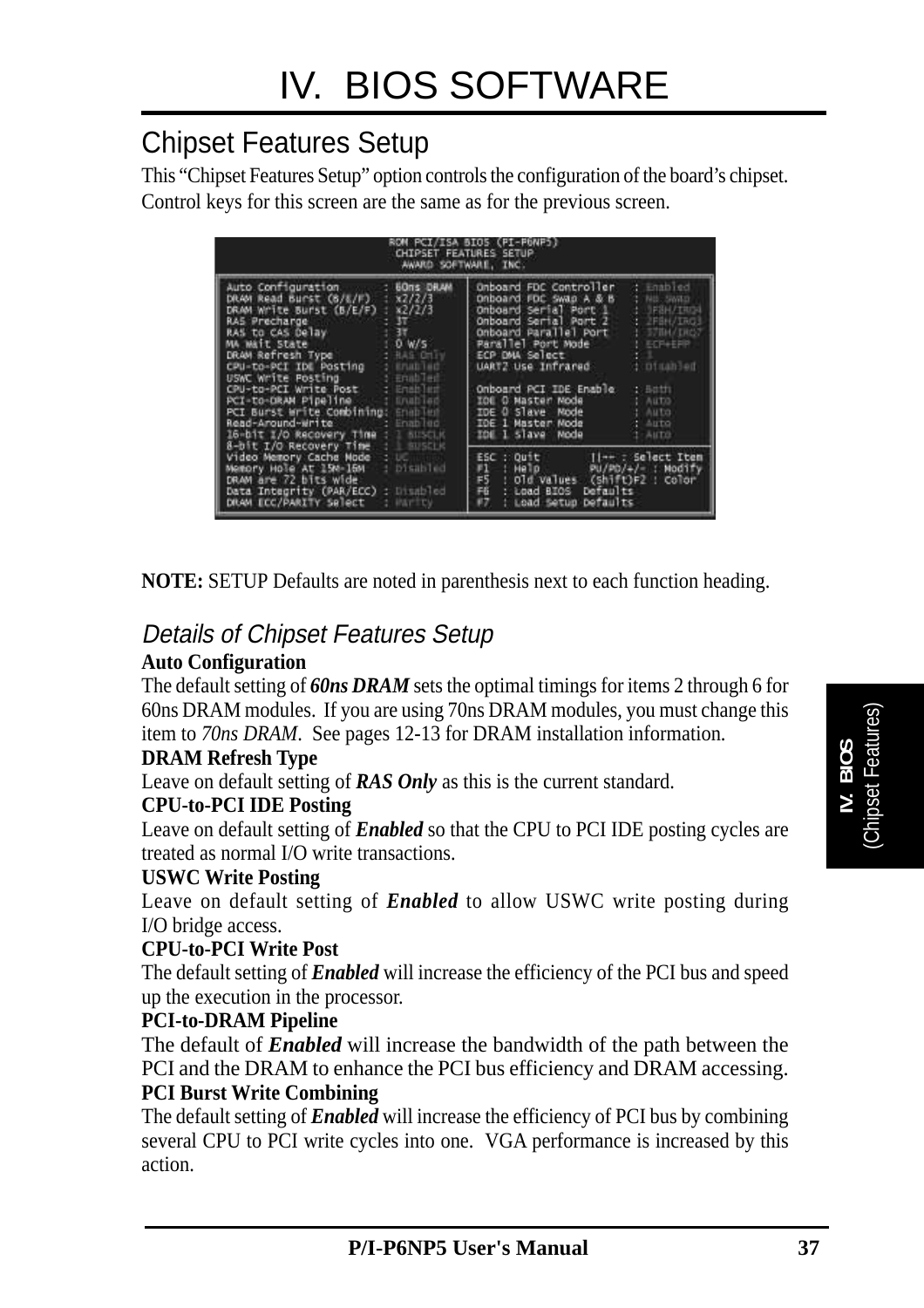#### **Read-Around-Write**

The default setting of *Enabled* will increase the execution efficiency of the processor. It allows the processor to execute read commands out of order if there is no dependence between these read and other write commands.

#### **16-bit I/O Recovery Time**

Timing for 16-bit ISA cards (leave on default setting of *1 BUSCLK*)

#### **8-bit I/O Recovery Time**

Timing for 8-bit ISA cards (leave on default setting of *1 BUSCLK*)

#### **Video Memory Cache Mode**

*USWC* (uncacheable, speculative write combining) is a new cache technology for the video memory of the Pentium Pro processor. It can greatly improve the display speed by caching the display data. You must leave this on the default setting of *UC* (uncacheable) if your display card cannot support this feature or else your system may not boot.

#### **Memory Hole at 15M - 16M**

Enabling this features reserves 15MB to 16MB memory address space to ISA expansion cards that specifically require this setting. This makes the memory from 15MB and up unavailable to the system. Expansion cards can only access memory up to 16MB. The default is *Disabled*.

#### **[DRAM and ECC]**

If all your DRAM modules have parity chips (e.g. 8 chips + 4 parity chips), they are considered 36bits. This motherboard sums the memory per bank and therefore two modules will give 72bits and the following will be displayed:



If your DRAM modules do not have parity chips (e.g. 8 chips), they are considered 32bits and the following will be displayed instead:

The default of *Disabled* for **Data Integrity** will not show memory errors on your monitor. When using parity DRAM modules, you can select *ECC* (Error Checking and Correcting) to correct 1 bit memory errors that may occur in the memory, otherwise *Parity* is the default. (See pages 12-13 for more information on DRAM memory modules.)

....................................................................................................................................

#### **Onboard FDC Controller (Enabled)**

When enabled, this field allows you to connect your floppy disk drives to the onboard floppy drive connector instead of a separate controller card. If you want to use a different controller card to connect the floppy drives, set this field to *Disabled*.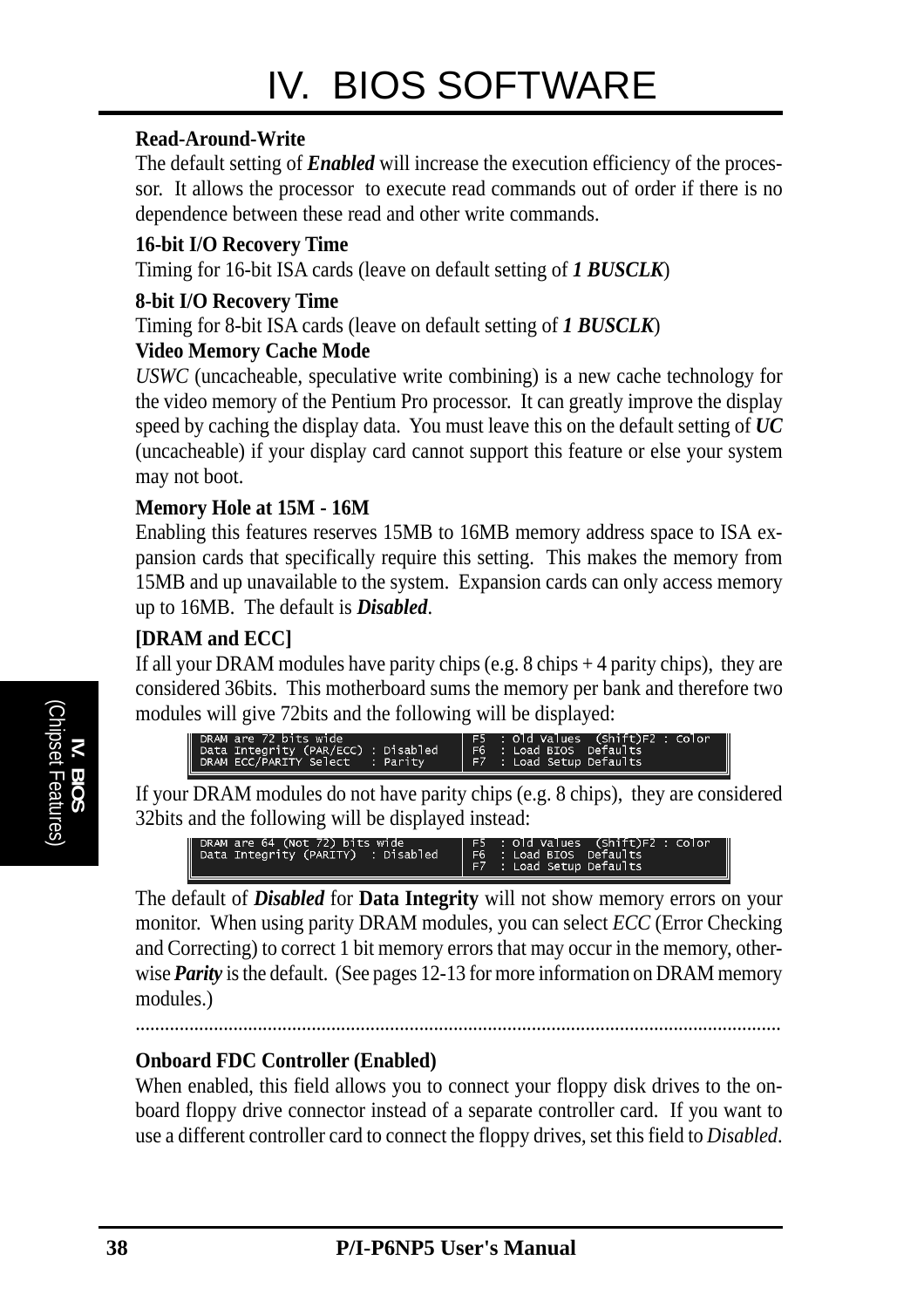#### **Onboard FDC Swap A: B: (No Swap)**

This field reverses the drive letter assignments of your floppy disk drives. Two options are available: "No Swap" and "Swap AB." If you want to switch drive letter assignments, set this field to "Swap AB", and the swap will be controlled in hardware. This works separately from the BIOS Features floppy disk swap feature. It is functionally the same as physically interchanging the connectors of the floppy disk drives.

#### **Onboard Serial Port 1 (3F8H/IRQ4)**

Settings are *3F8H/IRQ4*, *2F8H/IRQ3, 3E8H/IRQ4, 2E8H/IRQ10,* and *Disabled* for the onboard serial connector.

#### **Onboard Serial Port 2 (2F8H/IRQ3)**

Settings are *3F8H/IRQ4, 2F8H/IRQ3*, *3E8H/IRQ4, 2E8H/IRQ10,* and *Disabled* for the onboard serial connector.

#### **Onboard Parallel Port (378H/IRQ7)**

This field sets the address of the onboard parallel port connector. You can select either: *3BCH / IRQ 7, 378H / IRQ 7, 278H / IRQ 5, Disabled.* If you install an I/O card with a parallel port, ensure that there is no conflict in the address assignments. The PC can support up to three parallel ports as long as there are no conflicts for each port.

#### **Parallel Port Mode (ECP+EPP)**

This field allows you to set the operation mode of the parallel port. The setting *Normal*, allows normal-speed operation but in one direction only; *EPP* allows bidirectional parallel port operation at maximum speed; *ECP* allows the parallel port to operate in bidirectional mode and at a speed faster than the maximum data transfer rate; *ECP+EPP* allows normal speed operation in a two-way mode.

#### **ECP DMA Select (3)**

This selection is available only if you select *ECP* or *ECP+EPP* in the **Parallel Port Mode**. Select either DMA Channel *1, 3*, or *Disable*.

#### **UART2 Use Infrared (Disabled)**

When enabled, this field activates the onboard infrared feature and sets the second serial UART to support the infrared module connector on the motherboard. If your system already has a second serial port connected to the onboard COM2 connector, it will no longer work if you enable the infrared feature. By default, this field is set to *Disabled*, which leaves the second serial port UART to support the COM2 serial port connector. See section III of the baseboard manual for the **IrDA-compliant infrared module connector.**

#### **Onboard PCI IDE Enable (both)**

You can select to enable the *primary* IDE channel, *secondary* IDE channel, *both*, or *disable* both channels (for systems with only SCSI drives).

#### **IDE 0 Master/Slave Mode, IDE 1 Master/Slave Mode (Auto)**

Each channel (0 and 1) has both a master and a slave making four IDE devices possible. Because each IDE device may have a different Mode timing (*0, 1, 2, 3, 4*), it is necessary for these to be independent. The default setting of *Auto* will allow auto-detection to ensure optimal performance.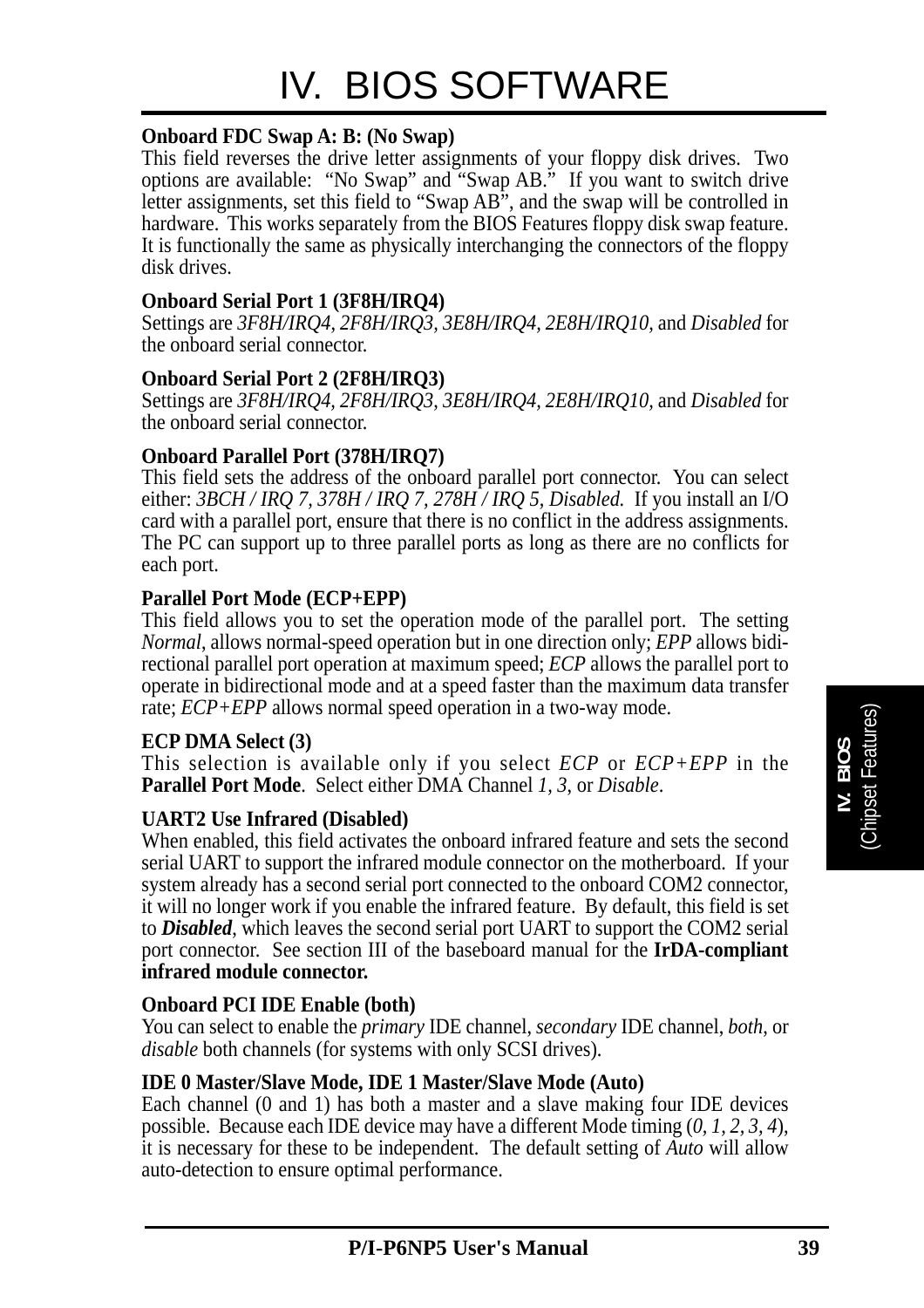### Power Management Setup

This "Power Management Setup" option allows you to reduce power consumption. This feature turns off the video display and shuts down the hard disk after a period of inactivity.

| ROM PCI/ISA BIOS (PI-P6NP5)<br>POWER MANAGEMENT SETUP<br>AWARD SOFTWARE, INC.                                                                                                                                                                       |                                                                                                                                                                                                                                            |  |  |  |
|-----------------------------------------------------------------------------------------------------------------------------------------------------------------------------------------------------------------------------------------------------|--------------------------------------------------------------------------------------------------------------------------------------------------------------------------------------------------------------------------------------------|--|--|--|
| : User Define<br>Power Management<br><b>Video Off Option :</b> $\overline{\text{susp}}$ , $\text{Stby} \rightarrow \text{Off}$<br>Video Off Method : V/H SYNC+Blank<br>Suspend Switch : Enable<br>Doze Speed (div by): 8<br>Stdby Speed(div by): 32 | $\overline{COM2)}$<br>: Disable<br>IRQ3<br>$\text{COM 1)}$ : Enable<br>IRQ4<br>$(LPT 2)$ : Enable<br>IRQ5<br>(Floppy Disk): Enable<br>IRQ6<br>$(LPT 1)$ : Enable<br>IRQ7<br>(RTC Alarm) : Disable<br>IRQ8<br>(IRQ2 Redir) : Enable<br>IRQ9 |  |  |  |
| $*$ PM Timers $**$<br>HDD Power Down : Disable<br>Doze Mode : Disable<br>Standby Mode : Disable<br>Suspend Mode <b>Suspend</b><br>$\overline{\phantom{a}}$ : Disable                                                                                | IRO10<br>(Reserved) : Enable<br>IRQ11 (Reserved) : Enable<br>IRQ12 (PS/2 Mouse) : Enable<br>IRQ13 (Coprocessor): Enable<br>IRQ14 (Hard Disk) : Enable<br>IRQ15 (Reserved) : Enable                                                         |  |  |  |
| ** PM Events **<br>(wake-Up) : Disable<br>IRQ3<br>(wake-Up) : Enable<br>IRQ4<br>(wake-Up) : Disable<br>IRQ8<br>IRQ12 (Wake-Up) : Enable                                                                                                             | $\sqrt{1-x}$ : Select Item<br>ESC : Ouit<br>PU/PD/+/- : Modify<br>F1 : Help<br>F5.<br>: Old Values (Shift)F2 : Color<br>F6<br>: Load BIOS Defaults<br>: Load Setup Defaults<br>FZ.                                                         |  |  |  |

**NOTE:** SETUP Defaults are noted in parenthesis next to each function heading.

#### Details of Power Management Setup **Power Management (User Defined)**

This field acts as the master control for the power management modes. *Max Saving* puts the system into power saving mode after a brief period of system inactivity; *Min Saving* is almost the same as *Max Saving* except that this time the system inactivity period is longer; *Disabled* disables the power saving features; *User Defined* allows you to set power saving options according to your preference.

**IMPORTANT: Advanced Power Management (APM) should be installed to keep the system time updated when the computer enters suspend mode activated by the BIOS Power Management. For DOS environments, you need to add DEVICE=C:\DOS\POWER.EXE in you CONFIG.SYS. For Windows 3.x and Windows 95, you need to install Windows with the APM feature. A battery and power cord icon labeled "Power" will appear in the "Control Panel." Choose "Advanced" in the Power Management Field.**

#### **Video Off Option (Susp, Stby->Off )**

This field determines when to activate the video off feature for monitor power management. The settings are *Susp, Stby->Off, Suspend->Off, Always on,* and *All modes->off.*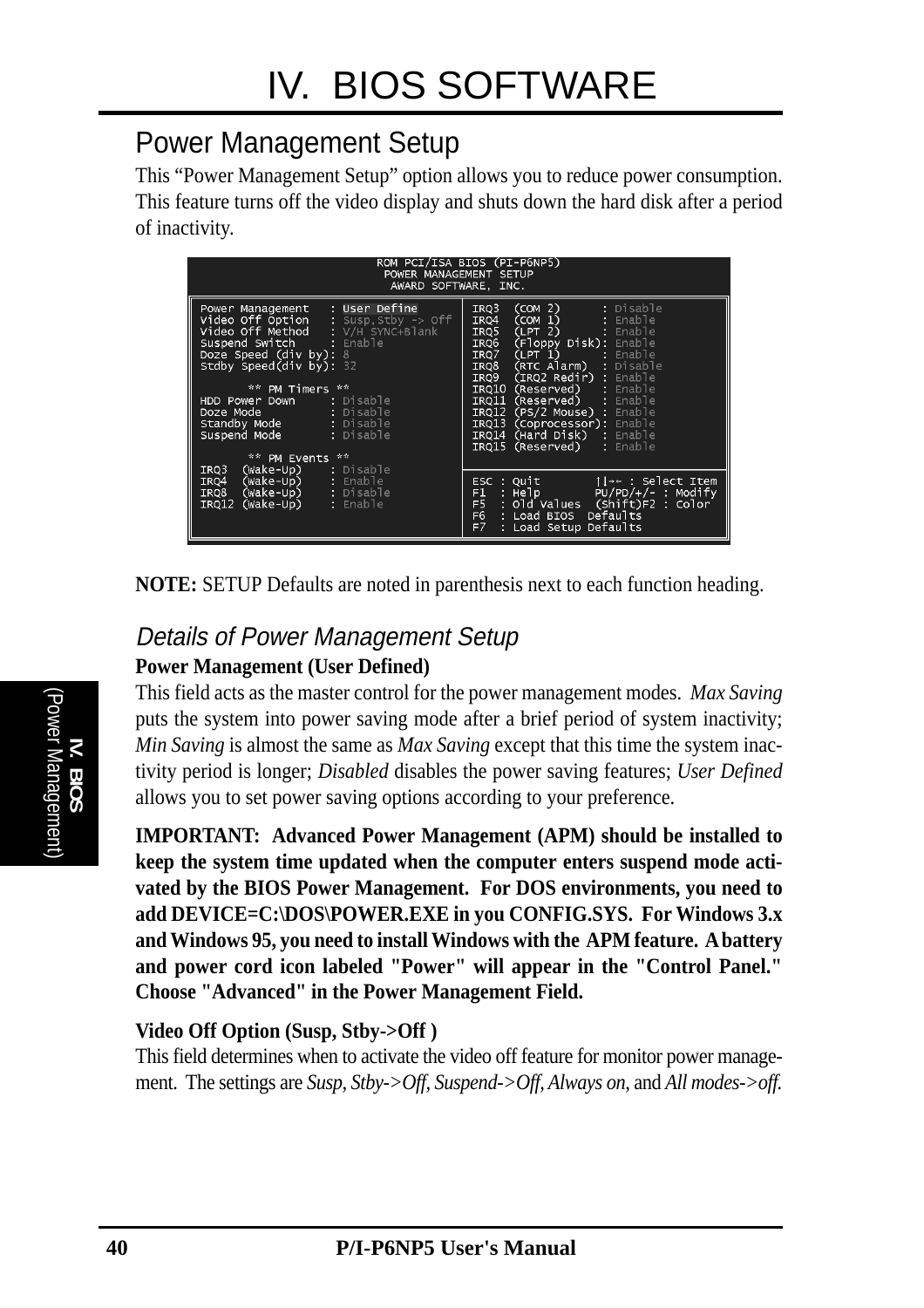#### **Video Off Method (V/H SYNC + Blank)**

This field defines the video off features. Three options are available: *V/H SYNC + Blank, DPMS,* and *Blank Only*. The first option, which is the default setting, blanks the screen and turns off vertical and horizontal scanning; *DPMS* (Display Power Management System) allows the BIOS to control the video display card if it supports the DPMS feature; *Blank Screen* only blanks the screen. Use the latter for monitors that do not support the "Green" (no power management) feature. NOTE: Screen saver software does not work with this feature. While the monitor is shut off, this software cannot display.

#### **Suspend Switch (Enabled)**

This field enables or disables the SMI connector on the motherboard. This connector connects to the lead from the Suspend switch mounted on the system case.

#### **Doze Speed, Stdby Speed**

These two fields set the CPU speed during each mode. The number indicates what the normal CPU speed is divided by.

#### **PM Timers**

This section controls the time-out settings for the Power Management scheme. The fields included in this section are "HDD Power Down", which places the hard disk into its lowest power consumption mode, and the Doze, Standby and Suspend system inactivation modes.

The system automatically "wakes up" from any power saving mode when there is system activity such as when a key is pressed from the keyboard, or when there is activity detected from the enabled IRQ channels.

**HDD Power Down** shuts down any IDE hard disk drives in the system after a period of inactivity. This time period is user-configurable to *1-15 Mins* or *Disable*. This feature does not affect SCSI hard drives.

The **Doze Mode, Standby Mode,** and **Suspend Mode** fields set the period of time after which each of these modes activate. At *Max Saving*, these modes activate sequentially (in the given order) after one minute; at *Min Saving* after one hour.

#### **PM Events**

This section sets the wake-up call of the system. If activity is detected from any enabled IRQ channels in the left-hand group, the system wakes up from suspended mode. You can enable power management for IRQs  $3 \sim 15$  individually in the list at the right of the screen. The power management feature will work on the enabled IRQ channels.

Take note that a Microsoft serial mouse or compatible will use either COM1 (IRQ4) or COM2 (IRQ3), and a PS/2 mouse will use IRQ12. If you know which IRQ your mouse is using, you can enable the Wake-up Event for that IRQ here and the system will wake up when you move the mouse or click its button.

.......................................................................................................................................

#### **Sleep Items (IRQ3-IRQ15)**

You can individually *Enable* or *Disable* each IRQ to include in the sleep function. IRQ8 (Real Time Alarm) is usually set to *Disable* so that any software alarm clock or event calendar can wake up the system.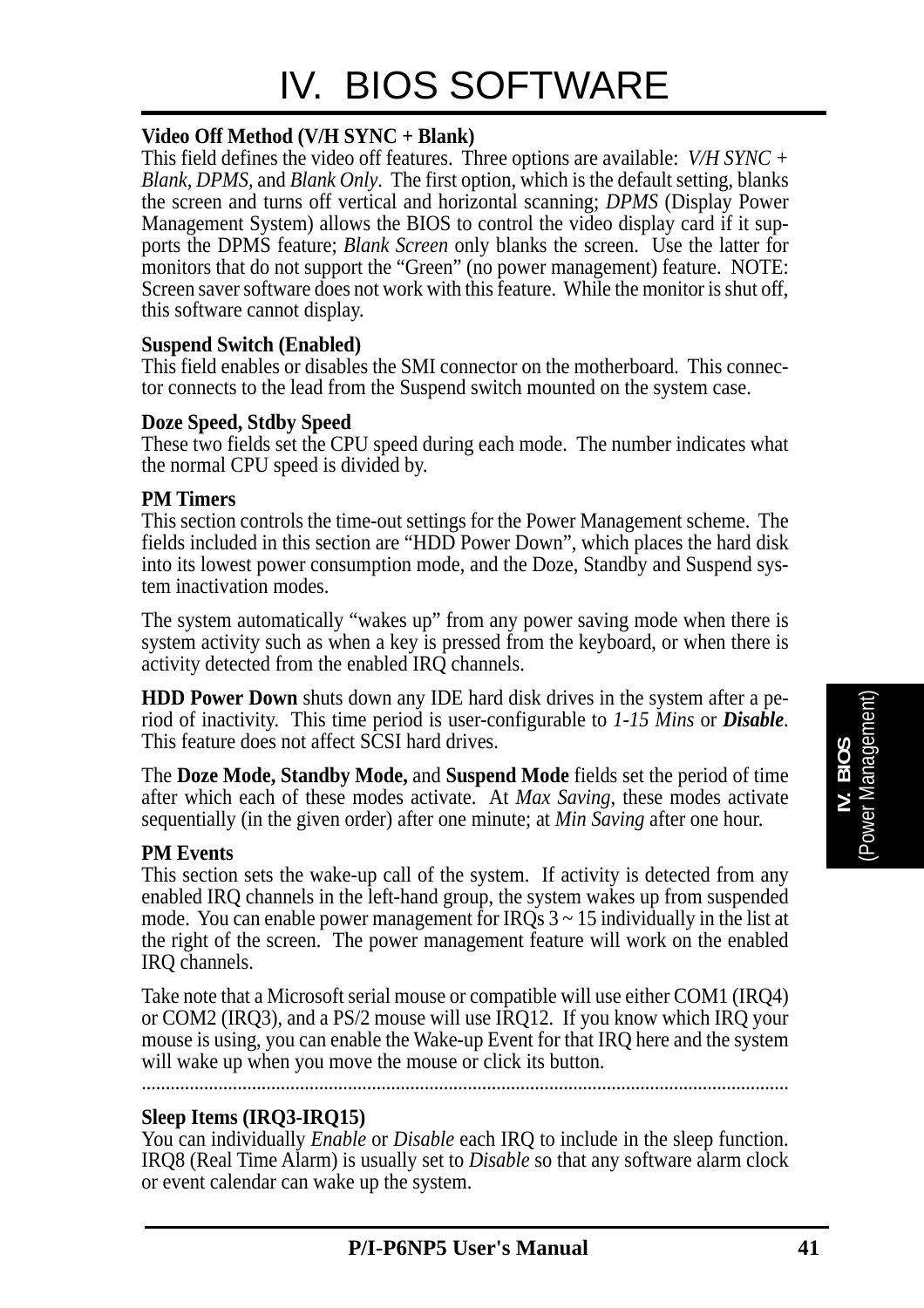### PNP and PCI Setup

This "PNP and PCI Setup" option configures the PCI bus slots. All PCI bus slots on the system use INTA#, thus all installed PCI cards must be set to this value.

| ROM PCI/ISA BIOS (PI-P6NP5)<br>PNP AND PCI SETUP<br>AWARD SOFTWARE, INC.                                                                                                                                                                                                                                         |                                                                                                                                                                                              |  |  |
|------------------------------------------------------------------------------------------------------------------------------------------------------------------------------------------------------------------------------------------------------------------------------------------------------------------|----------------------------------------------------------------------------------------------------------------------------------------------------------------------------------------------|--|--|
| Slot 1 (RIGHT) IRQ : Auto<br>Slot 2 IRQ : Auto<br>Slot 3 IRQ : Auto                                                                                                                                                                                                                                              | 1 Used By ISA : No/ICU<br>DMA<br>3 Used By ISA : No/ICU<br>DMA.<br>5 Used By ISA : No/ICU<br><b>DMA</b>                                                                                      |  |  |
| Slot 4/5 (LEFT) IRQ : Auto<br>PCI Latency Timer : 32 PCI Clock                                                                                                                                                                                                                                                   | ISA MEM Block BASE : NO/ICU                                                                                                                                                                  |  |  |
| IRQ 3 Used By ISA : No/ICU<br>4 Used By ISA : No/ICU<br>IRQ<br>IRQ 5 Used By ISA : No/ICU<br>IRQ 7 Used By ISA : No/ICU<br>IRQ 9 Used By ISA : NO/ICU<br>IRQ 10 Used By ISA : NO/ICU<br>IRQ 11 Used By ISA : NO/ICU<br>IRQ 12 Used By ISA : No/ICU<br>IRQ 14 Used By ISA : No/ICU<br>IRQ 15 Used By ISA : No/ICU | NCR SCSI BIOS : Auto<br>USB Function : Disabled<br>Passive Release : Enabled                                                                                                                 |  |  |
|                                                                                                                                                                                                                                                                                                                  | ESC : Quit<br>] →← : Select Item<br>PU/PD/+/- : Modify<br>: Help<br>F1<br>F5.<br>: Old Values (Shift)F2 : Color<br>F <sub>6</sub><br>Defaults<br>: Load BIOS<br>F7.<br>: Load Setup Defaults |  |  |

**NOTE:** SETUP Defaults are noted in parenthesis next to each function heading.

#### Details of PNP and PCI Setup

The first four fields on the screen set how IRQ use is determined for each PCI slot. The default setting for each field is *Auto*, which uses auto-routing to determine IRQ use. The other options are manual settings of *14* or *15* for each slot.

#### **PCI Latency Timer (32 PCI Clock)**

"32 PCI Clock" enables maximum PCI performance for this motherboard.

#### **IRQ xx Used By ISA (No/ICU)**

These fields indicate whether or not the displayed IRQ for each field is being used by a Legacy (non-PnP) ISA card. Two options are available: *No/ICU* and *Yes*. The first option, the default value, indicates either that the displayed IRQ is not used or an ISA Configuration Utility (ICU) is being used to determine if an ISA card is using that IRQ. If you install a Legacy ISA card that requires a unique IRQ, and you are not using an ICU, you must set the field for that IRQ to *Yes*. For example: If you install a Legacy ISA card that requires IRQ 10, then set **IRQ10 Used By ISA** to *Yes*.

......................................................................................................................................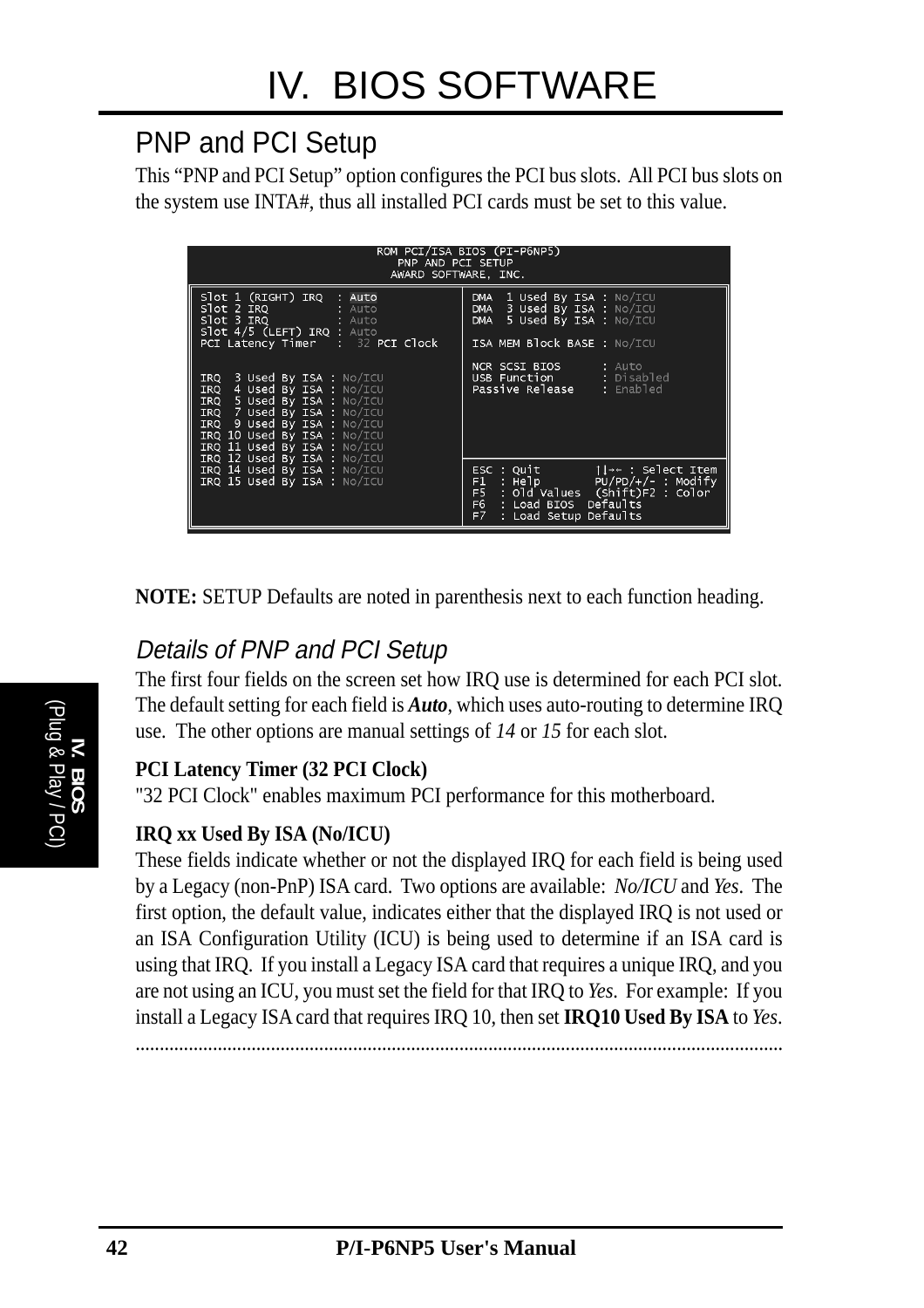#### **DMA x Used By ISA (No/ICU)**

These fields indicate whether or not the displayed DMA channel for each field is being used by a Legacy (non-PnP) ISA card. Available options include: *No/ICU* and *Yes*. The first option, the default setting, indicates either that the displayed DMA channel is not used or an ICU is being used to determine if an ISA card is using that channel. If you install a Legacy ISA card that requires a unique DMA channel, and you are not using an ICU, you must set the field for that channel to *Yes*.

#### **ISA MEM Block BASE (No/ICU)**

This field allows you to set the base address and block size of a Legacy ISA card that uses any memory segment within the C800H and DFFFH address range. If you have such a card, and you are not using an ICU to specify its address range, select a base address from the six available options; the **ISA MEM Block SIZE** field will then appear for selecting the block size. If you have more than one Legacy ISA card in your system that requires to use this address range, you can increase the block size to either 8K, 16K, 36K, or 64K. If you are using an ICU to accomplish this task, leave **ISA MEM Block BASE** to its default setting of *No/ICU*.

#### **NCR SCSI BIOS (Auto)**

The default uses *Auto* settings for the onboard NCR SCSI BIOS (see section VI). If you wish not to use the onboard NCR SCSI BIOS, choose *Disabled*

#### **USB Function (Disabled)**

This motherboard supports Universal Serial Bus (USB) devices but current operating systems do not. The default is set to *Disabled* until support disks and USB devices are available in which time you can set this function to *Enabled*.

#### **Passive Release (Enabled)**

This function allows the passive release to be *Enabled* or *Disabled*. The default setting of *Enabled* allows better performance.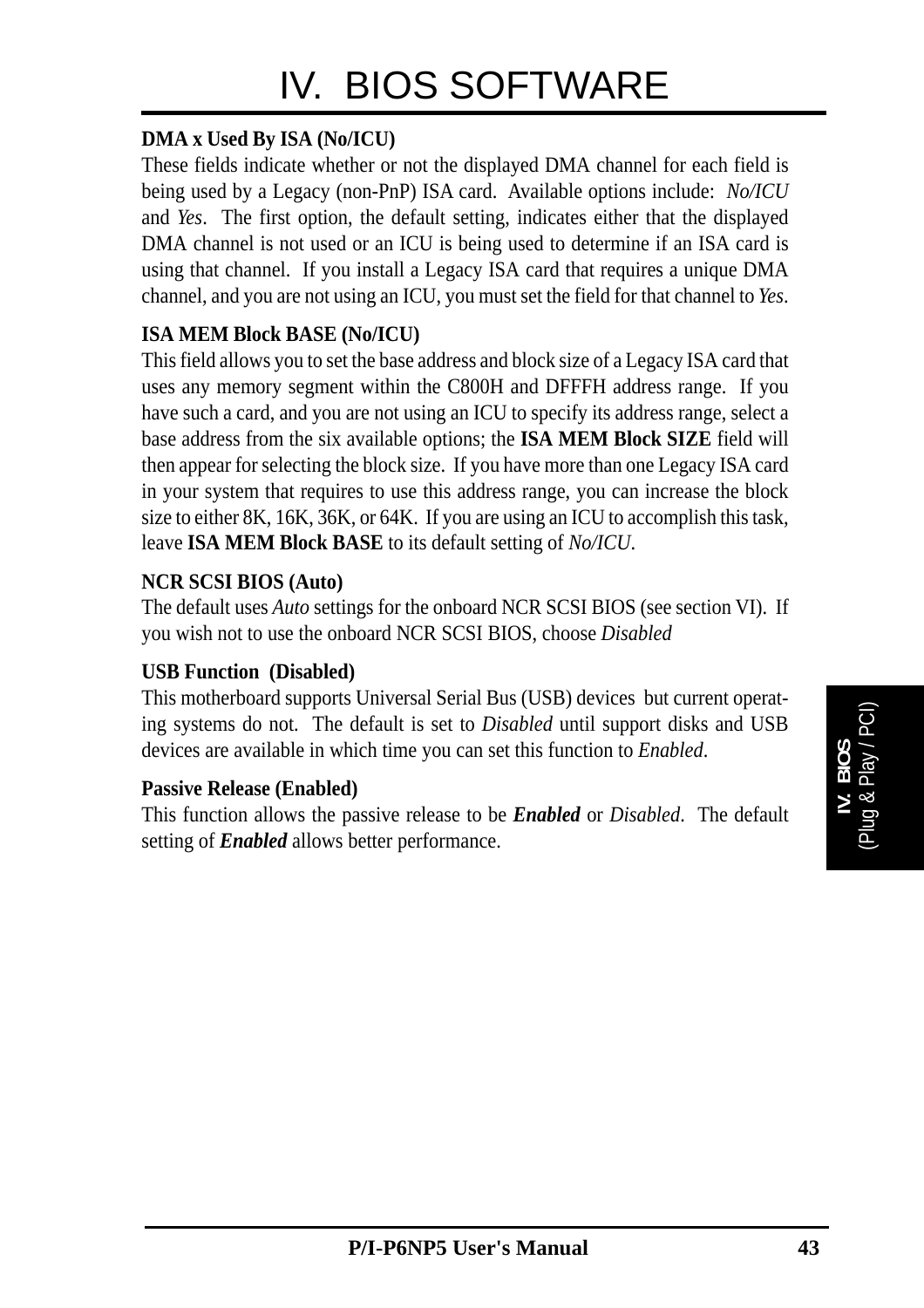### Load BIOS Defaults

This "Load BIOS Defaults" option allows you to load the troubleshooting default values permanently stored in the BIOS ROM. These default settings are non-optimal and disable all high performance features. To load these default settings, highlight "Load BIOS Defaults" on the main screen and then press the <Enter> key. The system displays a confirmation message on the screen. Press the  $\langle Y \rangle$  key and then the  $\leq$ Enter $\geq$  key to confirm. Press the  $\leq$ N $\geq$  key and then the  $\leq$ Enter $\geq$  key to abort. This feature does not affect the fields on the Standard CMOS Setup screen.

### Load Setup Defaults

This "Load Setup Defaults" option allows you to load the default values to the system configuration fields. These default values are the optimized configuration settings for the system. To load these default values, highlight "Load Setup Defaults" on the main screen and then press the <Enter> key. The system displays a confirmation message on the screen. Press the  $\langle Y \rangle$  key and then the  $\langle$ Enter $\rangle$  key to confirm. Press the  $\langle N \rangle$  key and then the  $\langle$ Enter $\rangle$  key to abort. This feature does not affect the fields on the Standard CMOS Setup screen.

| ROM PCI/ISA BIOS (PI-P6NP5)<br>CMOS SETUP UTILITY<br>AWARD SOFTWARE, INC.        |                                                                      |  |  |
|----------------------------------------------------------------------------------|----------------------------------------------------------------------|--|--|
| STANDARD CMOS SETUP                                                              | SUPERVISOR PASSWORD                                                  |  |  |
| <b>BIOS FEATURES SETUP</b>                                                       | USER PASSWORD                                                        |  |  |
| CHIPSET FEATURES SETUP                                                           | IDE HDD AUTO DETECTION                                               |  |  |
| POWER MANAGEMENT SETUP                                                           | SAVE & EXIT SETUP                                                    |  |  |
| SAVING<br>PNP AND PCI SETUP<br>Load SETUP Defaults (Y/N)? Y<br>LOAD BIOS DEFAULT |                                                                      |  |  |
| LOAD SETUP DEFAULTS                                                              |                                                                      |  |  |
| Esc : Quit<br>F10 : Save & Exit Setup                                            | $\rightarrow$ $\leftarrow$ : Select Item<br>(Shift)F2 : Change Color |  |  |
| Load Setup Defaults except Standard CMOS SETUP                                   |                                                                      |  |  |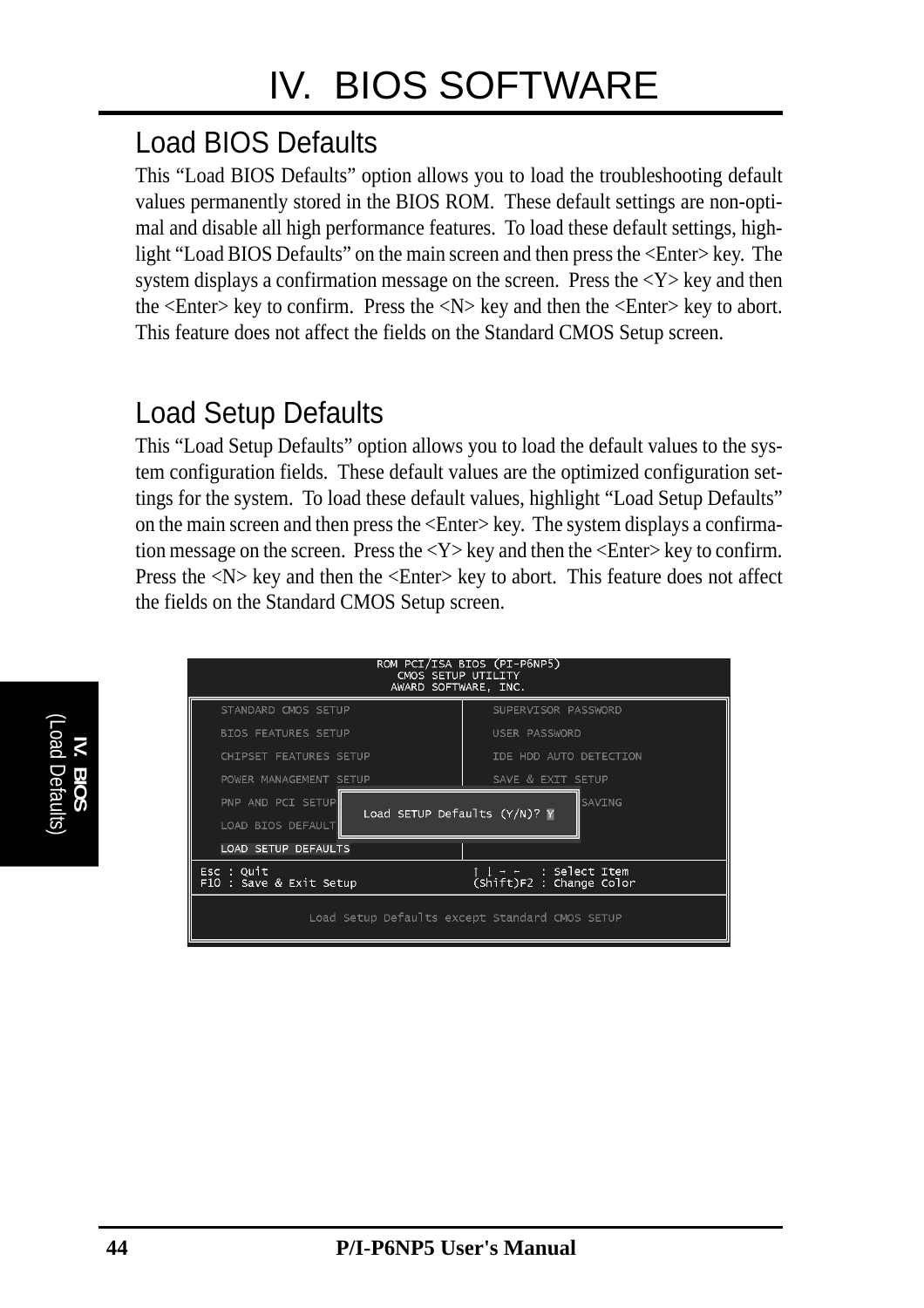### Supervisor Password and User Password

These two options set the system passwords. "Supervisor Password" sets a password that will be used to protect the system and the Setup utility; "User Password" sets a password that will be used exclusively on the system. By default, the system comes without any passwords. To specify a password, highlight the type you want and then press the <Enter> key. A password prompt appears on the screen. Taking note that the password is case sensitive, and can be up to 8 alphanumeric characters long, type in your password and then press the  $\leq$  Enter $\geq$  key. The system confirms your password by asking you to type it again. After setting a password, the screen automatically reverts to the main screen.

| ROM PCI/ISA BIOS (PI-P6NP5)<br>CMOS SETUP UTILITY<br>AWARD SOFTWARE, INC. |                                                     |  |  |
|---------------------------------------------------------------------------|-----------------------------------------------------|--|--|
| STANDARD CMOS SETUP                                                       | SUPERVISOR PASSWORD                                 |  |  |
| <b>BIOS FEATURES SETUP</b>                                                | USER PASSWORD                                       |  |  |
| CHIPSET FEATURES SETUP                                                    | IDE HDD AUTO DETECTION                              |  |  |
| POWER MANAGEMENT SETUP                                                    | SAVE & EXIT SETUP                                   |  |  |
| PNP AND PCI SETUP                                                         | EXIT WITHOUT SAVING                                 |  |  |
| Enter Password:<br>LOAD BIOS DEFAULTS                                     | ********                                            |  |  |
| LOAD SETUP DEFAULTS                                                       |                                                     |  |  |
| Esc : Quit<br>F10 : Save & Exit Setup                                     | 1 ↓ → ←   : Select Item<br>(Shift)F2 : Change Color |  |  |
| Change/Set/Disable Password                                               |                                                     |  |  |

To implement the password protection, specify in the "Security Option" field of the BIOS Features Setup screen when the system will prompt for the password. If you want to disable either password, press the <Enter> key instead of entering a new password when the "Enter Password" prompt appears. A message confirms the password has been disabled.

**NOTE:** If you forget the password, see CMOS RAM in section III for procedures on clearing the CMOS.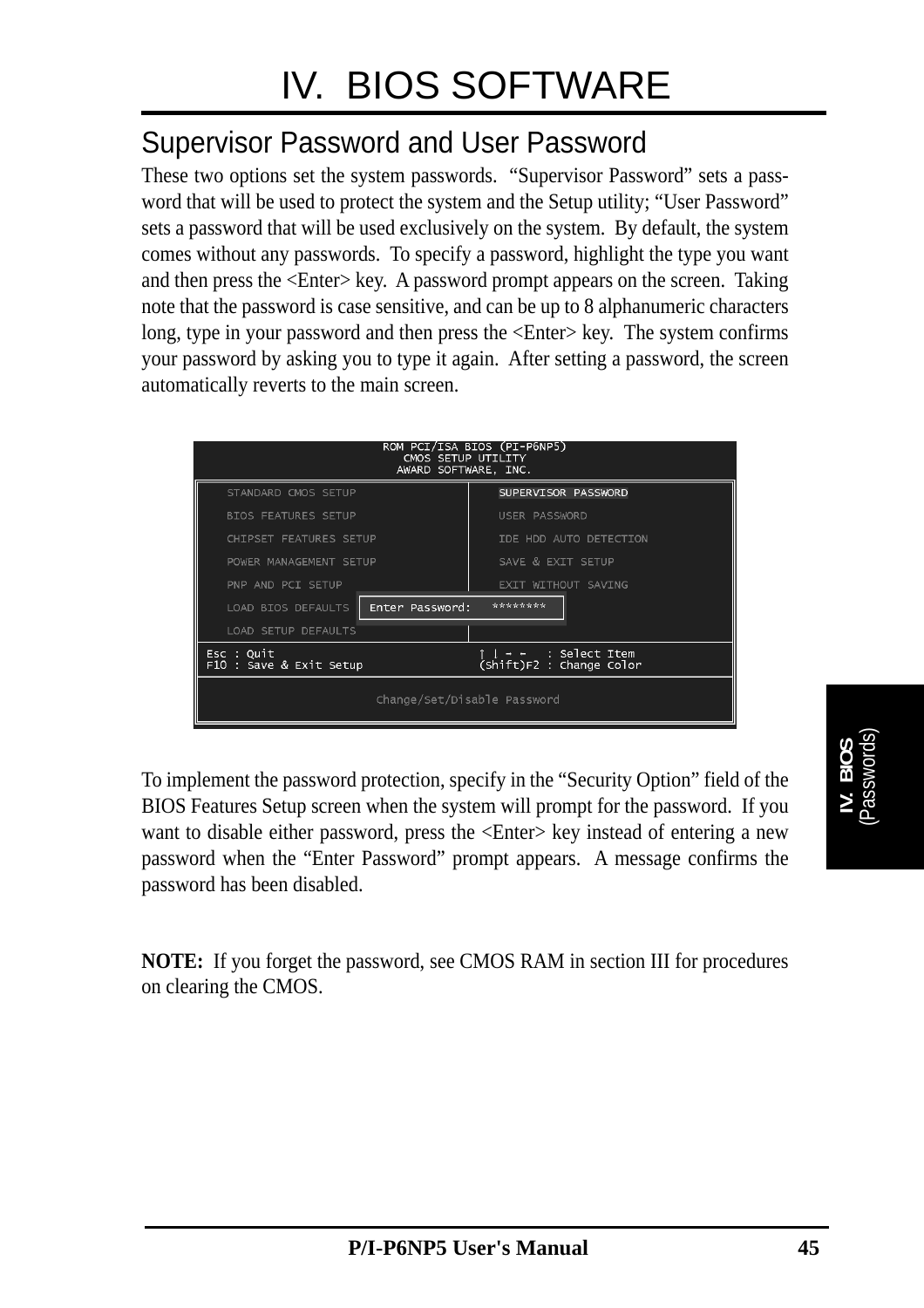### IDE HDD Auto Detection

This "IDE HDD Auto Detection" option detects the parameters of an IDE hard disk drive, and automatically enters them into the Standard CMOS Setup screen.



Up to four IDE drives can be detected, with parameters for each listed inside the box. To accept the optimal entries, press the  $\langle Y \rangle$  key or else select from the numbers displayed under the OPTIONS field (2, 1, 3 in this case); to skip to the next drive, press the  $\langle N \rangle$  key. If you accept the values, the parameters will appear listed beside the drive letter on the screen. The process then proceeds to the next drive letter. Pressing the  $\langle N \rangle$  key to skip rather than to accept a set of parameters causes the program to enter zeros after that drive letter.

Remember that if you are using another IDE controller that does not feature Enhanced IDE support for four devices, you can only install two IDE hard disk drives. Your IDE controller must support the Enhanced IDE features in order to use Drive E and Drive F. The onboard PCI IDE controller supports Enhanced IDE, with two connectors for connecting up to four IDE devices. If you want to use another controller that supports four drives, you must disable the onboard IDE controller in the Chipset Features Setup screen.

When auto-detection is completed, the program automatically enters all entries you accepted on the field for that drive in the Standard CMOS Setup screen. Skipped entries are ignored and are not entered in the screen.

If you are auto-detecting a hard disk that supports the LBA mode, three lines will appear in the parameter box. Choose the line that lists LBA for an LBA drive. Do not select Large or Normal.

The auto-detection feature can only detect one set of parameters for a particular IDE hard drive. Some IDE drives can use more than one set. This is not a problem if the drive is new and there is nothing on it.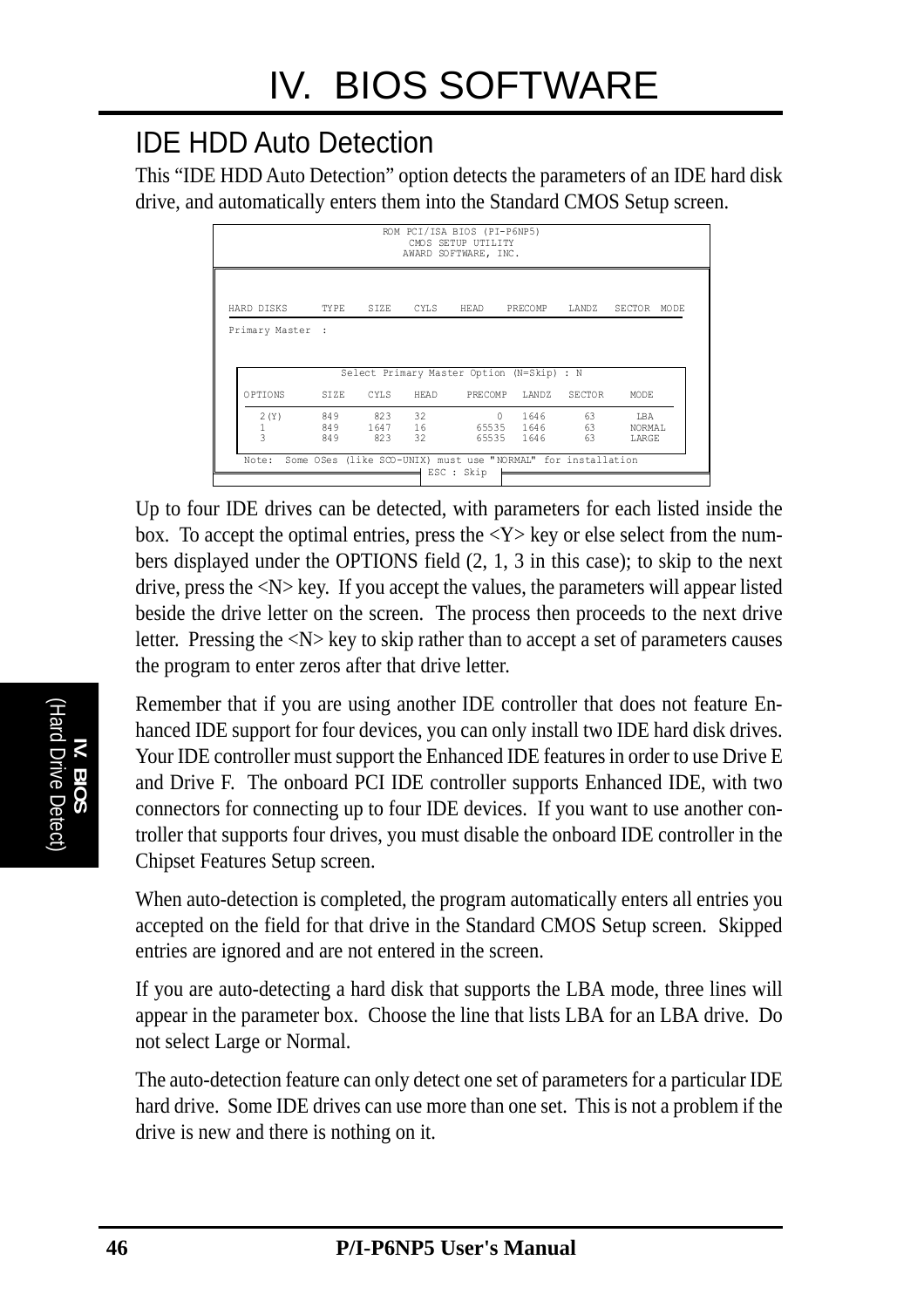**IMPORTANT: If your hard drive was already formatted on an older previous system, incorrect parameters may be detected. You will need to enter the correct parameters manually or use low-level format if you do not need the data stored on the hard drive.**

If the parameters listed differ from the ones used when the drive was formatted, the drive will not be readable. If the auto-detected parameters do not match the ones that should be used for your drive, do not accept them. Press the  $\langle N \rangle$  key to reject the presented settings and enter the correct ones manually from the Standard CMOS Setup screen.

### Save and Exit Setup

Select this option to save into the CMOS memory all modifications you specify during the current session. To save the configuration changes, highlight the "Save & Exit Setup" option on the main screen and then press the <Enter> key.

| ROM PCI/ISA BIOS (PI-P6NP5)<br>CMOS SETUP UTILITY<br>AWARD SOFTWARE, INC.            |                                                 |  |  |
|--------------------------------------------------------------------------------------|-------------------------------------------------|--|--|
| STANDARD CMOS SETUP                                                                  | SUPERVISOR PASSWORD                             |  |  |
| <b>BIOS FEATURES SETUP</b>                                                           | USER PASSWORD                                   |  |  |
| CHIPSET FEATURES SETUP                                                               | IDE HDD AUTO DETECTION                          |  |  |
| POWER MANAGEMENT SETUP                                                               | SAVE & EXIT SETUP                               |  |  |
| SAVING<br>PNP AND PCI SETUP<br>SAVE to CMOS and EXIT $(Y/N)?$ Y<br>LOAD BIOS DEFAULT |                                                 |  |  |
| LOAD SETUP DEFAULTS                                                                  |                                                 |  |  |
| Esc : Quit<br>F10 : Save & Exit Setup                                                | ↓ → ← : Select_Item<br>(Shift)F2 : Change Color |  |  |
| Save Data to CMOS & Exit SETUP                                                       |                                                 |  |  |

### Exit Without Saving

Select this option to exit the Setup utility without saving the modifications you specify during the current session. To exit without saving, highlight the "Exit Without Saving" option on the main screen and then press the <Enter> key.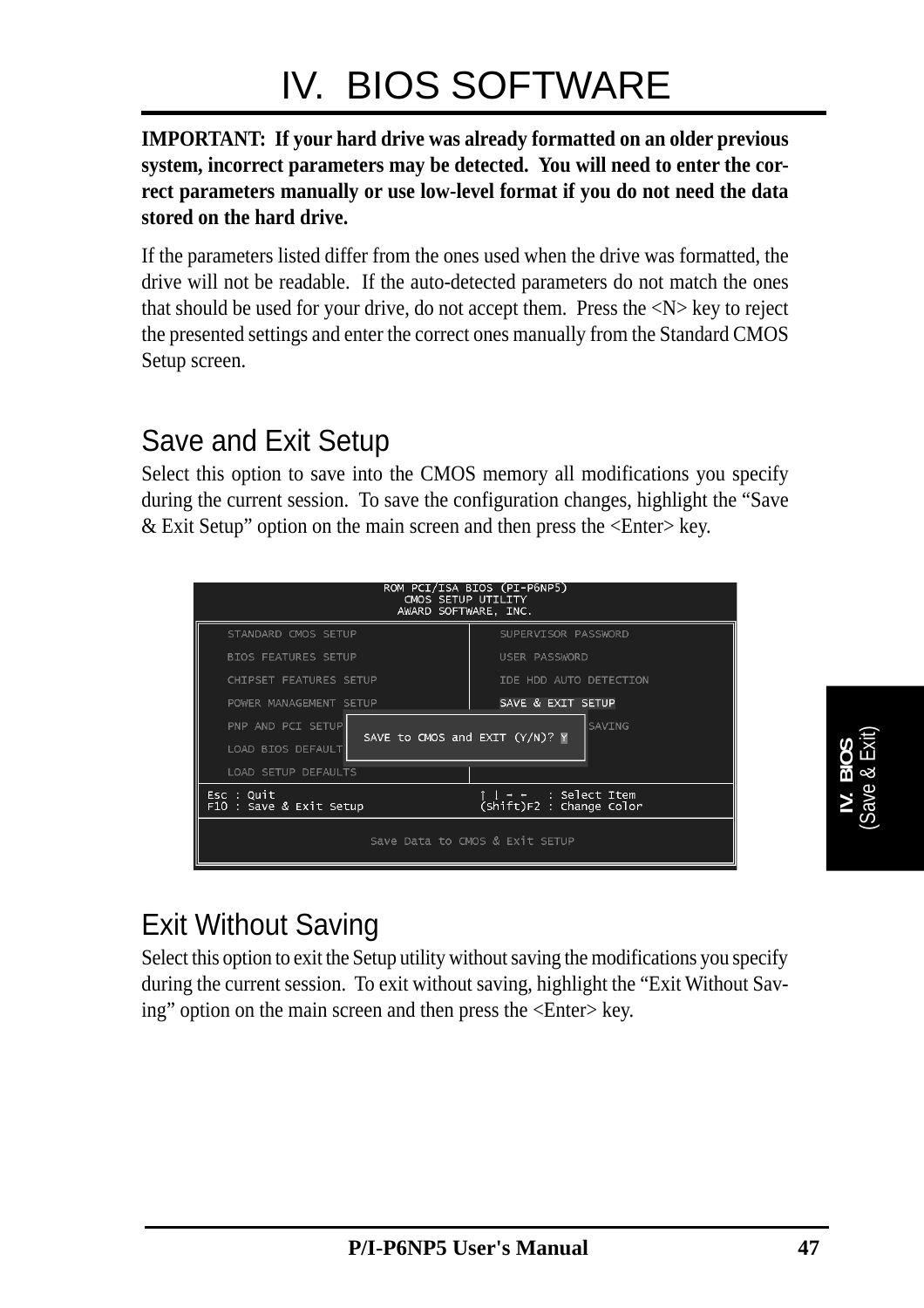(This page was intentionally left blank)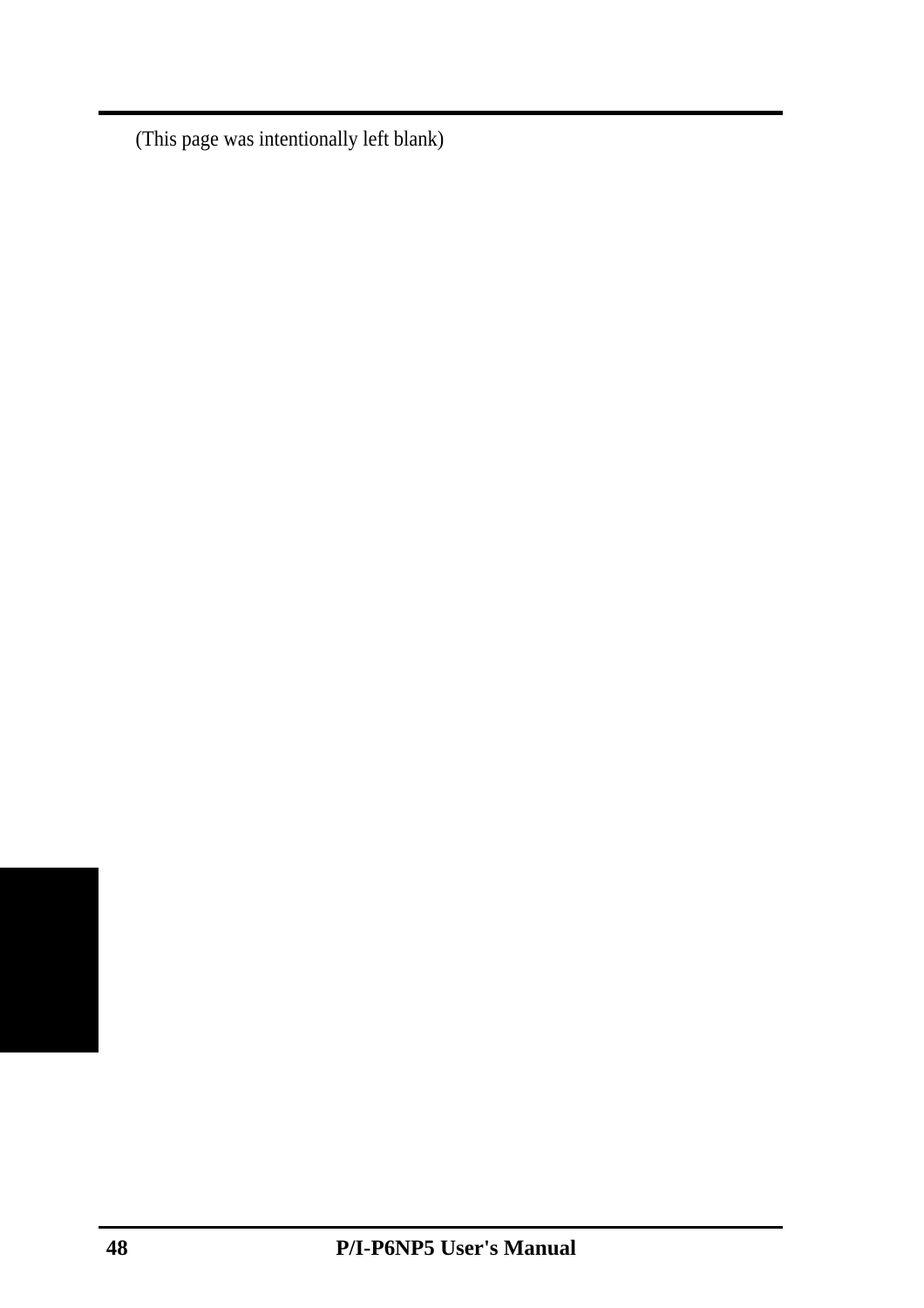### Desktop Management Interface (DMI)

### Introducing the ASUS DMI Configuration Utility

This motherboard supports DMI within the BIOS level and provides a DMI Configuration Utility to maintain the Management Information Format Database (MIFD). DMI is able to auto-detect and record information pertinent to a computer's system such as the CPU type, CPU speed, and internal/external frequencies, and memory size. The onboard BIOS will detect as many system information as possible and store those collected information in a 4KB block in the motherboard's Flash EPROM and allow the DMI to retrieve data from this database. Unlike other BIOS software, the BIOS on this motherboard uses the same technology implemented for Plug and Play to allow dynamic real-time updating of DMI information versus creating a new BIOS image file and requiring the user to update the whole BIOS. This DMI Configuration Utility also allows the system integrator or end user to add additional information into the MIFD such as serial numbers, housing configurations, and vendor information. Those information not detected by the motherboard BIOS and has to be manually entered through the DMI Configuration Utility and updated into the MIFD. This DMI Configuration Utility provides the same reliability as PnP updating and will prevent the refreshing failures associated with updating the entire BIOS.

#### System Requirements

The DMI Configuration Utility (DMICFG.EXE) must be used in real mode in order for the program to run, the base memory must be at least 180K. Memory managers like HIMEM.SYS (required by windows) must not be installed. You can boot up from a system diskette without AUTOEXEC.BAT and CONFIG.SYS files, "REM" HIMEM.SYS in the CONFIG.SYS, or press <F5> during bootup to bypass your AUTOEXEC.BAT and CONFIG.SYS files.

**V. DMI** (DMI Introduction)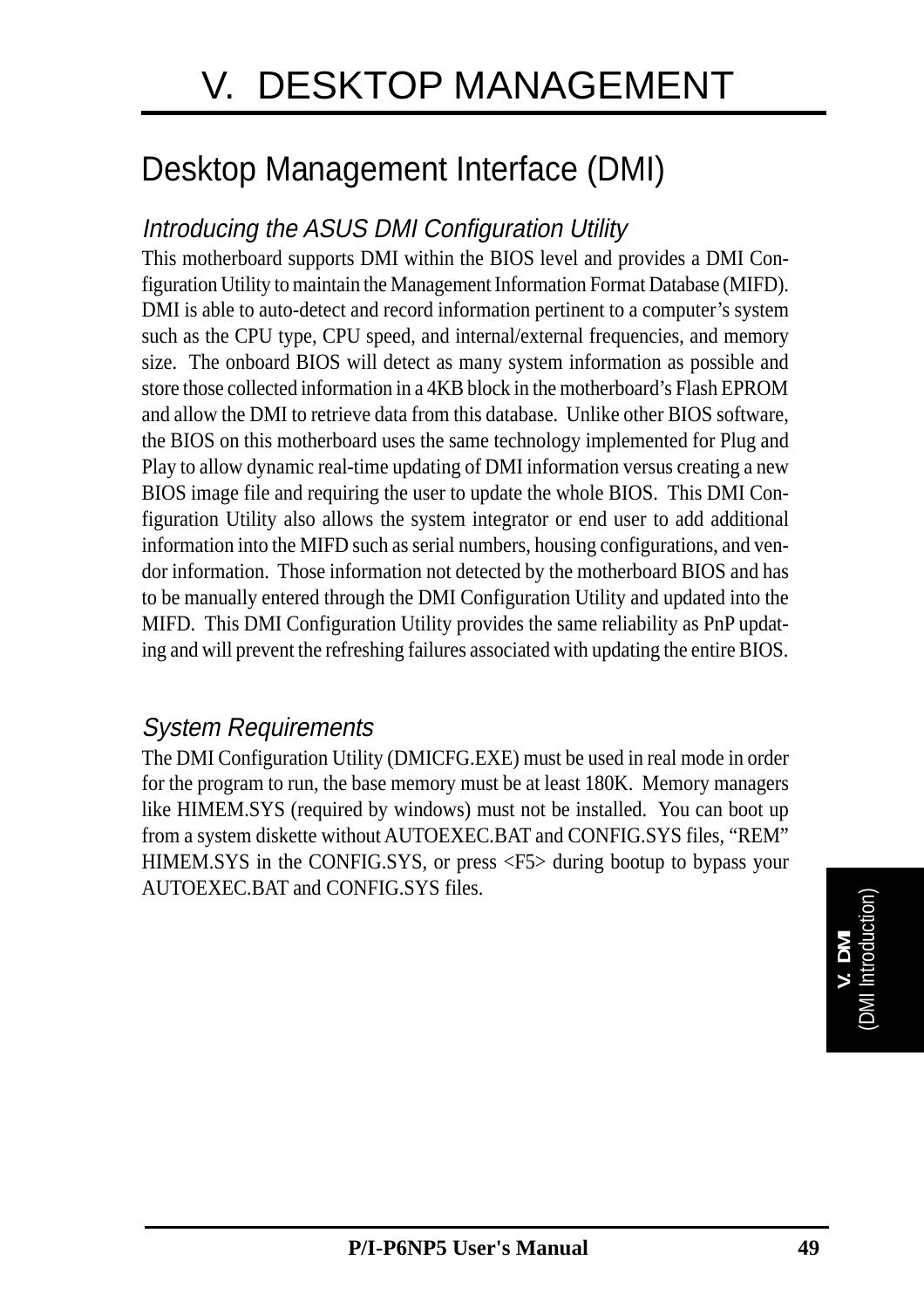#### Using the ASUS DMI Configuration Utility **Edit DMI (or delete)**



Use the  $\leftarrow \rightarrow$  (left-right) cursors to move the top menu items and the  $\uparrow \downarrow$  (up-down) cursor to move between the left hand menu items. The bottom of the screen will show the available keys for each screen. Press enter at the menu item to enter the right hand screen for editing. "Edit component" appears on top. The reversed color field is the current cursor position and the blue text are available for editing. The orange text shows auto-detected information and are not available for editing. The blue text "Press [ENTER] for detail" contains a second pop-up menu is available, use the + - (plus-minus) keys to change the settings. Enter to exit *and save*, ESC to exit *and not save*.

If the user has made changes, ESC will prompt you to answer Y or N. Enter Y to go back to the left-hand screen *and save*, enter N to go back to left-hand screen and *not save*. If editing has not been made, ESC will send you back to the left hand menu without any messages.

#### Notes:

A heading, \*\*\* BIOS Auto Detect \*\*\* appears on the right for each menu item on the left side that has been auto detected by the system BIOS.

A heading, \*\*\* User Modified \*\*\* will appear on the right for menu items that has been modified by the user.

\*\*\* Display Component<br>\*\*\* User Modified \*\*\*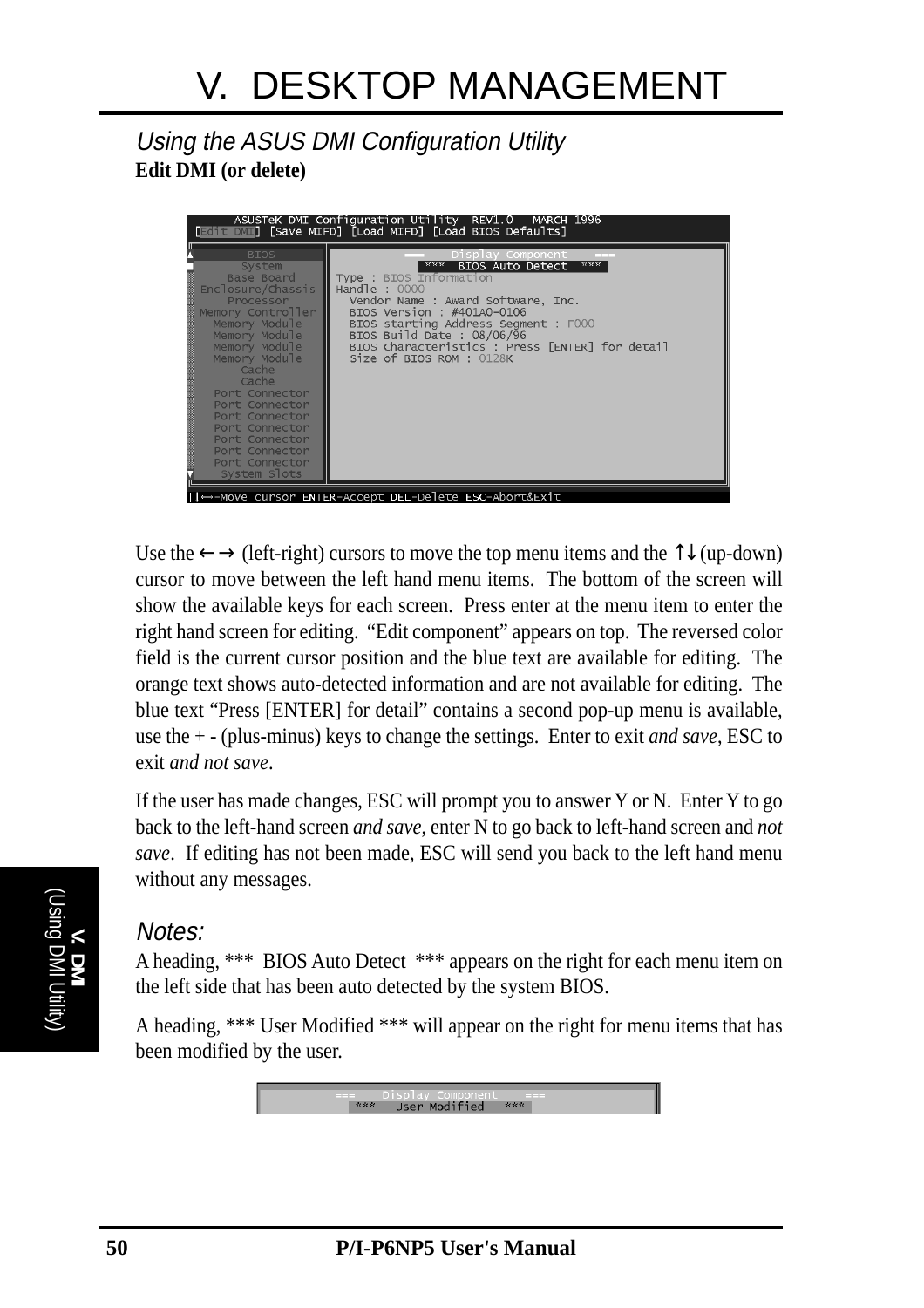# V. DESKTOP MANAGEMENT

**Save MIFD**



You can save the MIFD (normally only saved to flash ROM) to a file by entering the drive and path here. If you want to cancel save, you may press ESC and a message "Bad File Name" appears here to show it was not saved.

#### **Load MIFD**



You can load the disk file to memory by entering a drive and path and file name here.

#### **Load BIOS Defaults**



(Using DMI Utility)Jsing DMI Utili **V. DMI**

You can load the BIOS defaults from a MIFD file and can clear all user modified and added data. You must reboot your computer in order for the defaults to be saved back into the Flash BIOS.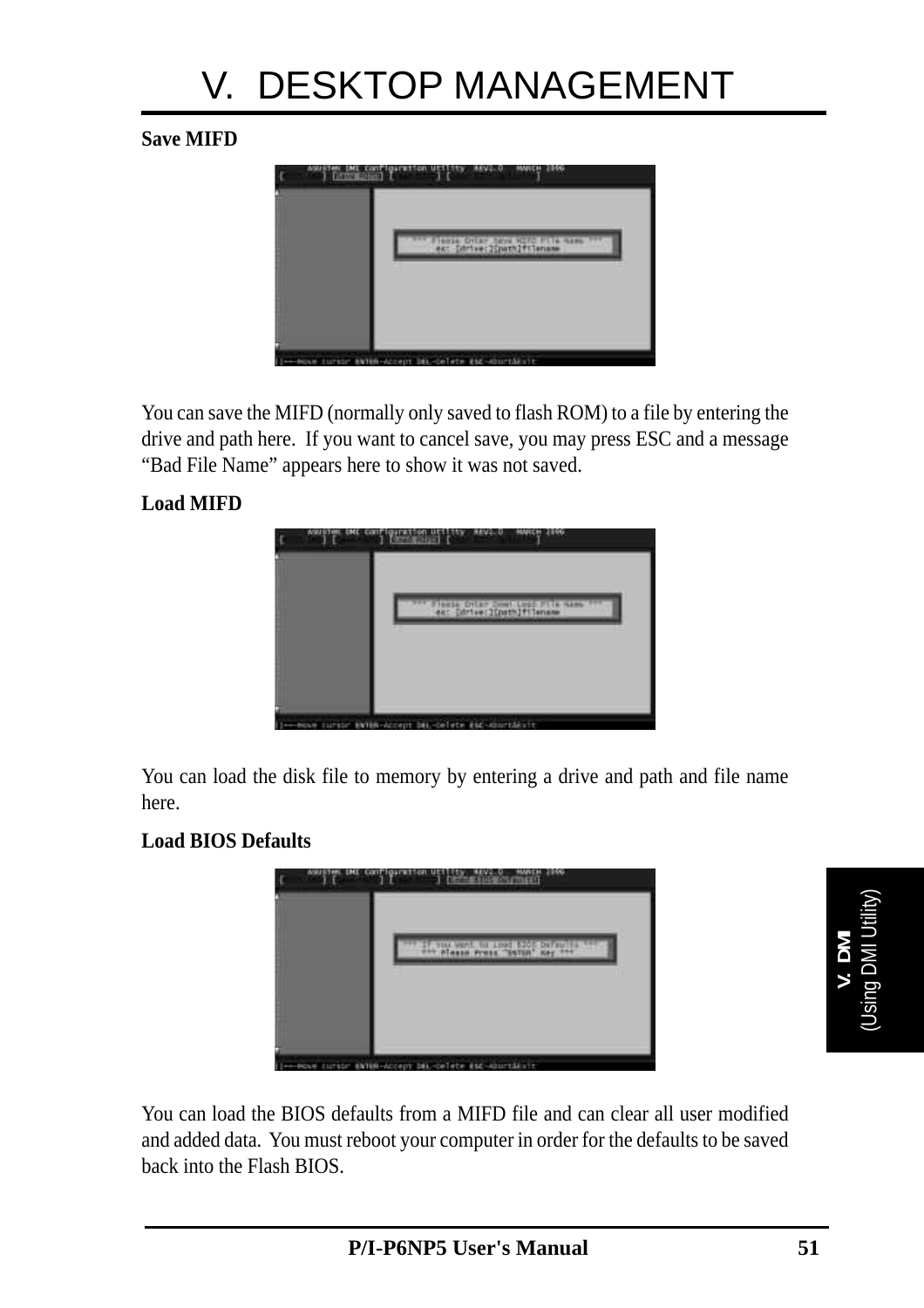(This page was intentionally left blank)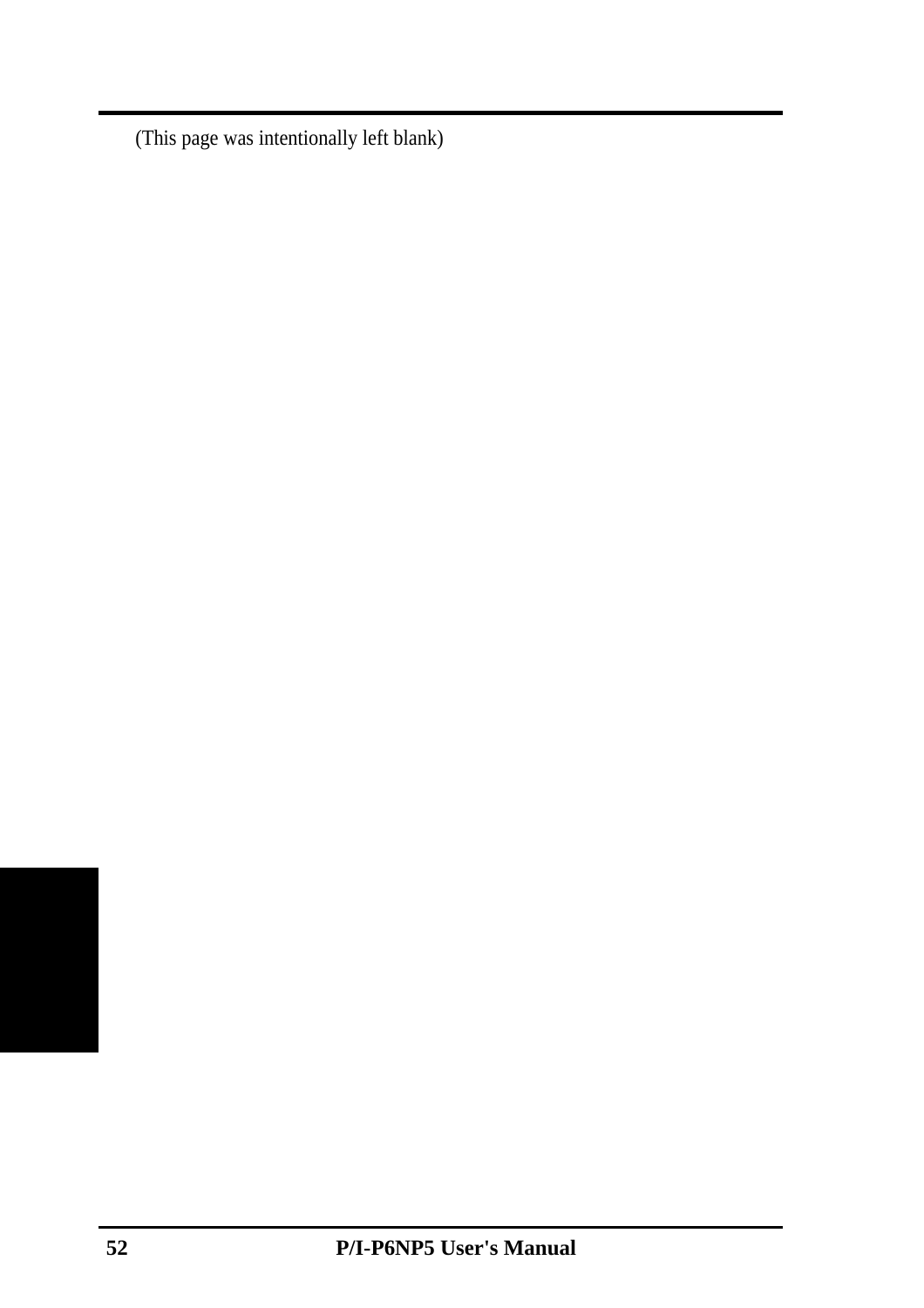### NCR SCSI BIOS and Drivers

Aside from the system BIOS, the Flash memory chip on the motherboard also contains the NCR SCSI BIOS. This SCSI BIOS works in conjunction with the optional ASUS PCI-SC200 SCSI controller card to provide a complete PCI Fast SCSI-2 interface.

All SCSI devices you install to your system require driver software to function. The NCR SCSI BIOS directly supports SCSI hard disks under the DOS, Windows and OS/2 environments. It also uses device drivers from the DOS floppy disk included in the PCI-SC200 controller card package to support hard disks and other SCSI devices working under DOS, Windows, Windows NT, Novell NetWare and OS/2. These drivers provide higher performance than the direct BIOS support. To use these drivers, you must install them into your system and add them to your system configuration files. Driver support for SCSI devices used with SCO UNIX is also provided. These drivers are included in the second SCO UNIX floppy disk. Windows 95 support is also available using the device drivers included within the Windows software. The ASUS PCI-SC200 adapter is auto detected as PCI NCRC810 SCSI HOST ADAPTER and uses the NCRC810.MPD driver.

For information about these drivers and their usage, see the Readme files included in the driver packages. You can print out the contents of these files using any text editor program.

The next few pages will instruct you on the installation of the ASUS PCI-SC200 Fast SCSI Card.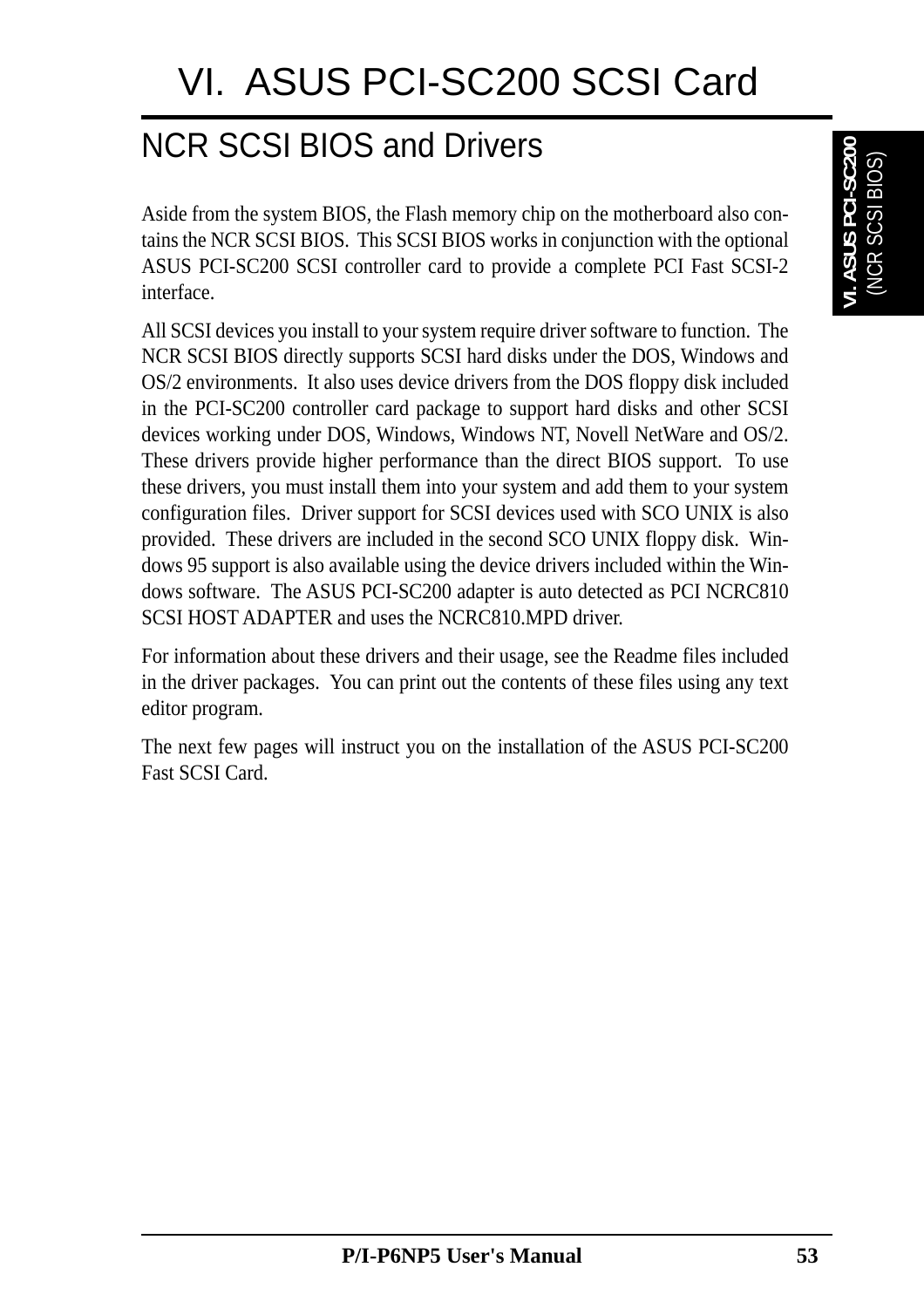### The ASUS PCI-SC200 SCSI Interface Card

Your motherboard may have come with an optional SCSI (Small Computer System Interface) controller card, the PCI-SC200. The card is also available separately. This card works with the SCSI BIOS on the motherboard. Together, they provide a complete PCI Fast SCSI-2 interface. With the card installed in your system you can connect SCSI devices installed in your system case to the internal connector on the card. You also have the additional option of connecting external SCSI devices to the external SCSI-2 connector on the card.

If you get the ASUS PCI-SC200 later on as an option, you will need to install it yourself. The setup procedure is explained here.

### Setting Up the ASUS PCI-SC200

There are two jumper settings you may need to make on the card to set it up. One setting assigns the PCI INT interrupt, the other sets the card's termination.

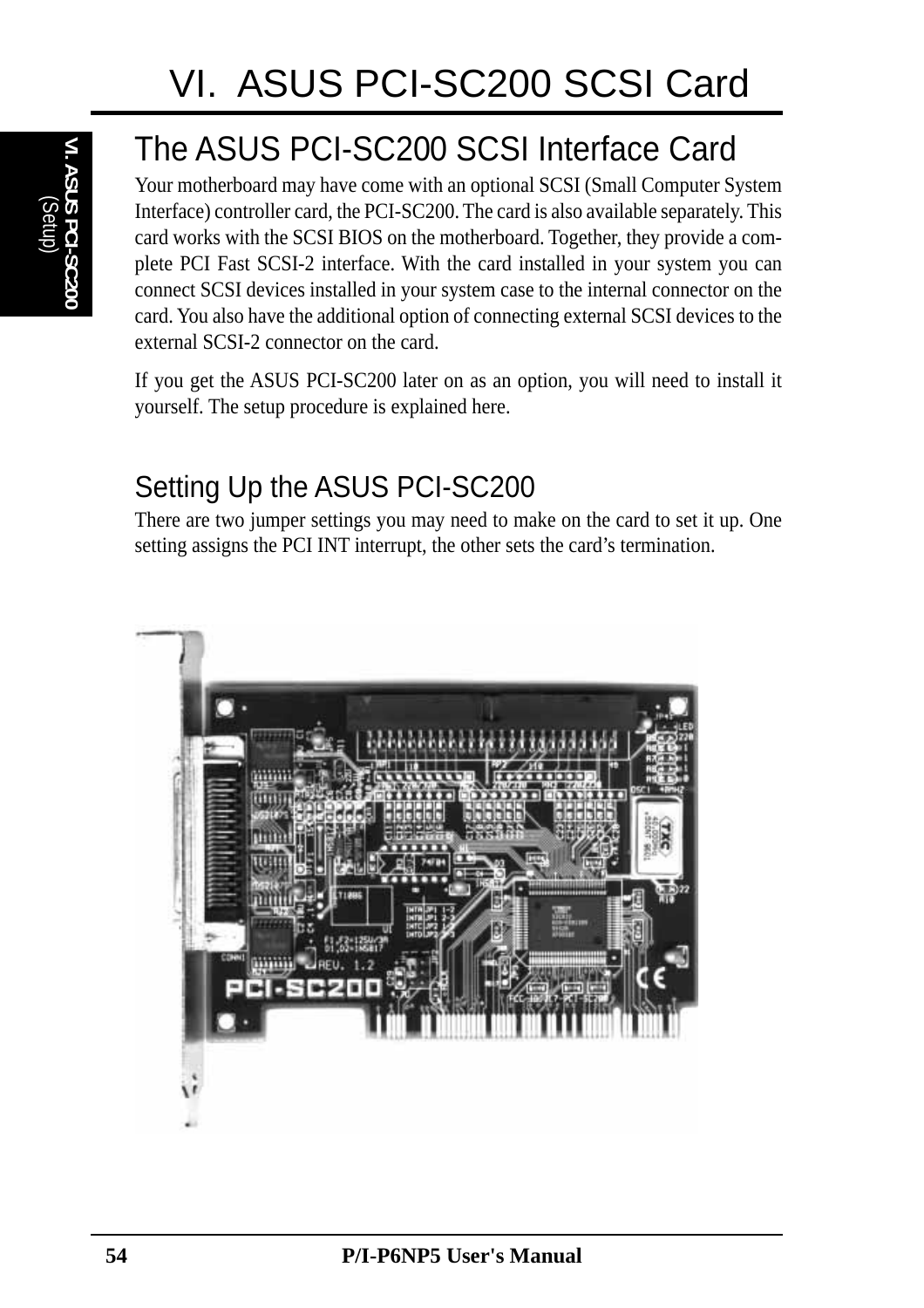### Setting the INT Assignment

You must use PCI INT A setting in order to properly assign the card's interrupt. On the ASUS PCI-SC200, you assign the INT by setting jumper JP1 or JP2. The default setting for the card already is INT A, so you do not need to change the setting to use the ASUS PCI-SC200 with this motherboard.



### Terminator Settings

SCSI devices are connected together in a "chain" by cables. Internal devices connect to the ASUS PCI-SC200 with a fifty-pin flat ribbon cable. External devices connect to the external port with a SCSI-2 cable. If there are more than one internal or external devices, additional devices are connected with cables to form a "daisy chain." The SCSI chain must be "terminated" at both ends, or the devices in the chain will not work properly.

Many SCSI devices use a set of terminating resistors to terminate the device. The ASUS PCI-SC200 has "active" termination that you set using jumper JP5. If you need to terminate the ASUS PCI-SC200, you do it by setting the jumper. The are two settings, "terminated" and "not terminated," as shown below.

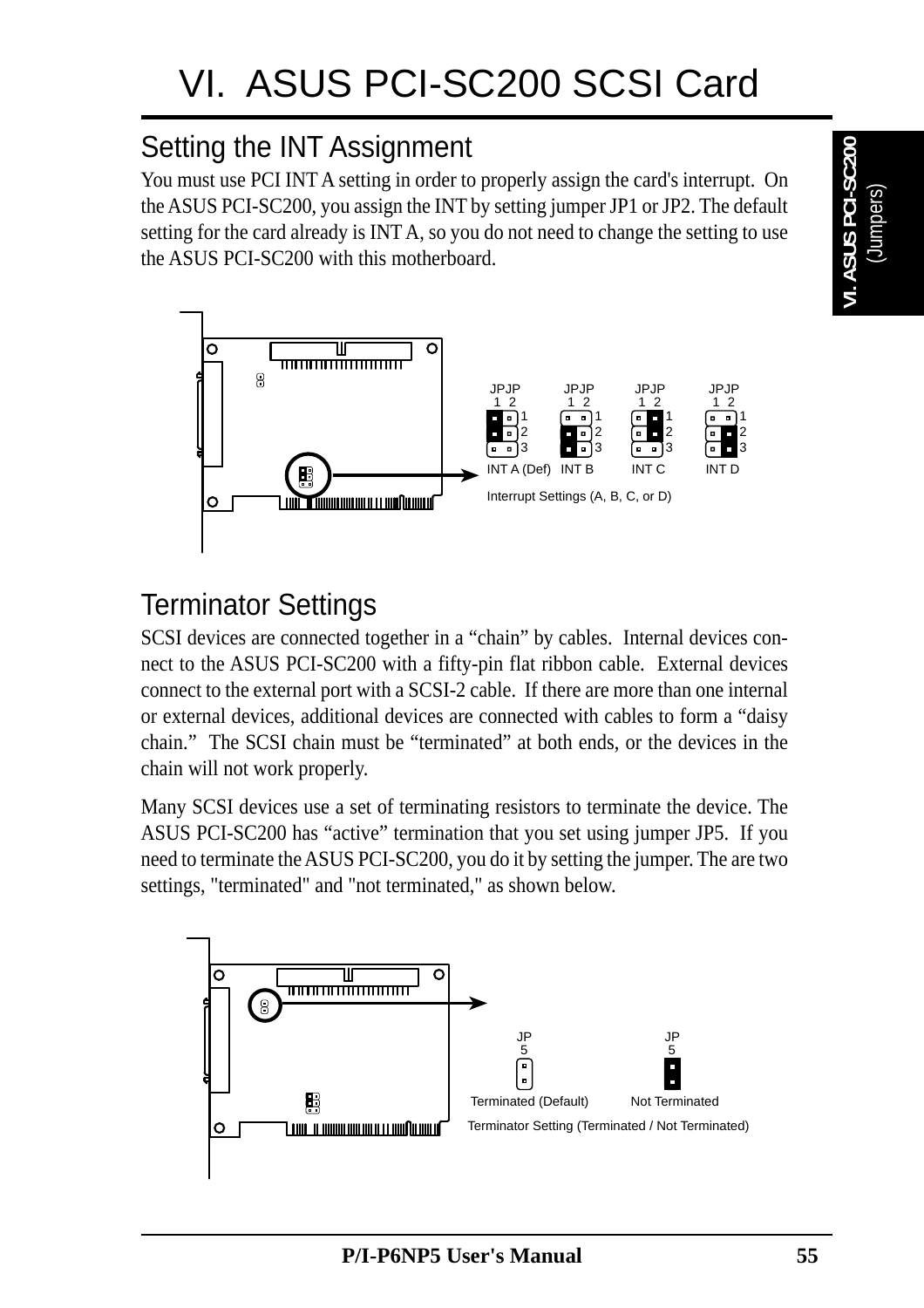# VI. ASUS PCI-SC200 SCSI Card

**VI. ASUS PCI-SC200** (SCSI ID Numbers)

Decide whether or not you need to terminate the ASUS PCI-SC200 based on its position in the SCSI chain. Only the devices at each end of the chain need to be terminated. If you have **only** internal or **only** external devices connected to the ASUS PCI-SC200, then you **must** terminate the ASUS PCI-SC200. If you have **both** internal and external devices connected, you **must not** terminate the card. See the following example which illustrates this concept.



### SCSI ID Numbers

All SCSI devices, including the ASUS PCI-SC200 interface card must have a SCSI identification number that is not in use by any other SCSI device. There are eight possible ID numbers, 0 through 7. The ASUS PCI-SC200 has a fixed SCSI ID of 7.

You can connect up to seven SCSI devices to the interface card. You must set a SCSI ID number for each device. SCSI devices vary in how they set the ID number. Some use jumpers, others have some kind of selector switch. Refer to the manual for any device you install for details on how to set its ID number.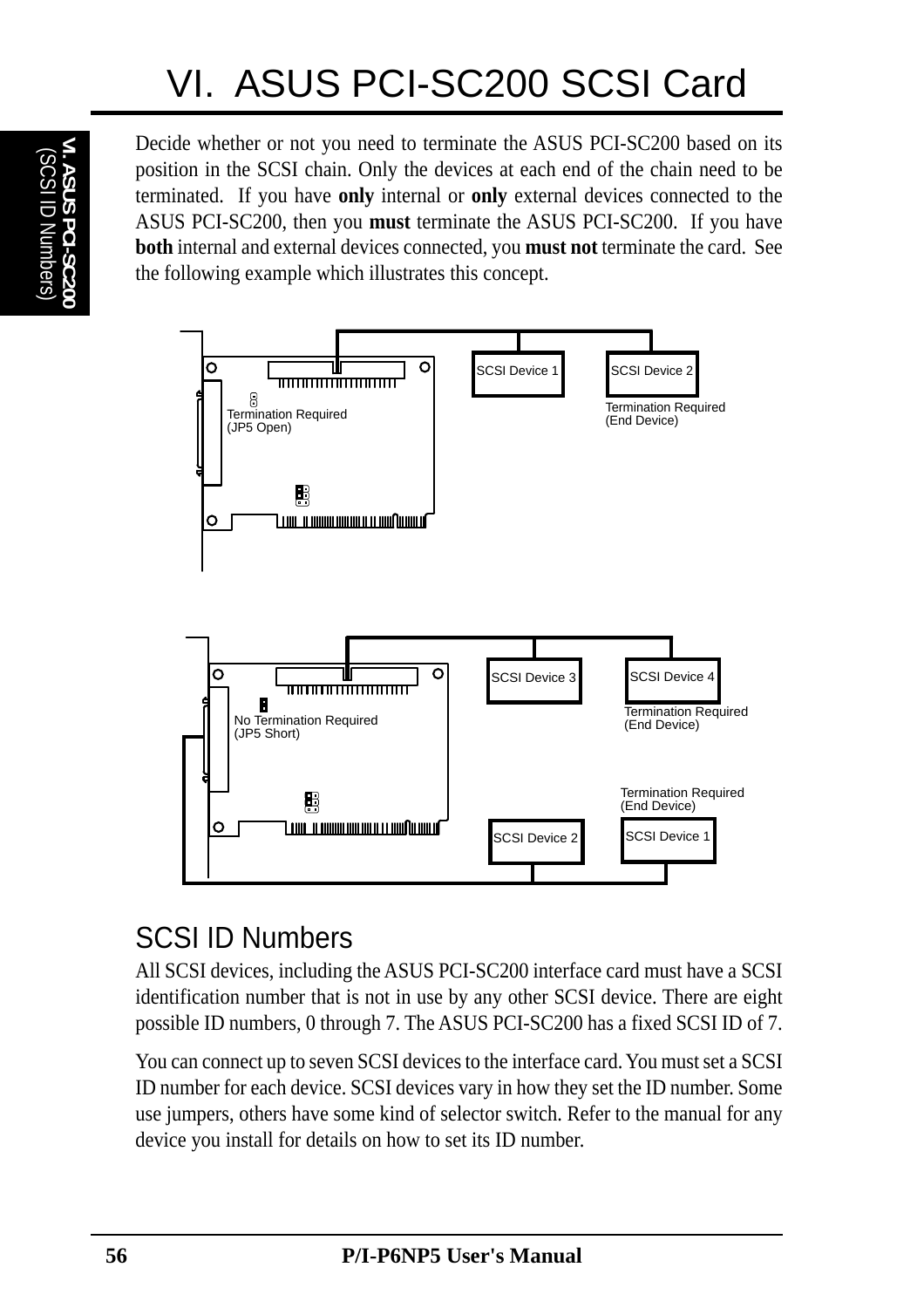# VII. ASUS I-A16C Audio Card

**NOTE:** The ASUS I-A16C 16-bit ISA audio card comes with certain motherboard packages and is not for sale separately.

### ASUS I-A16C Audio Features

- Creative Labs ViBRA 16C PnP Audio Chip
- Full Duplex Supports
- 16/8 bit PCM 5KHz to 44.1KHz
- Wave Table Upgradeable
- Software Includes:

DOS and Window 3.1 Drivers Windows 95 Driver Wave Editor Wave OLE Quick CD Mixer Control Quick Player

### Unpacking and Handling Precautions

*CAUTION*: Keep the ASUS I-A16C stored in its anti-static bag until you are ready to install it in your system. The ASUS I-A16C is easily damaged by static electricity. Observe the following precautions while unpacking and handling the board:

- Before handling the board, discharge static electricity form your body by touching an unpainted area of the system's metal chassis. While installing the board, ground yourself frequently to discharge any static electricity that may accumulate in your body.
- After removing the board form the anti-static bag, place it on a grounded surface with the components facing up.
- Check the board for damage. If any socketed component appears loose, press firmly but carefully to seat the chip in its socket. Otherwise, avoid touching the components on the board. Always handle the board by the edges.